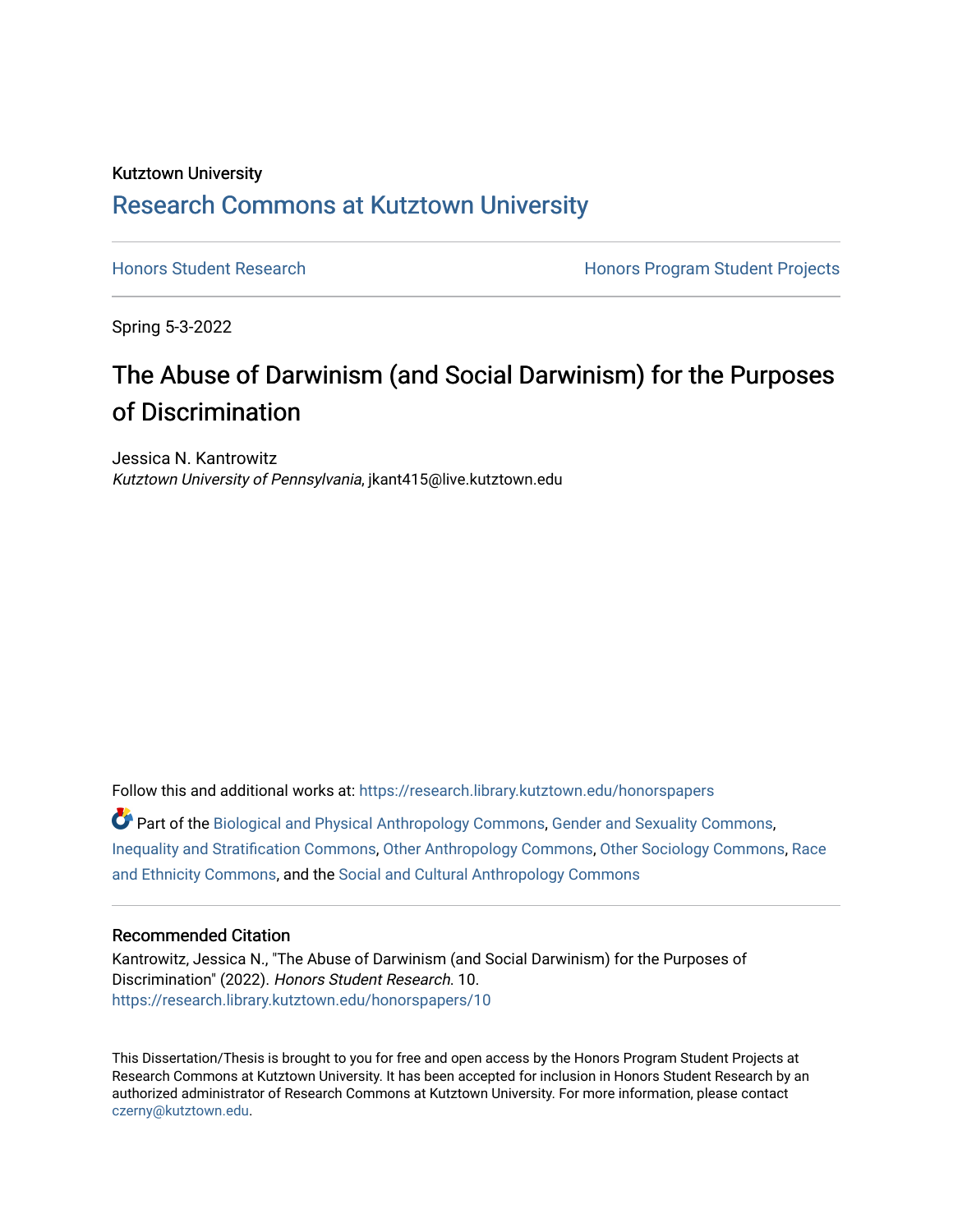# **The Abuse of Darwinism (and Social Darwinism) for the Purposes of**

# **Discrimination**

**Jessica Kantrowitz**

**Department of Sociology and Anthropology**

**Kutztown University**

**2021-2022**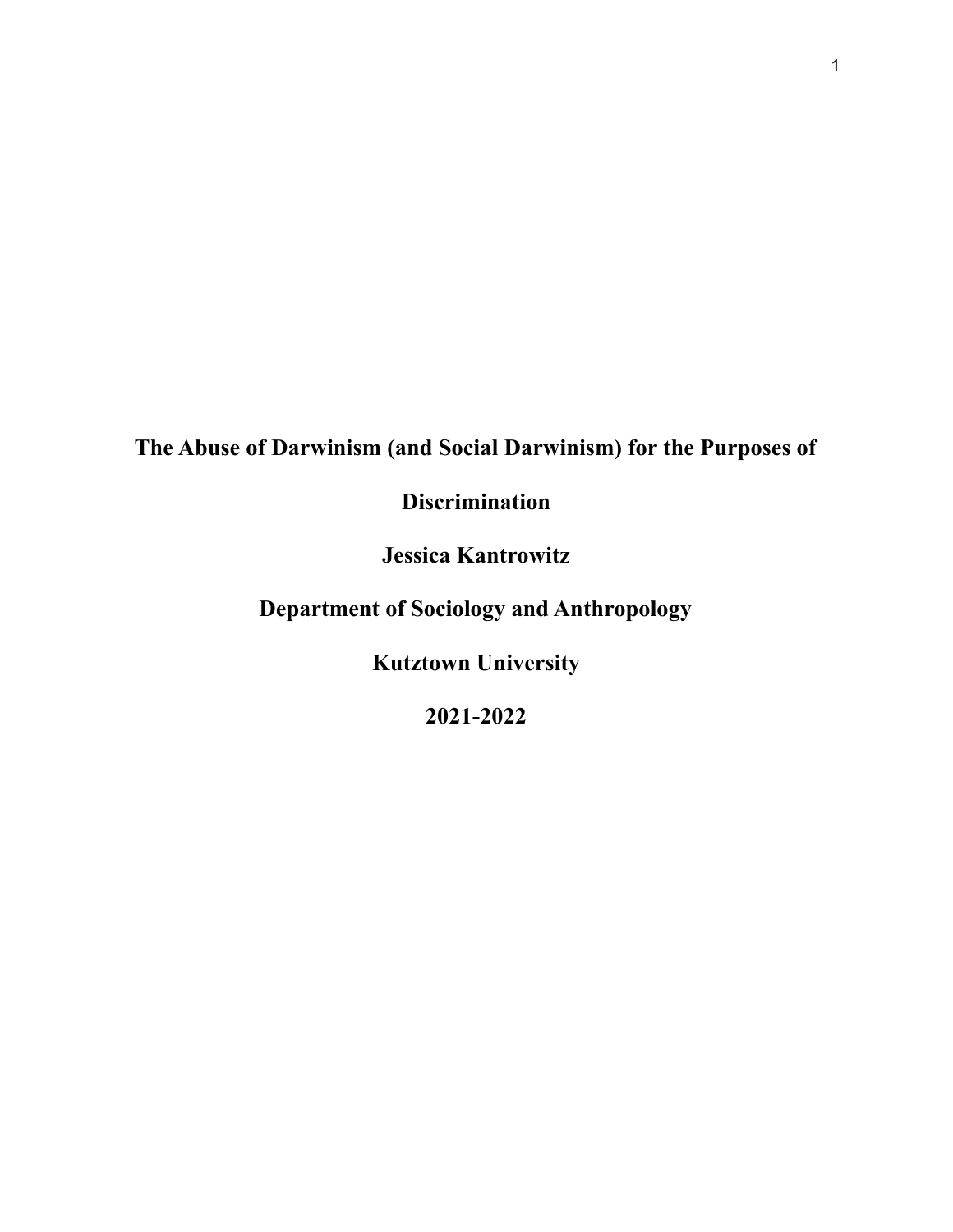#### *Abstract*

Throughout most of history, people have tried to justify their discrimination against other groups of people in any way they can, especially using biology and evolutionary theories as reason. When Charles Darwin published his book "On the Origin of Species", introducing his theory of evolution and the work and experiments he did to prove this theory, it caused many to question their previous bigoted beliefs. For some, however, Darwin's theory of evolution, which would come to be referred to simply as Darwinism, only further proved their biases, or they could, at least, make it sound like they did. Later on, Herbert Spencer took the concept of Darwinism and applied it to society, thus creating the concept of Social Darwinism. Due to its nature of explaining why certain people "survive" and thrive better in society, Social Darwinism is entirely a justification of bigotry. In this paper, I will examine the many ways that Darwinism and Social Darwinism have been used to justify discrimination, especially as it pertains to the current state of American society.

#### **The History of Evolutionary Thought**

The study of evolution can be found as far back as the ancient Greek philosophers Empedocles and Anaximander (Kirk et. al. 1983). Empedocles' theory of cosmogony simply dealt with the origin of humans, although it did not deal with the topic of evolution itself (Wallace 1911; Everson 2007). Anaximander, on the other hand, did explore thoughts on evolution, theorizing that animals came from the sea originally, trapped in bark, and when the bark dried up, the animals would be let free (Plutarch).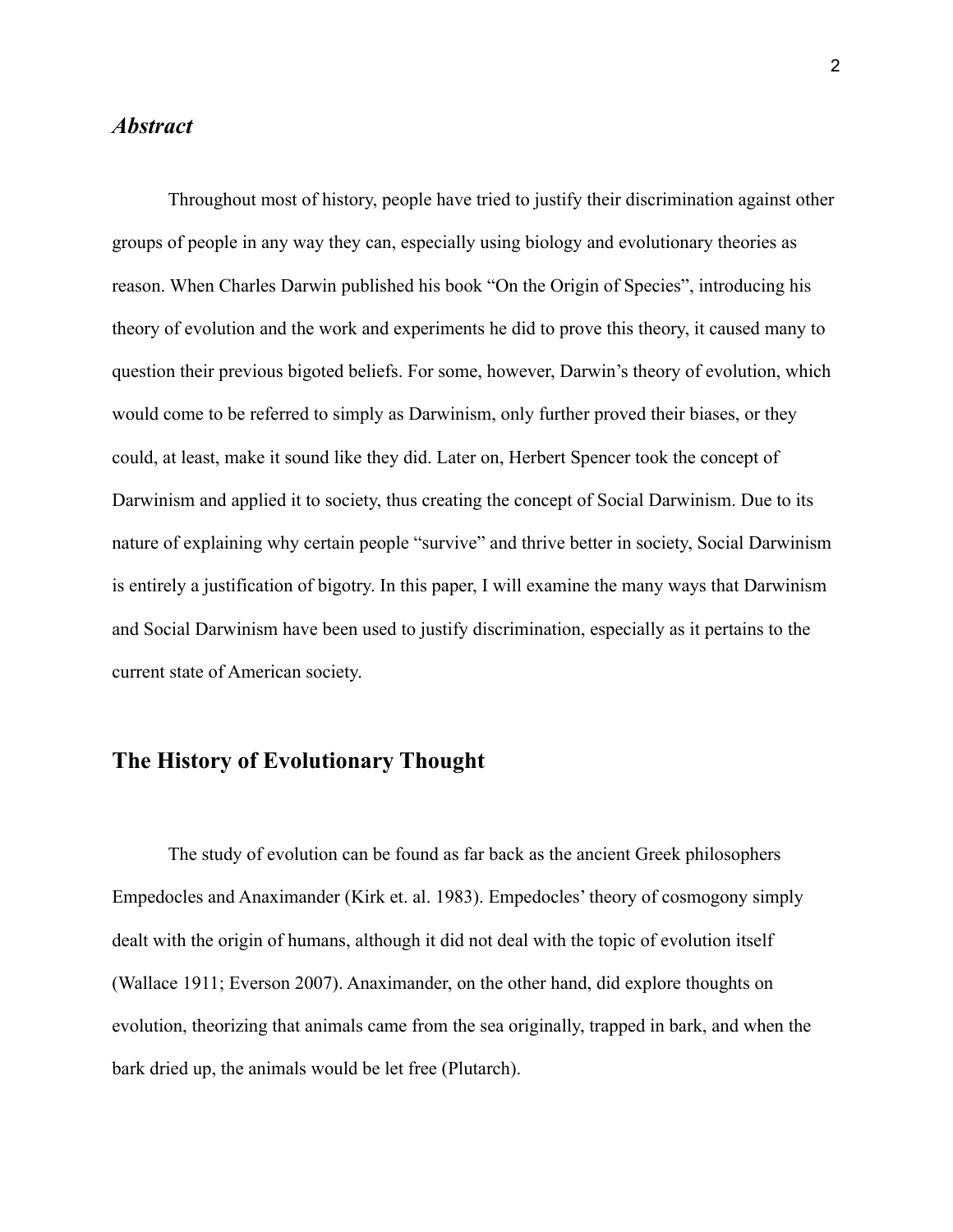Overtime, several other theories began to pop up as to the origin of humankind and evolution. Overall, however, the majority thought it seemed to be that the world and all its creatures were created by God, in the state that they were in. That was until the 17th century, with the rise of naturalistic thought. Benoît de Maillet, for example, believed that the state of the world was not the product of divine intervention, but a mechanical process that happened over the course of 2.4 billion years (Bowler 2003; Dalrympe 2004).

Jean-Baptiste Lamarck, in 1809, published *Philosophie zoologique*, in which he proposed his theory of evolution. Lamarck theorized that species would adapt to their environment, but not overtime. Instead, they would adapt to their environment within a lifetime, and then pass these adaptations on to the next generation (Bowler 2003). For example, a giraffe whose neck was too short to reach the leaves on a tree stretched its neck out to reach them, and the giraffe's children have longer necks as a result.

There are several theorists who can be attributed to the beliefs on evolution prevalent today. None, however, can be credited as much as Charles Darwin.. Darwin's theories on evolution and natural selection changed the way most thought about evolution, even if it was not immediate. In his theory, Darwin proposed, like Lamarck, that creatures adapted based on their environment. However, unlike Lamarck, Darwin believed that this adaptation was not as straightforward and quick. He believed that creatures born with the best suited traits for survival in an environment are the most likely to survive long enough to have children. These children would carry over the same traits, and develop even better ones over time.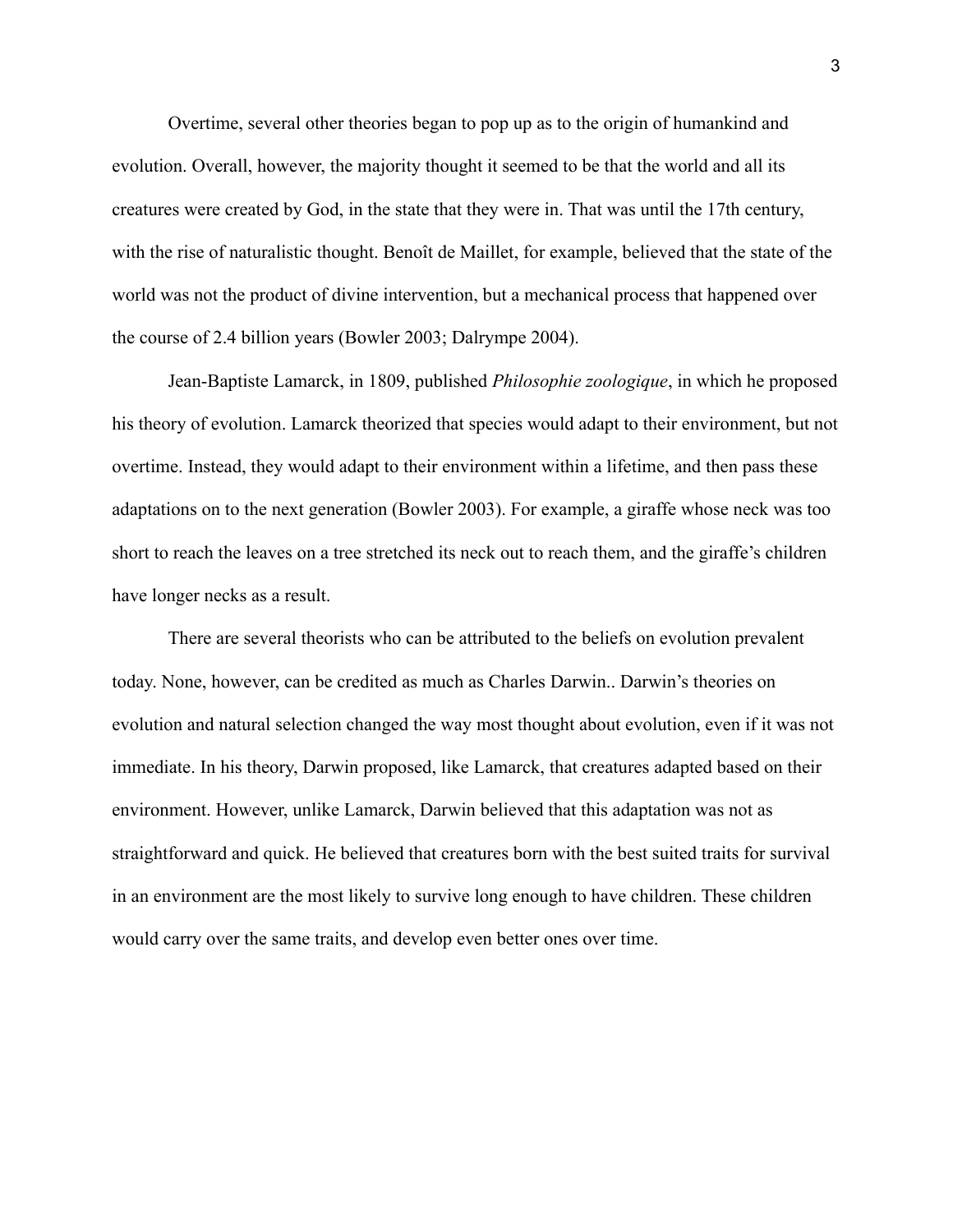## **Darwinism**

#### **Introduction to Hatred Justified by Darwinism**

Darwin's theory helped shift the world's view on how humans came to be. That came with unforeseen consequences, however. Using Darwinian theories of natural selection, a variety of people began to create their own theories of how certain groups of people were lesser than, or unnatural. Racists, sexists, homophobes, anti-semites, and many other forms of bigots began to come out of the woodwork to begin justifying their beliefs with Darwinism, natural selection, and other theories of Darwin's related to evolution.

These theorists used Darwinism as a mechanism in their hatred, using several of Darwin's methods of classification of species, as well as his beliefs on the process of natural selection and reproduction in their works. Throughout this first half of my capstone project, I will be examining the variety of tactics used by these bigots in order to use Darwinian evolution to justify their beliefs, including common tactics between different types of bigotry, and what this could possibly say about our current society.

#### **Racism**

Even before Darwin published his theories on evolution, there were those in the scientific community who used evolution and the classification of species as a way to justify racism. The pseudoscience of "scientific racism" was dedicated to the practice of finding ways to do this.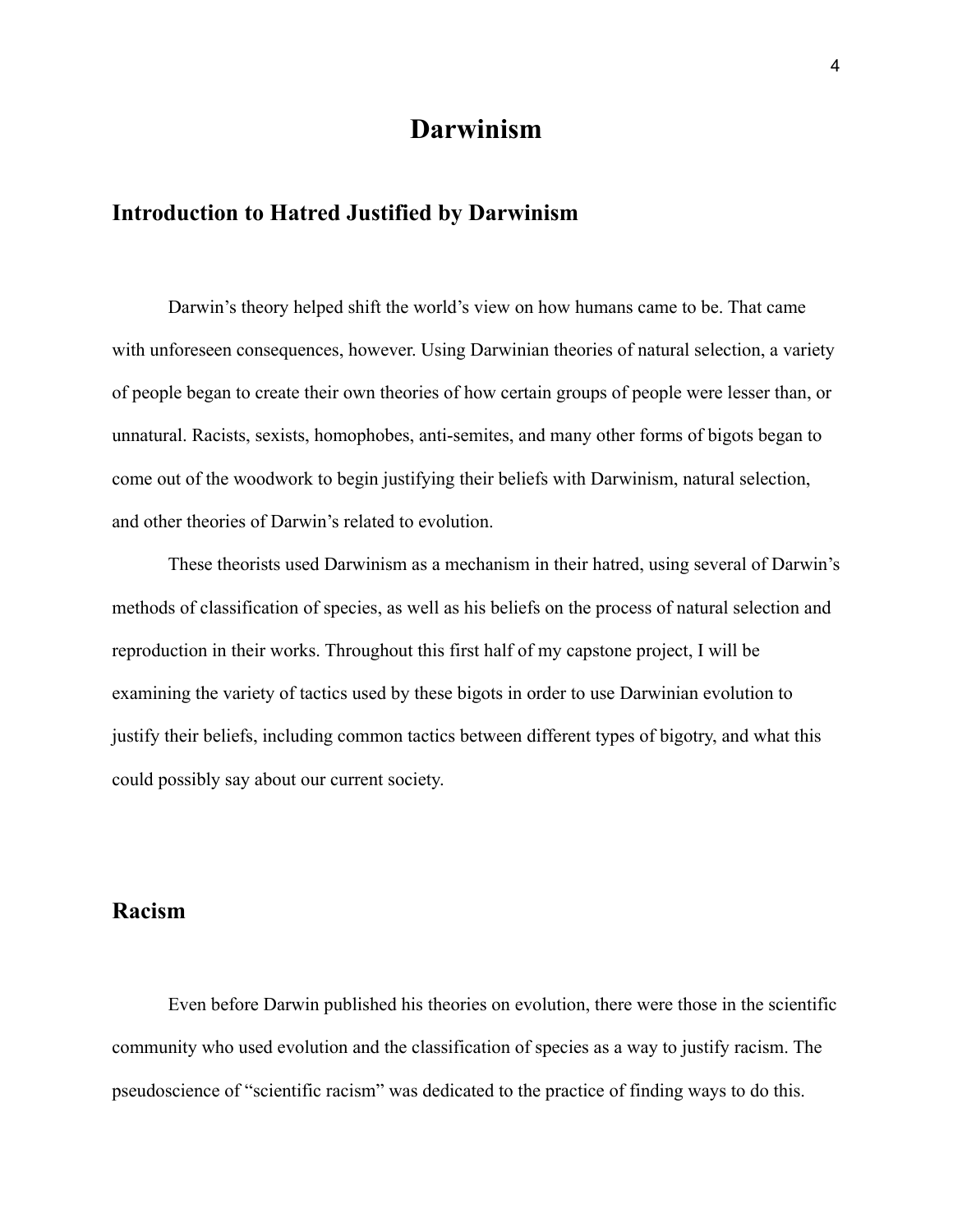They often separated the races into different groups, and even often believed them to be of a different species than one another. One pioneer of the theory was Arthur de Gobineau.

De Gobineau was a staunch believer in the superiority of the Aryan race, white, Germanic people of pure ancestry (Biddiss 1970). Those who fell outside this were considered lesser by de Gobineau. In his most famous work, *Essai sur l'inégalité des races humaines* (*An Essay on the Inequality of the Human Races*), he laid out his beliefs about the classification and "ranking" of the races.

The lowest of these races, according to de Gobineau, were the "blacks". De Gobineau did not believe these people were capable of intelligence, but were the strongest race in terms of physical strength. "Yellows", de Gobineau thought, were not capable of intellectual thought and acts of physical strength, but had strong senses of materialism. In de Gobineau's view, it was only the "whites" that were capable of intelligence and beauty. It was only when the "yellows" and "blacks" had children with white ancestors that they were capable of intelligent thought (Blue 1999).

This is the sort of thought that many were already harboring when Darwin published his theories. Ernst Haekel, a staunch Darwinist (and Social Darwinist, although I won't be touching on that until the next part), was also a scientific racist. While both Haeckel and Darwin believed in the theory that there was a common ancestor of humanity, Haeckel believed that the last common ancestor was much earlier than Darwin. Haeckel believed that humanity was made up of multiple different species of humans, and that multiple species still were around today. He proposed a phylogenetic tree of these human species, of which he believed there were 12 still alive: Papuans, Hottentots, Kaures, Negroes, Australians, Malays, Mongols, Arctic Men, Americans, Dravidas, Nubians, and Mediterranese. These 12 species were then divided into a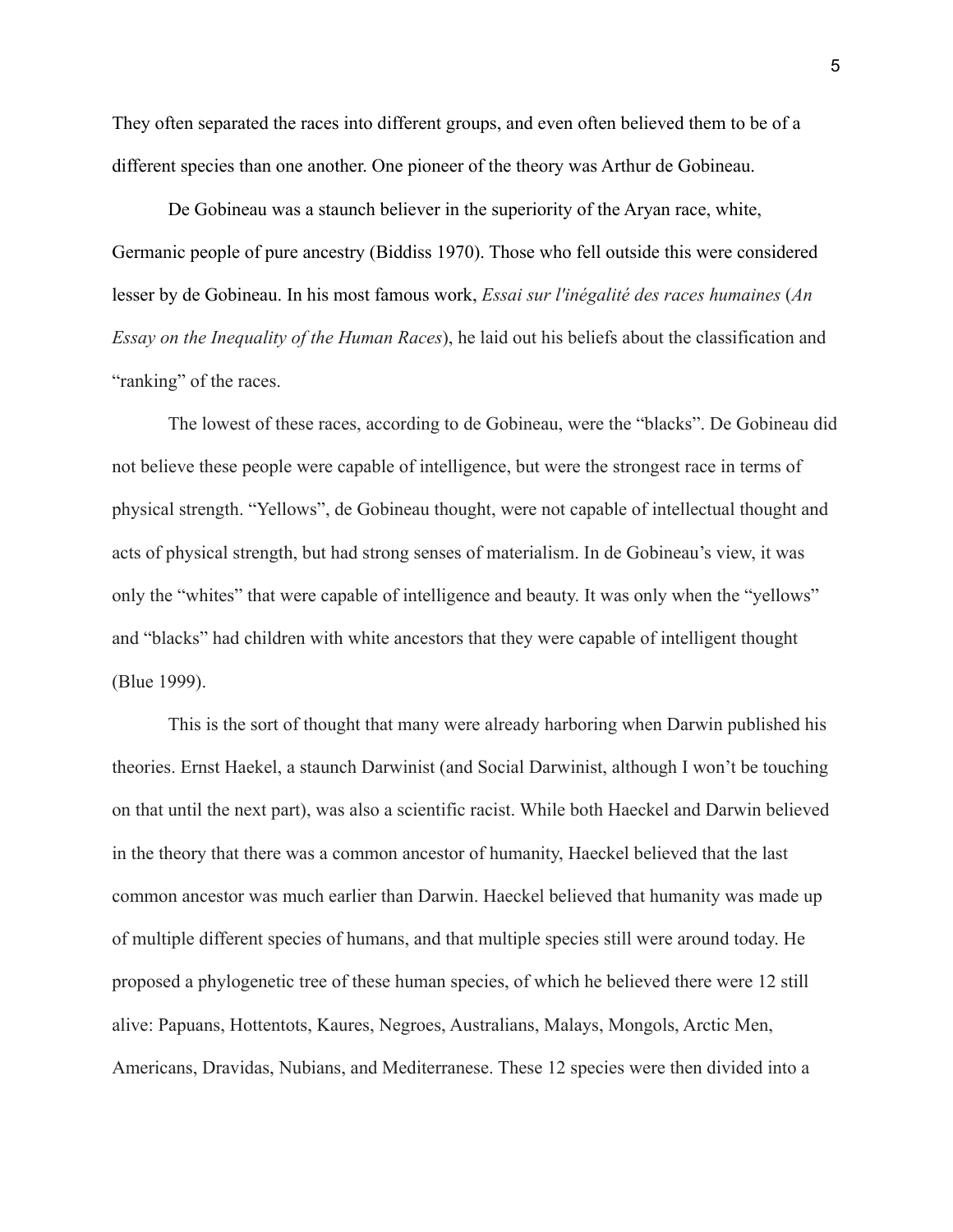total of 36 races, such as Mediterranese being divided into Caucasions, Indo-Germanians, Semites, and Basques (Levit & Hossfield 2020).

He then ranked these species based on where he thought they were in development. Those lowest on the development scale were considered to be more apelike, while those highest were considered to be of the most intelligence capability. The lowest ranked "species" for Haeckel were Hottentots, Papuans, and Aboriginal Australians, and the highest, Indo-Germanians. The Papuans were considered to be the very lowest, and were considered to be a dead end evolutionarily.

Haeckel believed that one of the defining features that determined the classification of humans was hair. Papuans, the lowest level human species according to Haeckel, were labeled "bushy-haired" humans. This is despite his clear lack of knowledge about what the Papuans were actually like; when Nikolai Miklucho-Maclay went to study the validity of Haeckel's theory, he found that their hair was not bushy at all.

He also used the skull shape of certain races as evidence of their being different species. He compared the skull shape of apes in the area of those races to the skull shape of the races in those areas themselves. Of Asians and Africans, he had this to say: "For it is a very remarkable fact, that the African man-like apes (gorilla and chimpanzee) are characterized by a distinctly long-headed, or dolichocephalous, form of skull, like the human species peculiar to Africa (Hottentots, Caffres, Negroes, Nubians). On the other hand, the Asiatic man-like apes (especially the small and large orang), by their distinct, short-headed, or brachycephalous, a form of skull agree -with human species especially characteristic of Asia (Mongols and Malays). Hence, one might be tempted to derive the latter (the Asiatic man-like and primeval men) from a common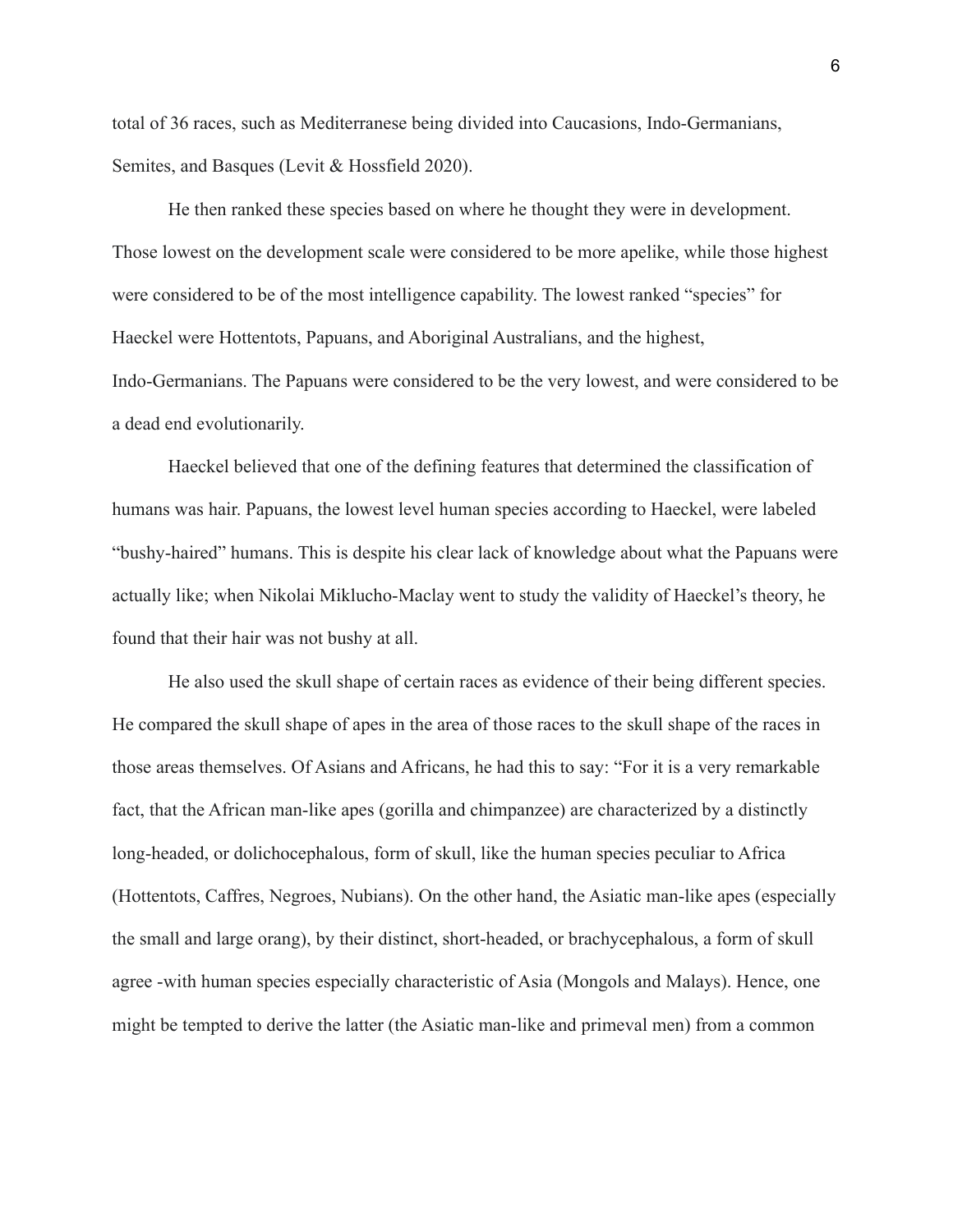form of brachycephalous ape and the former (the African man-like apes and primeval men) from a common dolichocephalous form of ape" (Haeckel 1887).

Similar views were held by American anthropologist Carlton S. Coon. Coon theorized that the species of *Homo sapien* developed a total of five times, and these five times were performed by the five different geographic races, or subspecies. He believed that each of the races evolved into *Homo sapiens* at a different rate than one another. Caucasoids and Mongoloids developed much earlier than Africans. Because of this, Coon concluded, they developed more complex and higher level societies (Coon 1939, 1962).

He believed that the earliest *Homo sapien* was a long-headed white man with a larger brain size who was of a shorter stature, and because of their long history of racial progression, the primarily white Europe is the most refined civilization in the modern world. Asia, he thought, was also a highly refined civilization. In his book, *The Origin of Races*, Coon said, "If Africa was the cradle of mankind, it was only an indifferent kindergarten. Europe and Asia were our principal schools" (Coon 1962).

#### **Sexism**

The use of craniology and intelligence as a factor in the justification of discriminatioin is one that carries over into the sexist world of Darwinists. Several Darwinists have used craniology and intelligence as arguments in the question of why females are lesser than males. In particular, the examination of the brain size of females versus males has been examined on multiple occasions to make this particular argument; women are, evolutionarily, simply less intelligent than men.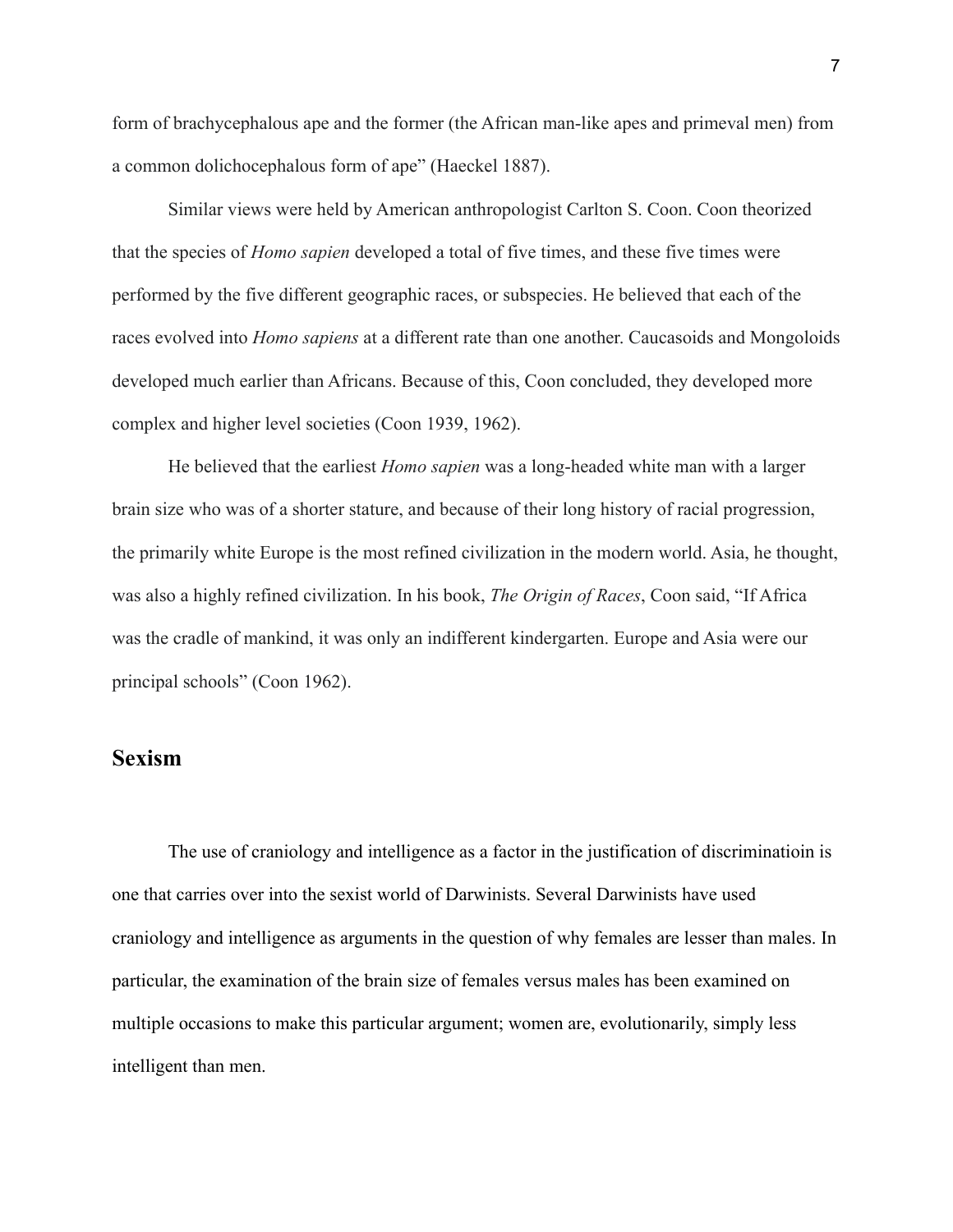One such figure in anthropology who used this explanation was Pierre Paul Broca. Broca was a physician, anatomist, and anthropologist who specialized in the study of brains, and especially the area of the frontal lobe most associated with speech production, an area that is now known as Broca's area, named after him. Broca theorized that there was a significant disparity between the brain sizes of men and women, which would indicate a clear difference between the intellectual capabilities of males and females. He performed an extensive study in a series of four hospitals in Paris in which he weighed the brains of a group of 292 males and a group of 140 females (Gould 1996).

Broca found that the average weight of the male brains was 1,325 grams, and the average weight of the female brains was 1,144 grams. This is a difference of 181 grams, meaning that, based on Broca's finding, female brains are only 86% the size of male brains. Part of this difference in size, Broca acknowledged, was caused by the overall difference in the size of men vs. the size of women, with men being overall larger. Despite this, Broca did not try to expand on how that physical difference in size could have affected the size of the brain, as we are meant to assume that while it does affect the size, intellectual inferiority is also a major cause of this difference (Gould 1996).

Broca also wanted to prove that there was a widening gap between male and female brain size. In order to prove this, he visited L'Homme Mort cave, and measured a series of prehistoric male and female skulls located there. Here, he found only a difference of 99.5 cc between the size of male and female skulls, compared to the modern difference of 129.5 to 220.7 cc.

One of Broca's most dedicated students, Paul Topinard, explained that the reason for this difference is evolutionary demands for both men and women. He explained that men need more brain capacity because they are constantly defending themselves and their females. They are the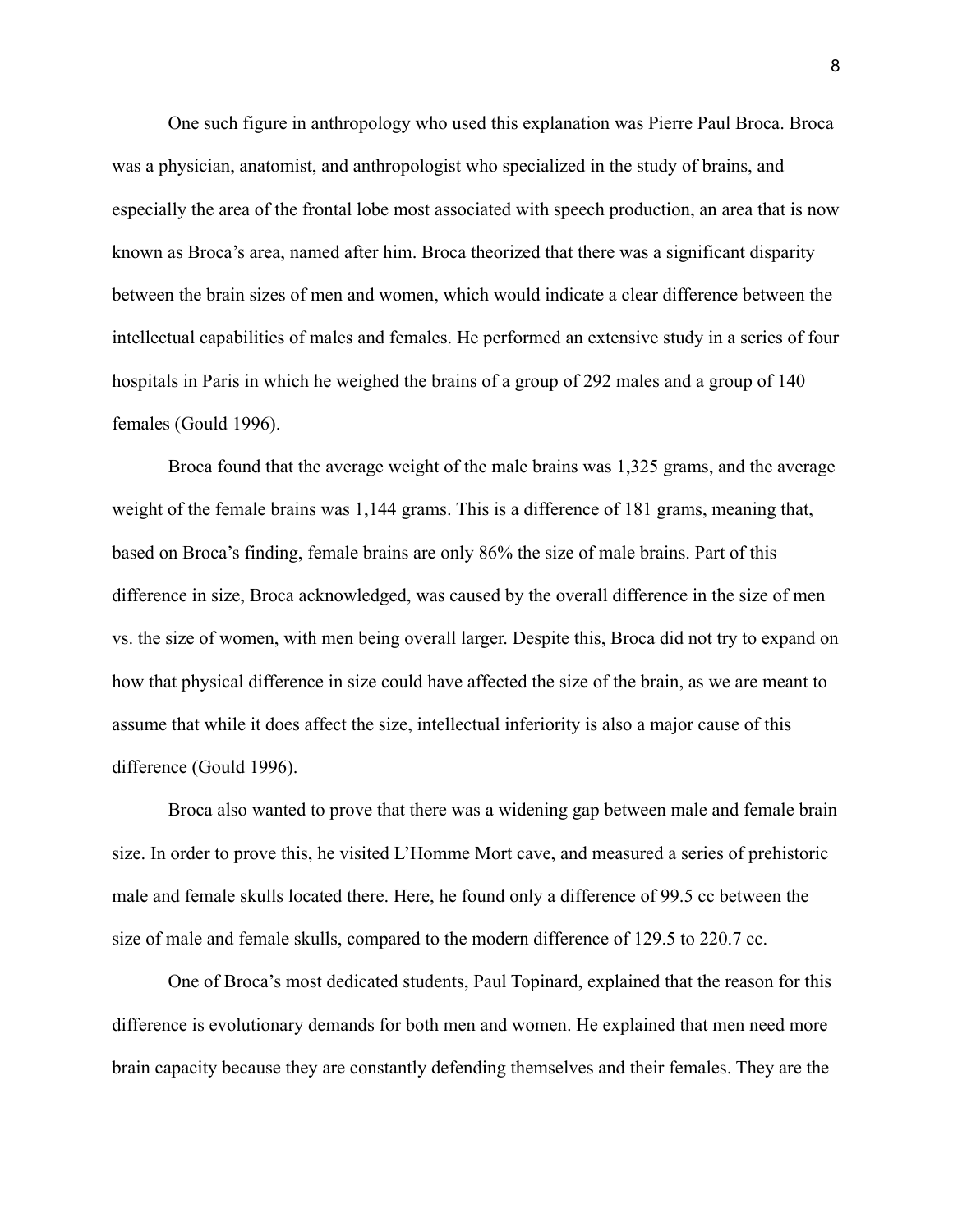ones gathering food in order to be able to nourish themselves and their families. Men are the ones who, according to him, hold all of the responsibility in the world. In contrast, women are sedentary, and are "lacking any interior occupations, [and their] role is to raise children, love, and be passive" (Gould 1996, pp. 136).

Another proponent of the belief in the mental differences between men and women was Gustave Le Bon, another of Broca's disciples. Le Bon wrote several scathing, blatantly misogynistic works about the mental differences between males and females. In arguing for these differences, he claimed that human female brains were supposedly more alike to gorilla brains in size than they were to male brains. He stated that most females were incapable of thought and logic, bankrupt of reason, fickle, and inconstant.

While he acknowledged that females capable of higher thought than the average man do exist, he wrote this off as being only as exceptional as the birth of any mutant, and simply could be written off. Le Bon even claimed that females "represent the most inferior forms of human evolution" and are "closer to children and savages than to an adult, civilized man" (Gould 1996, pp. 136).

Le Bon was also outspoken against the idea of women being allowed to have higher education similar to men. He declared this to be a dangerous idea. He stated, in his work *Recherches anatomiques et mathématiques sur les variations de volume du cerveau et sur leurs relations avec l'intelligence* ("Anatomical and mathematical research on the changes in brain volume and its relationships with intelligence"), "The day when, misunderstanding the inferior occupations which nature has given her, women leave the home and take part in our battles; on this a day a social revolution will begin, and everything that maintains the sacred ties of the family will disappear" (Le Bon 1879, pp. 62).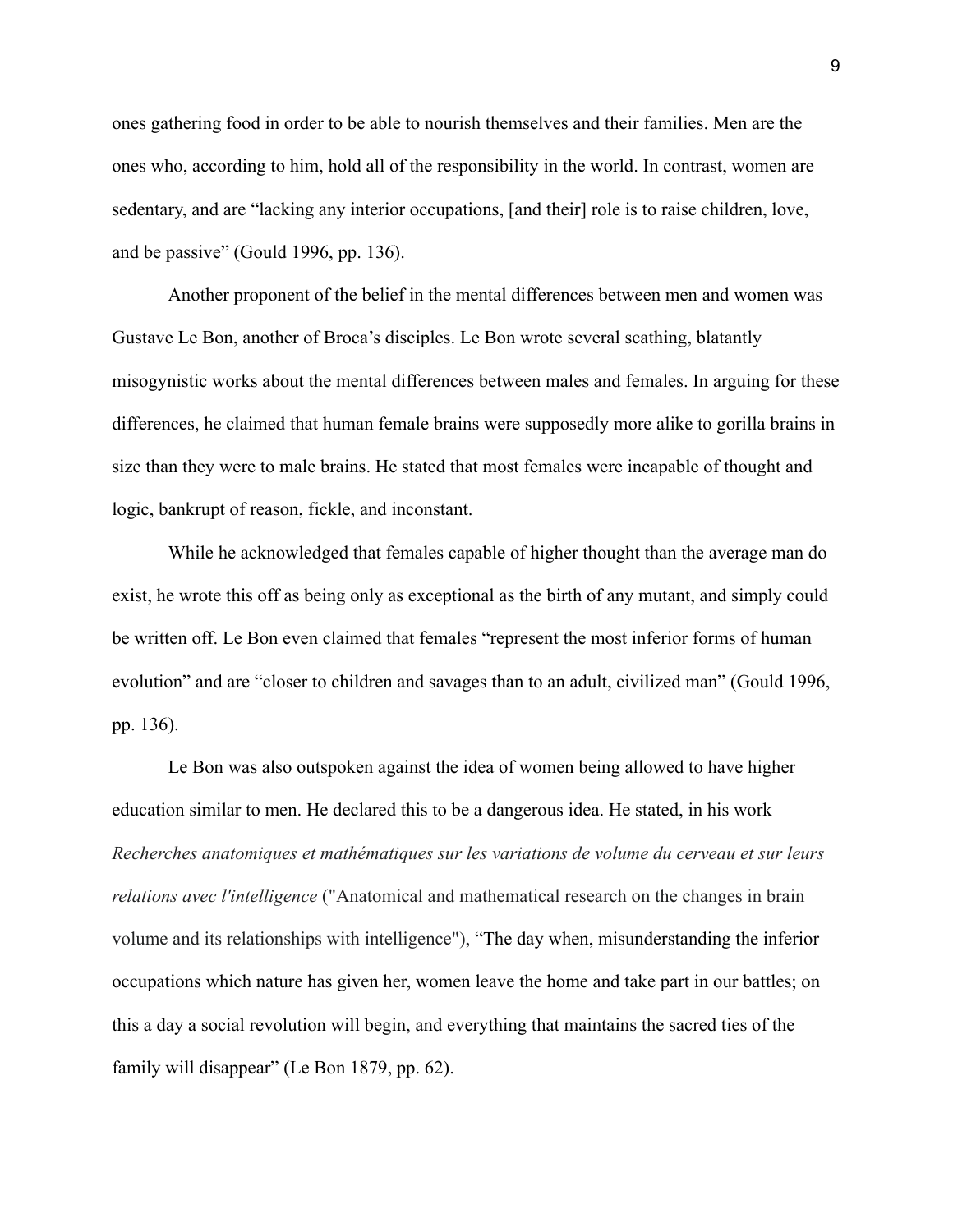Another theorist by the name of M.S. Pembrey also spoke out against the concept of women's access to higher education. In his work, "Woman's Place in Nature", Pembrey declared that this would not be a good idea for men, women, or the state. He reasoned that the resources, mental, financial, and bodily, required for women to expend. He argued that these resources would be better used for marriage situations, and that there is little evidence to suggest that the learned woman would make a better mother or wife. This suggests that Pembrey believed that the only functions a woman can possibly hope to ultimately serve are that of a mother and/or a wife, so only domestic roles. He also claimed that this level of education makes these women more self-centered, distracted, and sensitive (Pembrey 1913).

He claimed that the traditional view of women and their rightful placement in society is supported by pre-existing knowledge about the biology of the sexes. Women, according to Pembrey, have "special gifts of patience, kindness, and love of offspring" (Pembrey 1913, pp. 134). The ideal woman, to Pembrey, was a woman who valued her role as a mother and wife, did not view herself to be a victim or slave of the social system that demanded that they belong in these roles and these roles alone, viewed married as the ideal goal of her life, and who does not speak out against this system, only trying to influence the world through her role as a mother and/or wife.

Pembrey also claimed that there is an evolutionary basis to this subjugation. He said that it has its origins in the instincts of animals, but he does not elaborate on this much further. He did state that maternal instincts are well developed even in some of the lowest developed species of animals. This is implying that women who do not want to be mothers, or who do not take to motherhood especially well (of which there are several), or even women that cannot become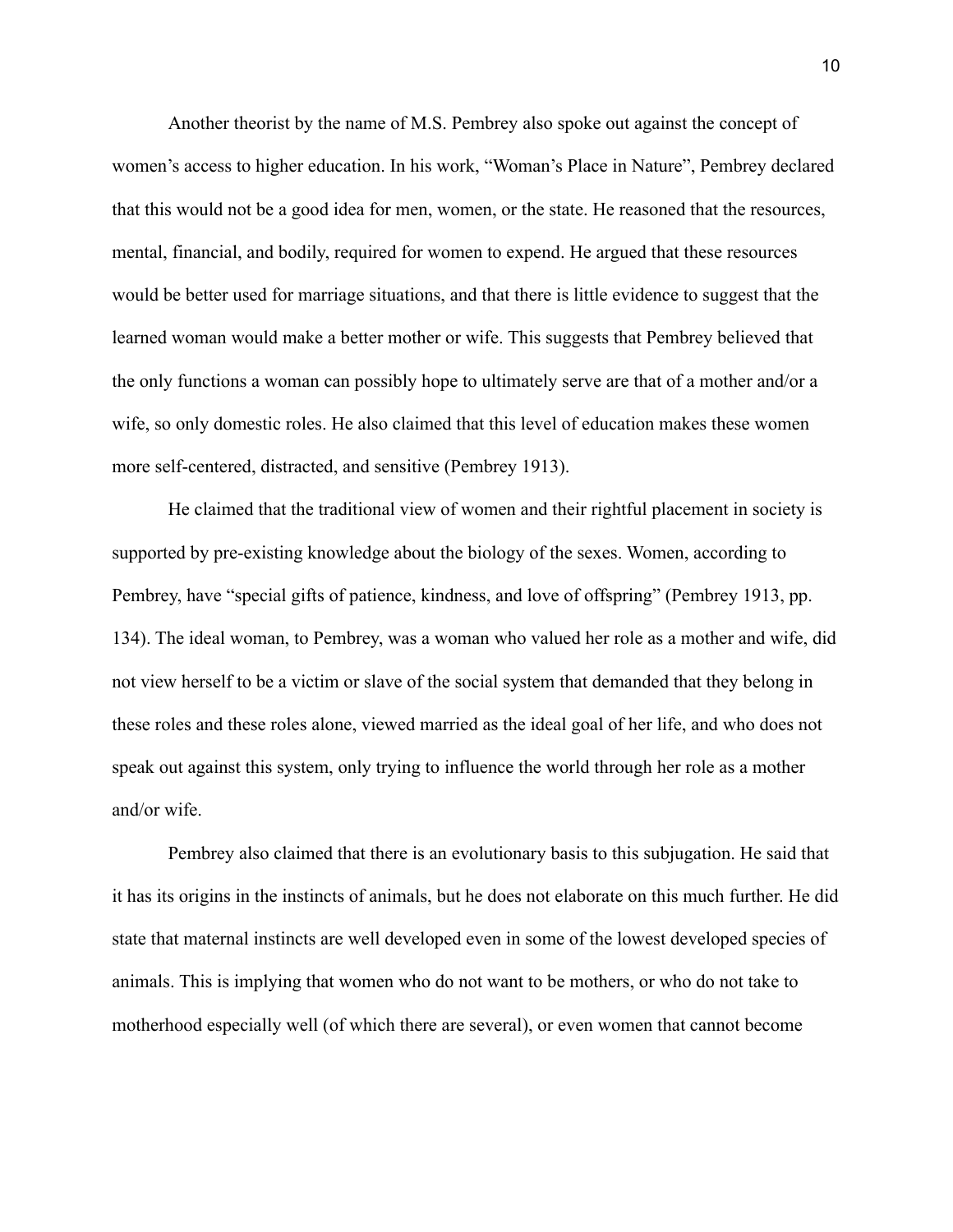mothers, are all lesser evolved creatures than some of the lowest developed lifeforms in the natural world (Pembrey 1913).

Pembrey even went as far as to claim that women's efforts to obtain similar rights to men within their society has directly led to the existence of certain evils within their society. Apparently, women who took up occupations in the commercial world are responsible for the increased spread of disease. Prostitution, contraception, and abortion (all considered to be evil to Pembrey) are the direct results of many women's lack of desire to have a husband with whom they can conceive a child with. He claimed that the women's suffrage movement has done nothing to help women, and especially not women who are in service positions, despite cries for equal pay (Pembrey 1913).

George J. Romanes is another theorist who relied on Darwinism to explain the mental differences between men and women. He described his beliefs on this in his essay, "Mental Differences Between Men and Women". Similar to theorists like Broca, Topinard, and Le Bon, Romanes used explanations like the difference in weights of male and female brains as a way to show that there was "clearly" a difference between male and female intellectual capabilities (Romanes 1887).

Beyond this, Romanes had a rather interesting view on the intellectual capabilities of females compared to males. He claimed that while the female mind was inferior in certain capabilities, it was superior in others. For example, while females were considered to be of a lesser capability when it came to judgment and impartiality, when tested on it, they were found, by Romanes, to be faster readers who retained information much better than their male counterparts (Romanes 1887).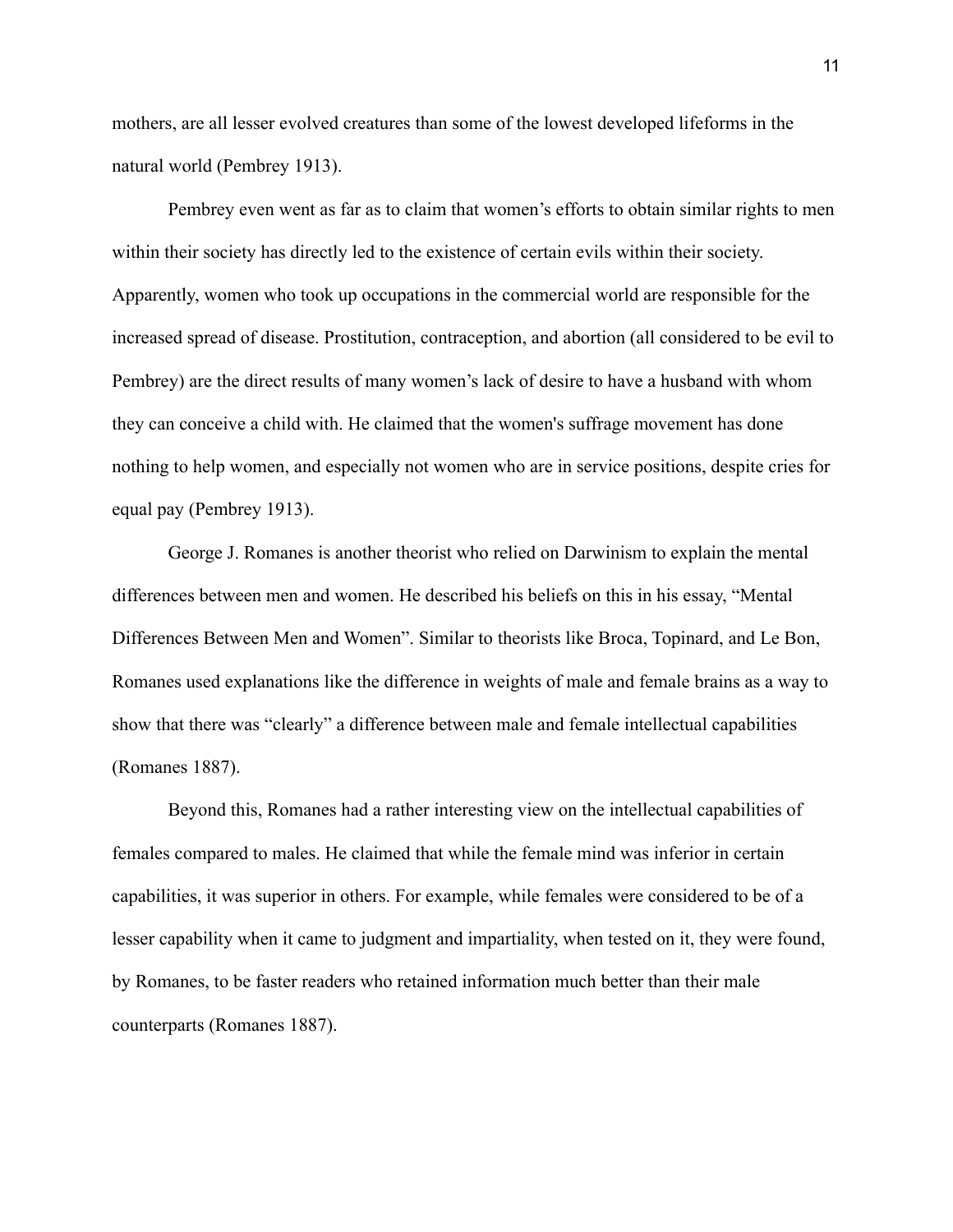Romanes found other notable differences between males and females, including their supposed respective faults. These supposed faults are characterized completely differently between the two sexes. The faults of females, such as their overly emotional mind, their lack of ability to control and compose these emotions, and superficiality, which are all considered to be faults born of weakness. In contrast, the masculine failings, such as indifference, callousness, and aversion to touch, are ones born of strength (Romanes 1887).

Unlike Le Bon and Pembrey, Romanes actually thought that the introduction of women into the world of higher education would be a good idea. While he agreed that there were differences in the intellects of men and women, this, he felt, should not limit women's ability to seek higher education. They would not necessarily have a system established in the exact same way as the one men learn in, but one that would suit their respective strengths and weaknesses best. He wished to see a reform in the already established education system for girls around during the late nineteenth century, which he thought was an important system to exist, but needed serious changes in order to work more efficiently. But, he stresses, this system must remain different from that of the one established for men (Romanes 1887).

Romanes' views, then, give us a rather interesting perspective on this particular topic. Unlike the theorists mentioned above, Romanes did not believe that women were dumber than men, only belonged in the domestic world, and if they wanted better education, then that was too bad because it would not be beneficial to everyone *else* if they got it. Instead, Romanes, while still believing in this distinct difference in mental capabilities between men and women, did not necessarily think this made women inferior or dumber, just more proficient in other areas than men. He also believed that there should be better education for women, without it necessarily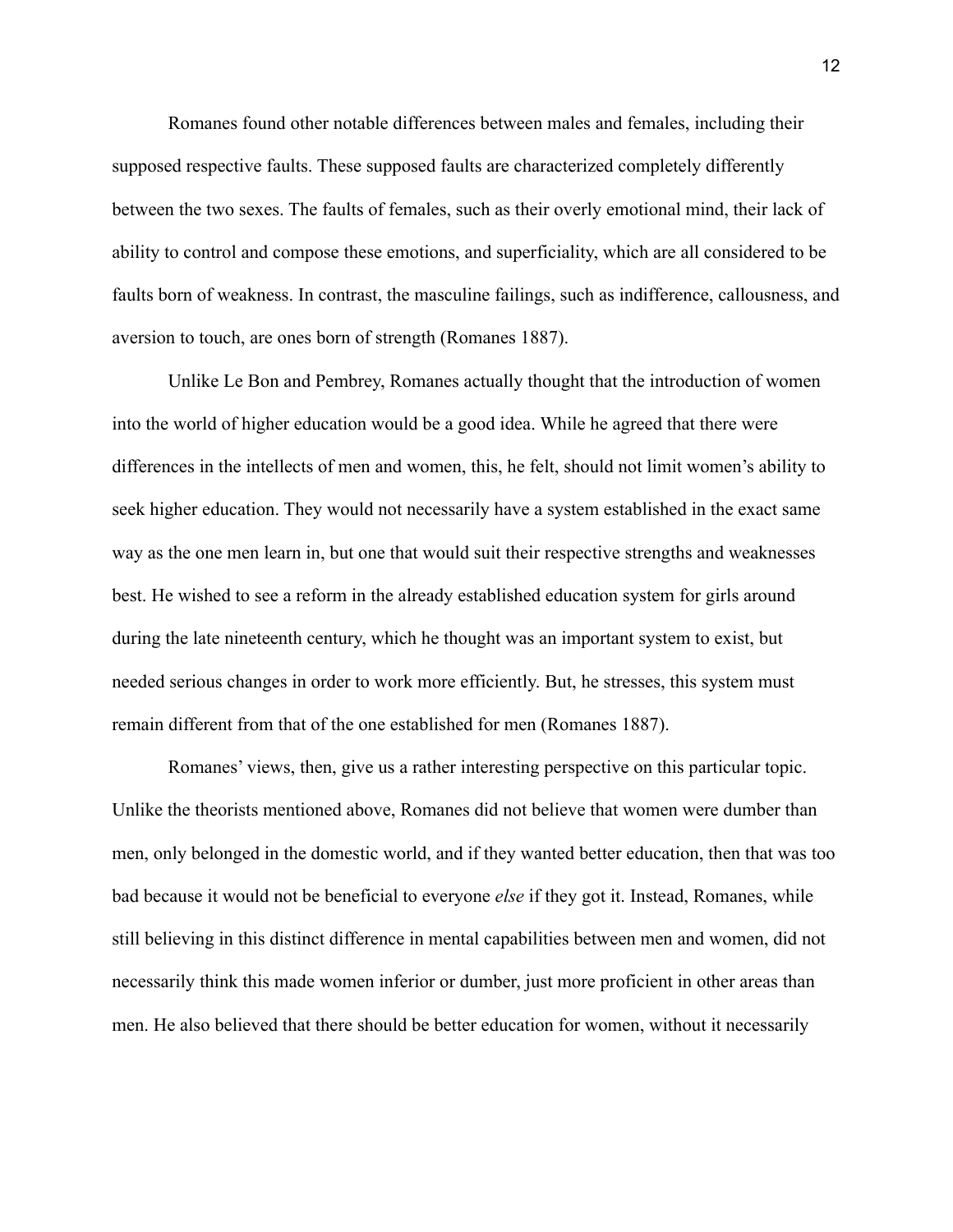being about whether or not this would be beneficial to men, but simply because it was fundamentally unfair that they were being treated differently (Romanes 1887).

One other topic that Romanes briefly touched upon was sexual selection, a theory of Darwin's about the process by which a member of one biological sex chooses someone of the other sex as a mate, usually based on certain features considered to be attractive by the species for one reason or another (Starr et. al. 2013). A variety of studies have been done over the years examining this phenomena. The most famous examination of this was done by Angus Bateman, who, after examining the sexual and reproductive behaviors of fruit flies, came to the conclusion that ultimately, it was the females who are the most influential in deciding who they mate with, as they must invest much more energy into the reproductive process than males, as they are the ones who must carry, lay, and nurture the offspring, whereas male produced several sperm cells a day with little effort (Bateman 1948).

This theory was then compounded upon by a theory developed by Robert Trivers, called the parental investment theory. This theory states that whichever sex invests more in the care of the offspring is also going to be the more selective sex when it comes to choosing a mate. The sex with lower investment, then, is more likely to compete with one another in order to be able to mate with the other sex. The obvious implication here is that females are almost always the most investing sex, and those who are not very selective are considered to be evolutionarily backwards. This also means that they are a valuable resource to men; whereas females ability to choose a mate relies on their body's ability to healthily produce and nurture the offspring, while males ability to choose a mate relies solely on the amount of females who are available to mate with (Trivers 1972).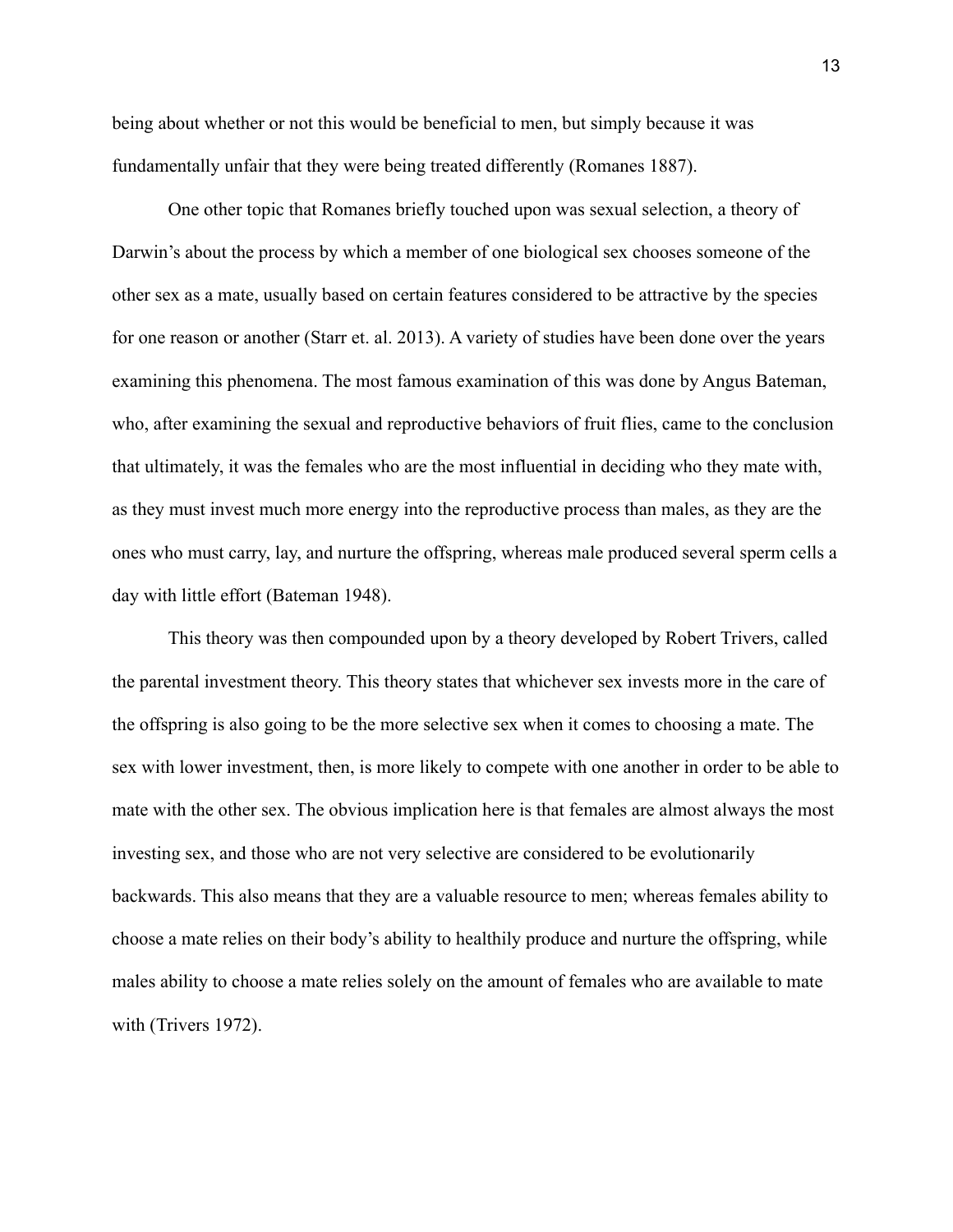This combination of theories, called the Bateman Trivers principles, was widely used in the scientific community for years, with scientists finding no fault in the logic it presented. Several other evolutionary biologists used the principles in their analysis of various different species. This includes those species who subverted the norm, with males being the more investing sex, and females competing to mate with them (Elgar  $\&$  Fine 2017).

However, in more recent years, there has been a reevaluation of these theories. It was noted, for example, that the theory regarding how little energy is required for males to copulate regularly was not always the case; several species of animals had males who took especially long periods to recover from mating sessions. Overexertion can lead to the males having an insufficient number of sperm needed to properly conceive, which makes mating with them a risk to females. There are also several species of creature that feature males who demonstrate monogyny, in which they only mate once, maximizing their reproductive success (Elgar  $\&$  Fine 2017).

Application of the Bateman-Trivers principles to human behavior shows even more faults within the theory. The theory implies that there is a preference in male humans towards promiscuity, and in females a preference towards monogamy. This is not the case, for the most part. When the British National Survey of Sexual Attitude and Lifestyles surveyed a random sample of over 12,000 people ages 14-44, an overwhelming majority of both men and women reported that they preferred monogamy (Elgar & Fine 2017).

That being said, promiscuous behavior is not too uncommon amongst humans, but this is true for both males and females. While in the past, male promiscuity was the only one with any level of social acceptance or indifference, things have been changing. With the advent of the birth-control pill and the sexual revolution, female promiscuity has risen, and continues to be on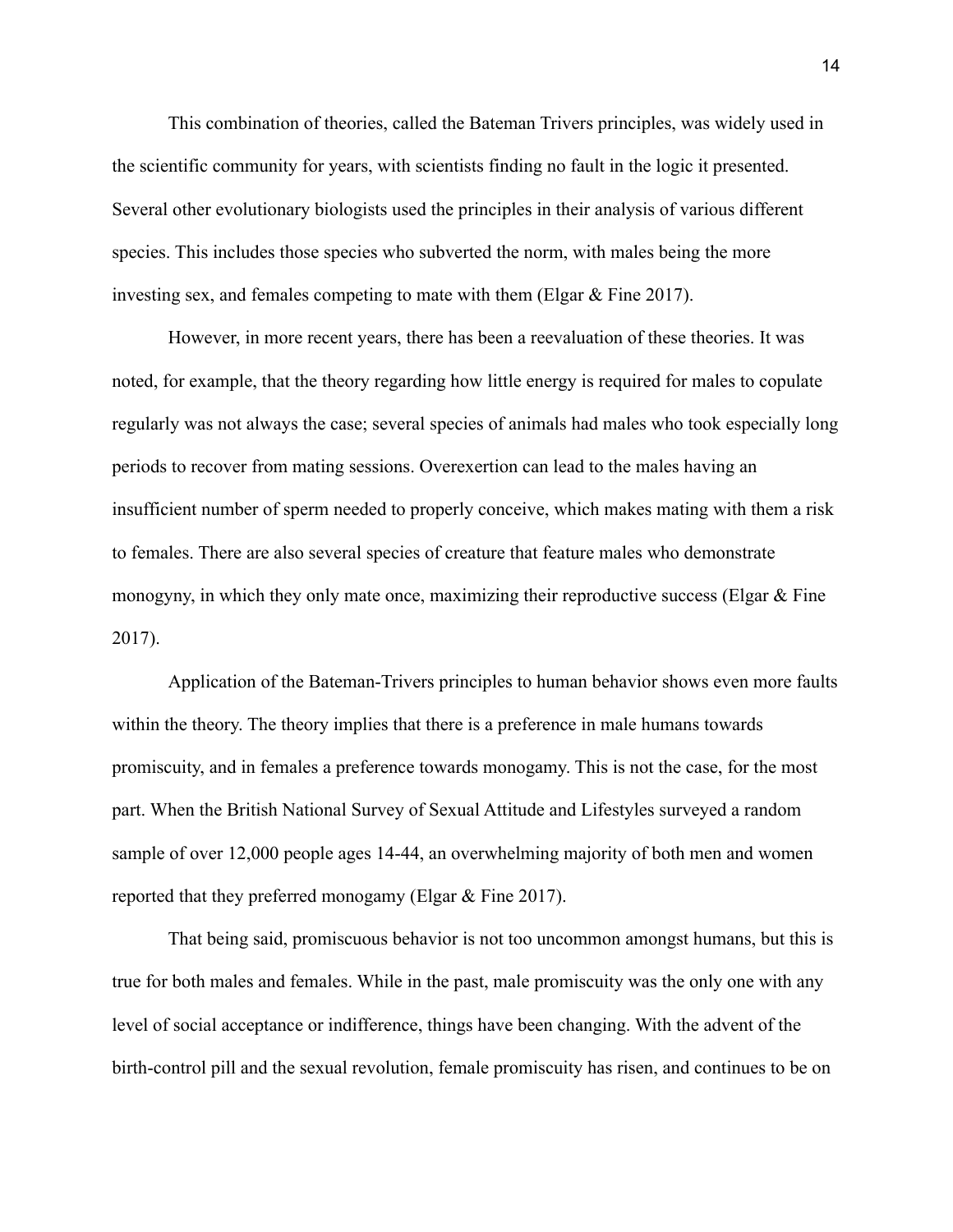the rise, in recent years, although social stigma is still present today about this (Elgar  $\&$  Fine 2017).

It is this stigma around the promiscuity of women that weighs heavily on this theory. As mentioned above, there is an unfortunate set of implications within Triver's theory of parental investment: females are inferred to be almost always the most investing sex, and female promiscuity is considered to be counterproductive to their reproductive capabilities. This implies that female promiscuity is evolutionarily disadvantageous. In contrast, *male* promiscuity is supposedly evolutionarily beneficial (Elgar & Fine 2017).

Another noted failing of the Bateman-Trivers principles is the lack of acknowledgement of sex for non-reproductive purposes. Sex can often be done as a way for couples to become closer together, without necessarily meaning to reproduce in the meantime. The very existence of contraception methods, like condoms and birth-control pills, and abortion clinics proves this (Elgar & Fine 2017).

This lack of acknowledgement of non-reproductive sex is also important to the next section of the paper.

#### **Homophobia**

Darwinism as a whole has a rather complicated relationship with the existence of homosexuality. When discussing the two concepts together, they are often referred to as a "paradox" or a "puzzle". This is because evolutionary theories in general do not often factor non-reproductive sexual behaviors into their work. This is especially true when it comes to the discussion of mate selection methods, as in the sexual selection and parental-investment theories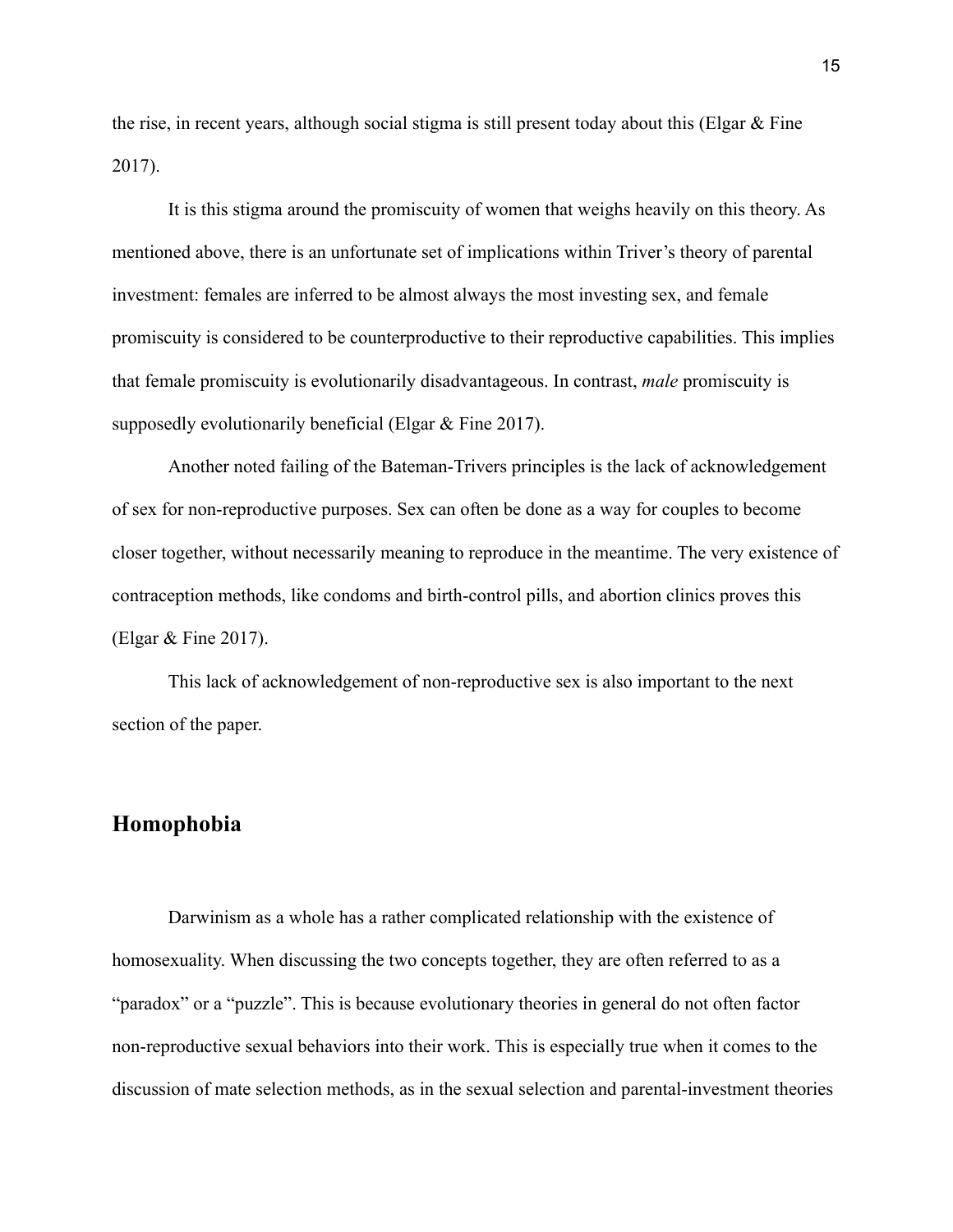mentioned above. Mate selection theories rely on the desired traits in mates being ones that are evolutionarily beneficial.

Multiple people have tried to figure out, then, how homosexuality fits into Darwinism. This includes a variety of different explanations, from homosexuality being a social development and not a biological one (Barron 2020), it being a non adaptive development (Munévar 2014), and one that is beneficial for the purpose of kin selection, in which the childless homosexual will invest time in their siblings' children ("The Darwinian Paradox").

Others, however, have completely written homosexuality off as being a purely abnormal behavior. Michael Levin is one such theorist. Levin argues, in "Why Homosexuality is Abnormal", that homosexuality is the complete misuse of bodily parts, as the genitals should be utilized for their biological purposes only. The misuse of these parts, Levin posits, can and will lead to unhappiness in the long run (Levin 1984).

Levit argues that there is a rewarding aspect to a penis entering and coming to an orgasm within a vagina, where there is none in the process of entering a penis in another man's anus (or in the case of lesbianism, a woman entering another woman's vagina with her fingers or some other object). The reward, in this case, is the descendants they leave behind when they perform this normal behavior. Those who perform the abnormal behavior, Levit states, leave no descendants (Levit 1984).

Now, this is of course ignoring a variety of things. For one, there are several homosexual men who have children, via a variety of means. There are many homosexual men and women who were in heterosexual marriages for several years and have children within that marriage, and then came out as gay and ended that marriage. There are homosexual couples who have had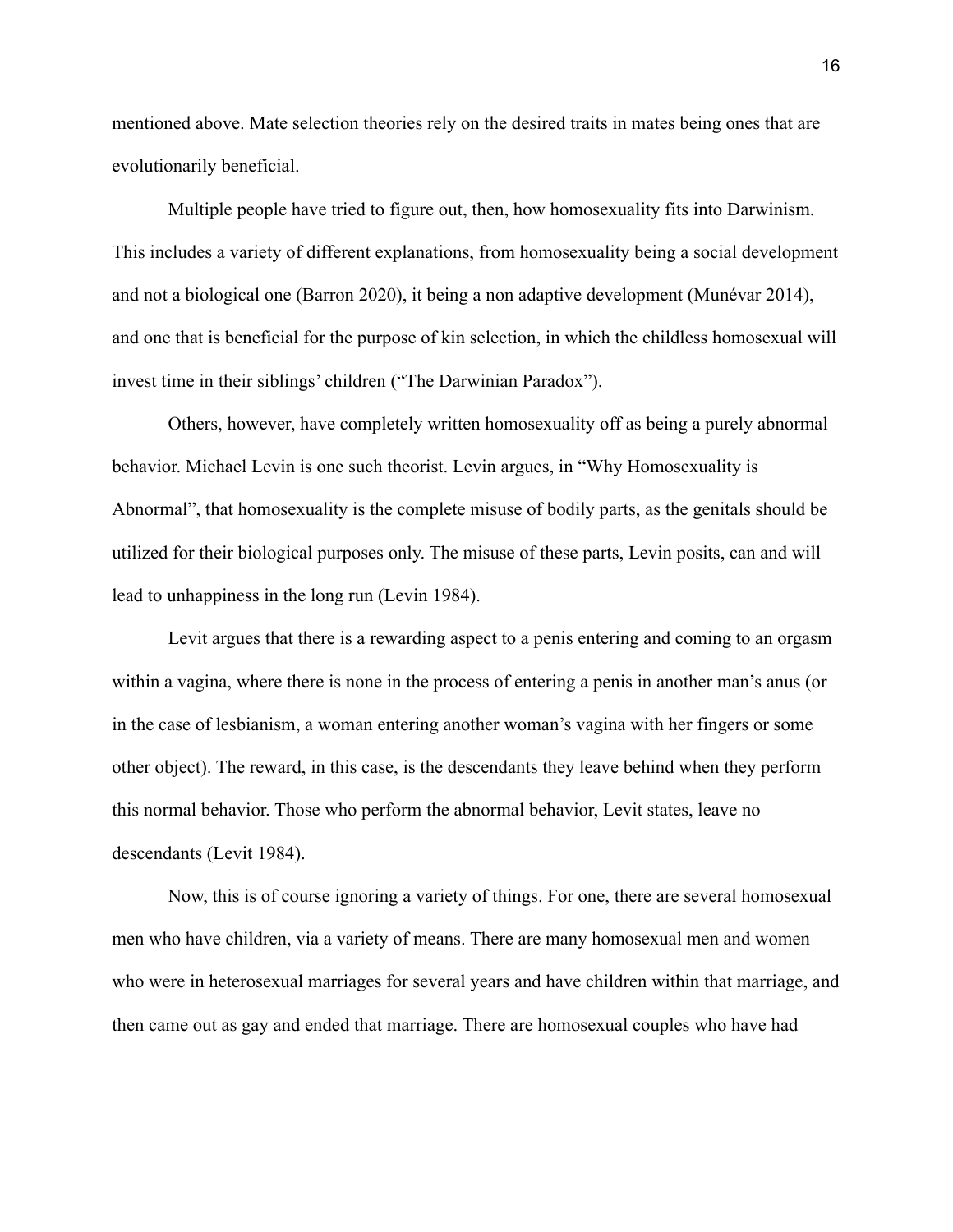surrogates carry a child for them (and in the case of lesbians, sperm donors). In both cases, they are "misusing their parts" but are still leaving behind descendants.

Two, this is clearly in reference to biological descendants. Several homosexual and lesbian couples have adopted children, whom they consider to be just as much their offspring as they would a biological child. In this sense, even if they are not necessarily carrying on their bloodline, they are still considered to be their descendants. The same can be said for these adoptive children's own offspring.

Three, this ignores the very existence of bisexual and pansexual men. These men participate in sex with both males and females, and as a result, use their parts "correctly" and "incorrectly". There are still several bisexual and pansexual men who have had children, despite this.

Four, this ignores the existence of people who are simply incapable of conceiving children. There are many people who have a hard time with fertility issues, as well as many women who have a hard time with carrying children. There are some who have had health issues that have required them to go through surgeries that eliminates their ability to have children in the future.

Finally, five, it ignores the fact that there are several individuals who do not want to have children anyways. Now, not all of these people are homosexual, and there are homosexual people who want children. That being said, it is still a rather absurd suggestion to say that homosexuals are misusing their parts for sex, when many heterosexual couples have non-reproductive sex every day. To many, the simple feeling of pleasure that comes with sex *is* the reward in-and-of-itself.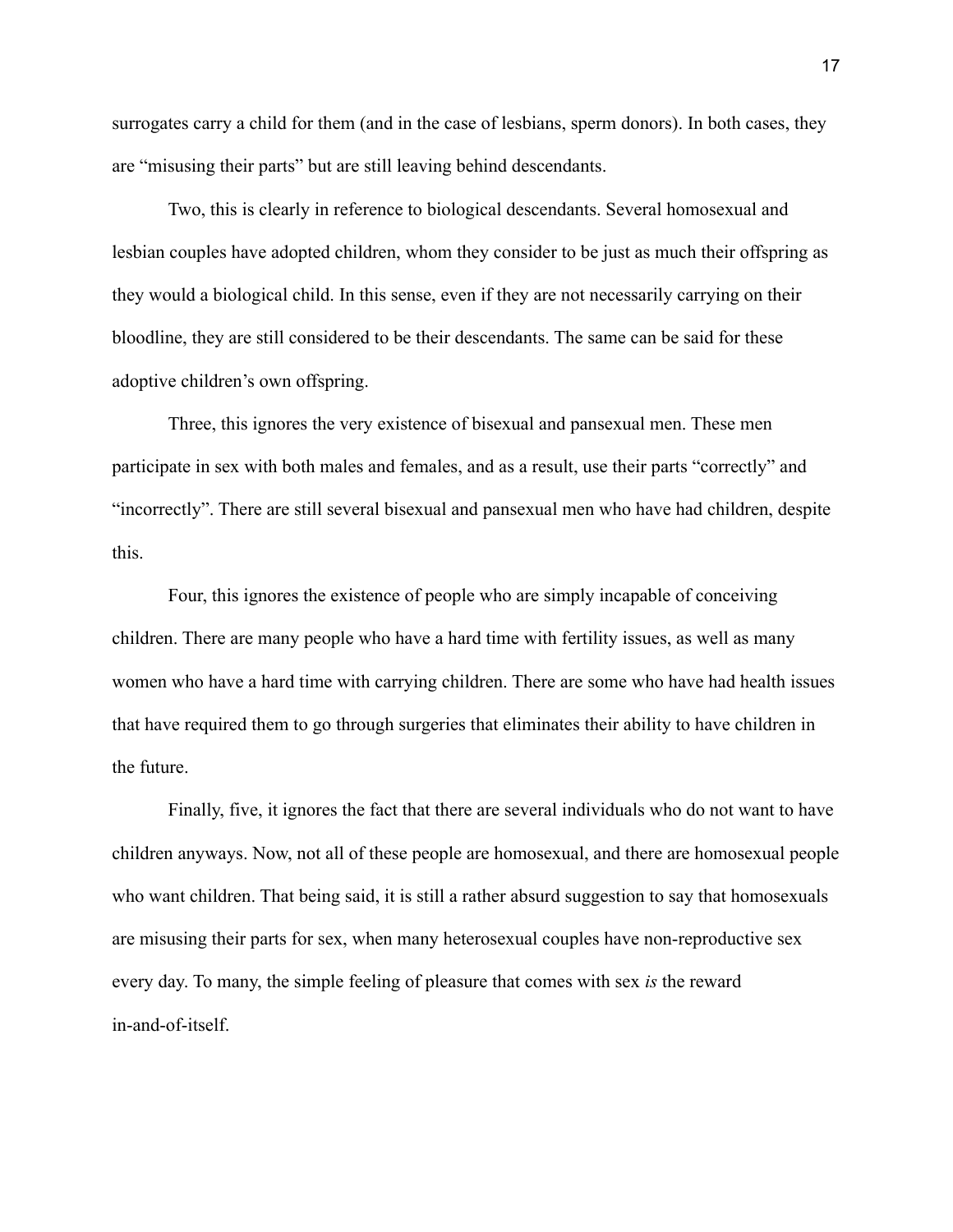Levin continues by giving a small acknowledgement that yes, he is generalizing by stating that there is no happiness to be found in the long run for homosexuals. There are "well-adjusted homosexuals", but they are few and far between in Levin's eyes. He finds that heterosexual behavior is one that is self-reinforcing, with built-in "rewards" (this reward being the reproduction of a child), while homosexuality is not. He continues to compare the happiness of homosexuals vs. heterosexuals to the happiness of fat men vs. men who excercise (Levin 1984).

Levin also concedes that homosexuality is not a choiced that a person gets to make about themself, but he doesn't consider this to be an excuse for acting on it. In this he compares homosexuality to sickle-cell anemia; while no one blames those with sickle-cell anemia of their condition, they also still clearly have a problem, a sickness, within them. So, too, do homosexuals have a sickness within themselves (Levin 1984).

Throughout the entire article, Levin offers several erroneous overextensions of his authority and of just how widespread his worldview is. He offers little in the way of empirical evidence of the supposed unhappiness of homosexuals in the long-run. He also continuously makes connections to other, completely unrelated groups, as though homosexuality even remotely resembles sickle-cell anaemia.

Perhaps the most startling connect he makes is on the fourth page of this article, where he says, "One crucial test of my account is its prediction that homosexuals will continue to be unhappy even if people altogether abandon their "prejudice" against homosexuality. This prediction…coheres with available evidence. It is consistent with the failure of other oppressed groups, such as American Negroes and European Jews, to become warped in the direction of "cruising," sado-masochism and other practices common in homosexual life" (Levin 1984; 236).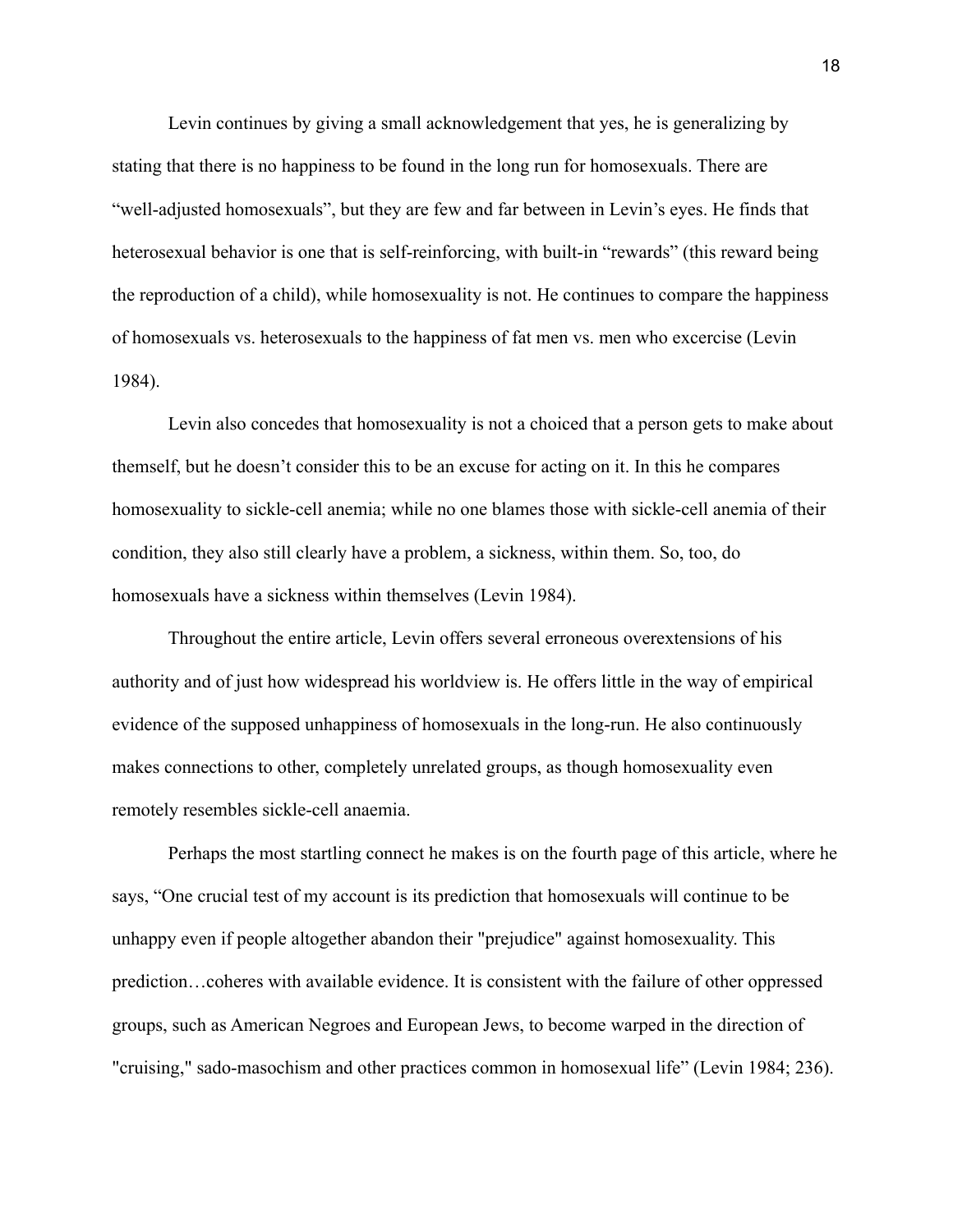Not only is this statement not supported by any evidence or sources, it is also blatantly racist and anti-semitic. The idea that black Americans and Ashkenazi Jews are miserable simply because of their identity, something that, like sexuality, they cannot change about themselves, and not because they have been subjugated for hundreds of thousands of years, and that this "self-caused misery" will lead to *deviant sexual behavior* is such an utterly absurd-sounding fact given with absolutely no sources whatsoever that I have a hard time believing a single word this man says is fact.

It may very well not be. Levin started off the article by stating that there was supposedly no evolutionary argument he was trying to make. Despite this, one of the only reasons he gave for why homosexuals for the most part cannot be happy in the long run is the fact that they cannot produce children via homosexual sex. This inability to reproduce, a core aspect to the process of the evolution of a species and to the simple maintenance of a population of a species, and one of the reasons why several other people have argued that homosexuality is evolutionarily unnatural, supposedly is not an evolutionary argument of Levin's (Levin 1984).

The next theorist I will be discussing in terms of this topic is Gordon G. Gallup Jr., who offers a different perspective on homosexuality, and more specifically, homophobia. Gallup, in his article "Have Attitudes Toward Homosexuals Been Shaped by Natural Selection?", examines whether it is a result of natural selection that homosexuals are discriminated against, on the basis of homosexuals exposure to children. He examined this via a series of surveys administered to adults and college students (Gallup 1995).

In the first survey, Gallup asked a group of undergraduates at the State University of Albany about how they would feel about homosexuals being in a variety of different occupations, and then based on their contact with children. Three of the nine occupations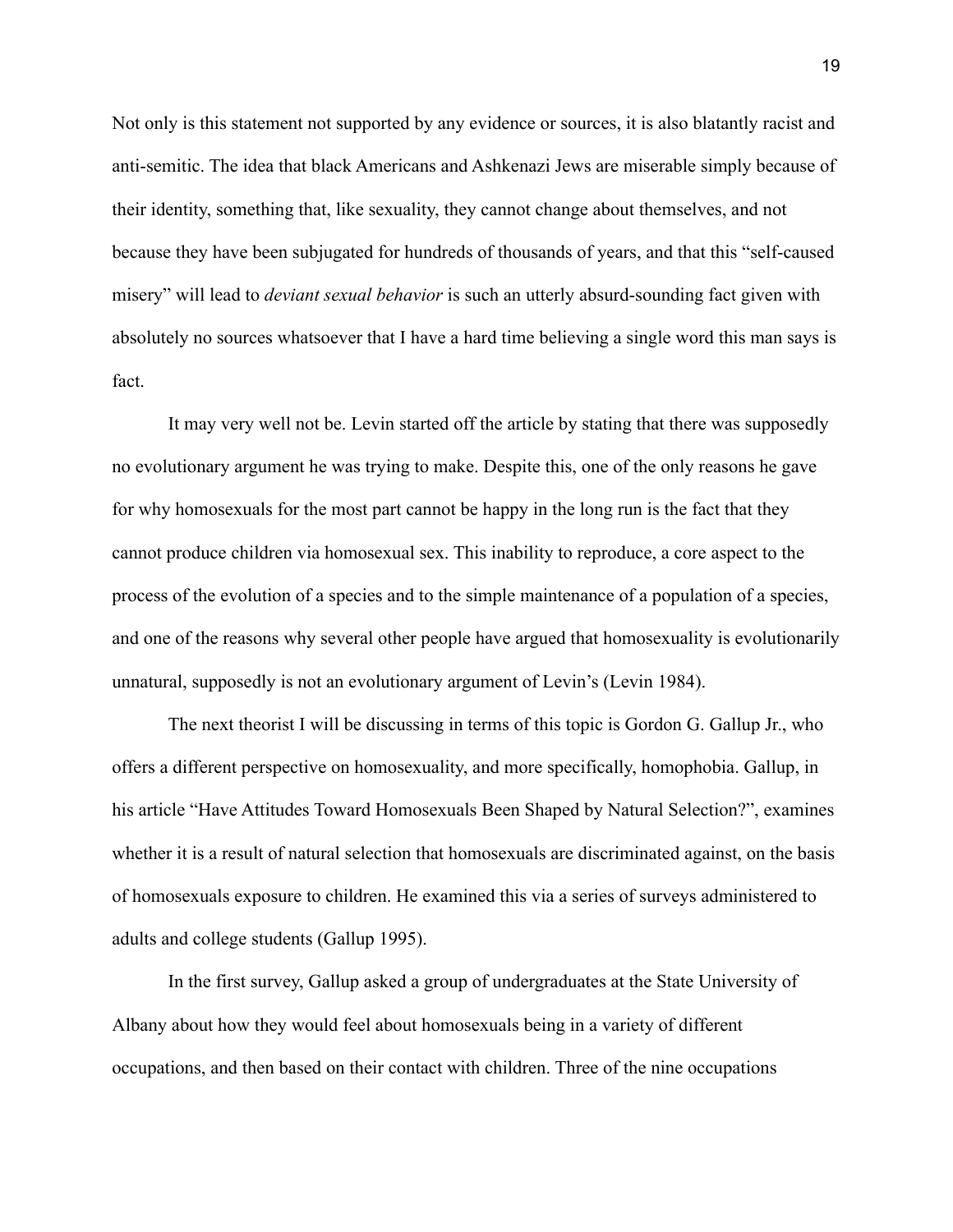selected were ones with heavy contact with children, while the other six had minimum contact. He found that there was a significantly higher level of discomfort when they were in occupations with high levels of contact with children (Gallup 1995).

In his second survey, he asked another group of undergraduates about their discomfort level with homosexuals being in different medical occupations, with similar conditions as the first survey. Pediatricians and child psychiatrists scored, out of 100, 93 and 88 respectively. In contrast, gerontologists scored very low, which makes sense, as they are in much closer contact with the elderly. Gallup stated that this may be that pediatricians have access to the children's genitalia, and thus, are believed to have control over their sexuality, and because of the belief they may spread AIDS to them. It can also be inferred from this that the level of discomfort towards child psychologists is because of the mental vulnerability of the children towards them (Gallup 1995).

In the third survey, he asked another set of undergraduates how they would feel about their prospective child having a sleepover at a friend's house, when that friend has a homosexual parent, based on whether that child is 8 or 21, and based on the parent's gender. Gallup found that there was an increase of concern when the child was 8, and when the parent was the same sex as the child. The highest levels of concern were towards a homosexual mother paired with an 8 year old daughter, and, the very highest, a homosexual father with an 8 year old son (Gallup 1995).

In the final survey, a random set of people in the greater Albany area were asked about their attitudes about homosexuals. They were also asked their marital status and how many children that they had. The results showed that respondents with children scored higher on the scale of discomfort than those without. It also showed that, on the Hansen scale, those with more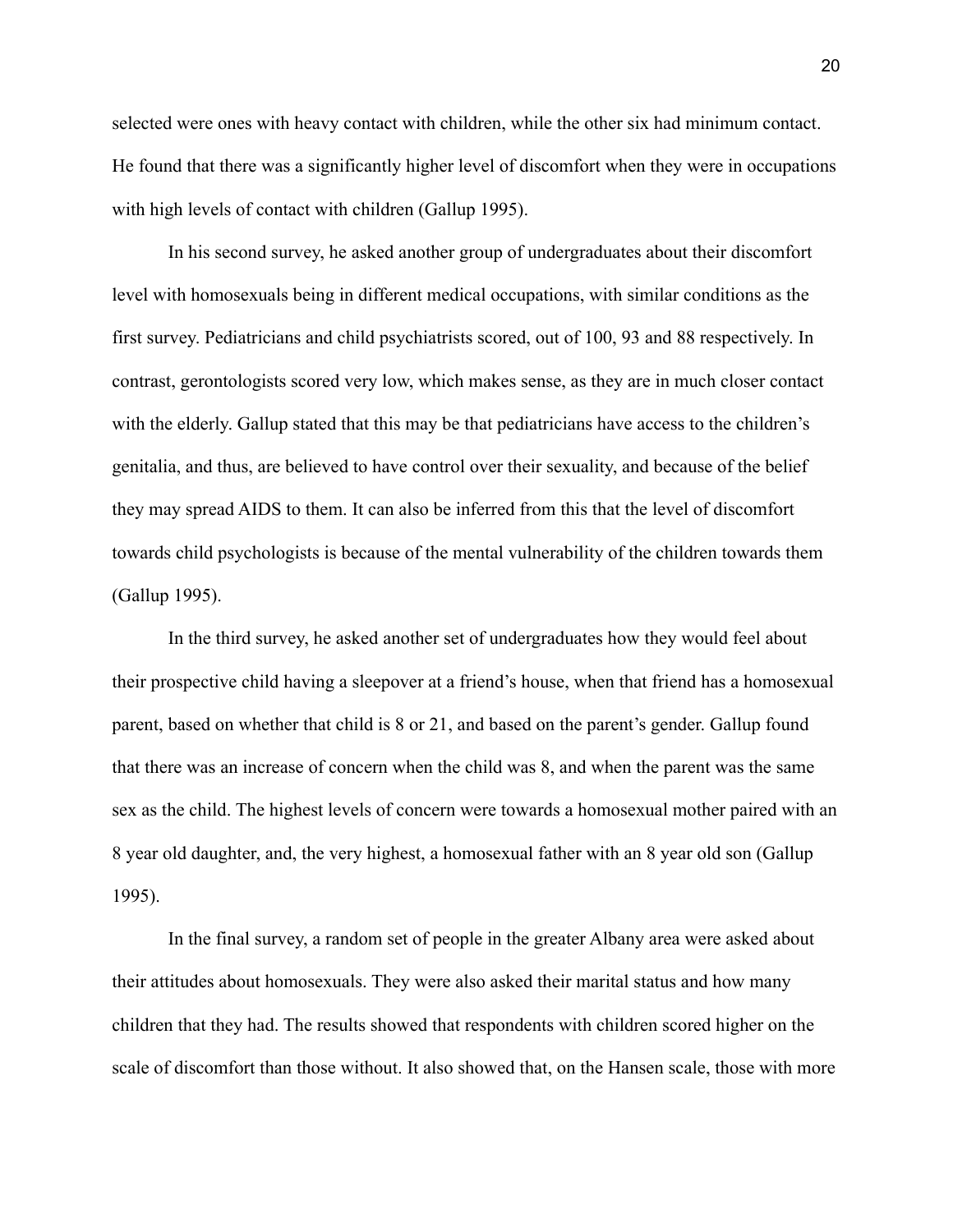children scored higher, while those with only one child scored highest on the threat scale (Gallup 1995).

Gallup takes this to mean that yes, there is a basis to suggest that natural selection affects the way homosexuality is viewed. This implies that Gallup thinks that homosexuals are predators, especially towards children, and that parents instinctually protect their children from homosexuals because they are naturally inclined to think that they are predators. This is also suggesting that Gallup thinks that homosexuality is counter-evolutionary, and that homosexuality can be spread, thus hindering further population growth (Gallup 1995).

#### **Anti-Semitism**

The final topic that I will be discussing in this half of my capstone project is that of anti-semitism. I will start my discussion on this particular topic here, but will most likely be elaborating on it much further in the second half of my capstone, in which I will be covering the usage of Social Darwinism as a justification of discrimination. There are simply more works elaborating on the ways Social Darwinism caused anti-semitism than there are for the physical/biological side of the equation.

One of the most prevalent aspects of anti-semitism is the racial aspect of it. While, in recent years, people have started to stop thinking of Jewishness as a race, that wasn't always the case. Because of this, anti-semitism tends to have an oddly racist tone to it, even though most Jews are what we would consider to be white, and this is one of the few world religions other than Christianity made up of mostly white people. These racist echoes exist even to this day, and even though we do acknowledge that there are Jews of all colors in the world, we still have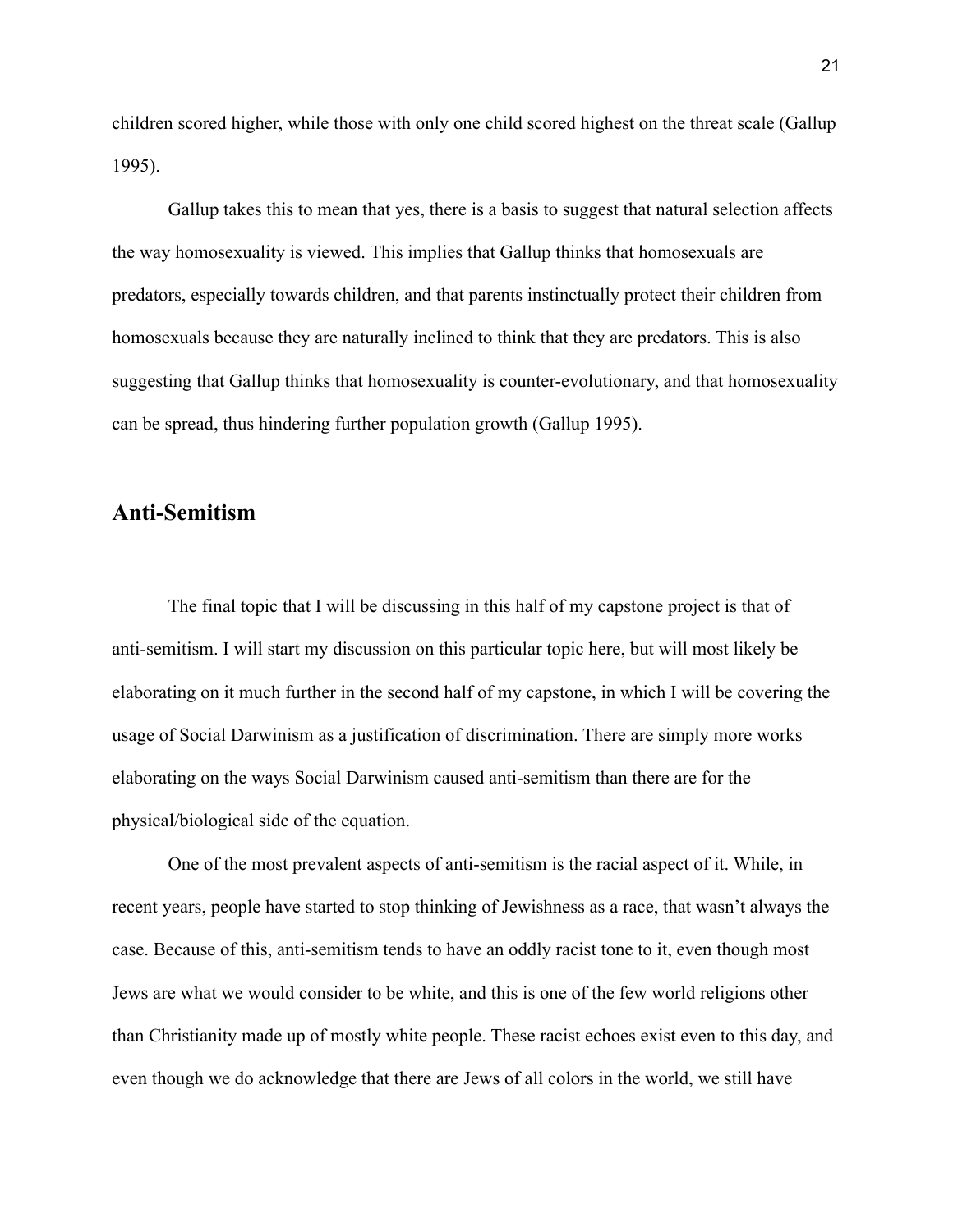people who identify people on whether or not they "look Jewish", based on traits that have been around since the time when Jews *were* considered a different race.

For our first theorist, we return to an old "friend", who we discussed all the way back in the section on racism, Carleton S. Coon. Coon had a lot to say about the features of the Jewish population, as well. In his work, *The Races of Europe*, Coon separated the Jews from other racial classifications, because to him, "they do not as a whole fit into any single racial classification…" (Coon 1939).

Coon also classified four different racial types of Jews. The first, Hellenistic Jews, are Jews who remained in the area of Asia Minor and the Black Sea Region after being forced to migrate there during Hellenistic rule over ancient Palestine. The Sephardic Jews come from the Jews who were expelled from Spain, where many of them had settled during Roman rule, and migrated to the Mediterranean area. Rhineland Jews are a result of subjugation during the time of the First Crusade. These Jews lived in central European countries like Poland and the Ukraine. The final group of Jews came about when Hellenistic Jews began to move westward, where they came into contact with the Rhineland Jews, promptly being absorbed by them. The result of this union was the Ashkenazim, Yiddish speaking Jews located primarily within eastern europe and Germany (Coon 1939).

Notably, two of these classifications actually persist to this day, however, they are not considered to be racial groups, and instead are ethnic groups. The first of these is Sephardic Jews, located in Spain, France, and the Mediterranean. The other group, and the largest ethnic group of Jews by far, is Ashkenazi Jews, who originated from eastern Europe, and who can be primarily found in the U.S. and Russia. There is also a third, much more recently conceived major ethnic group of Jews known as Mizrahi Jews, who are direct descendants of Middle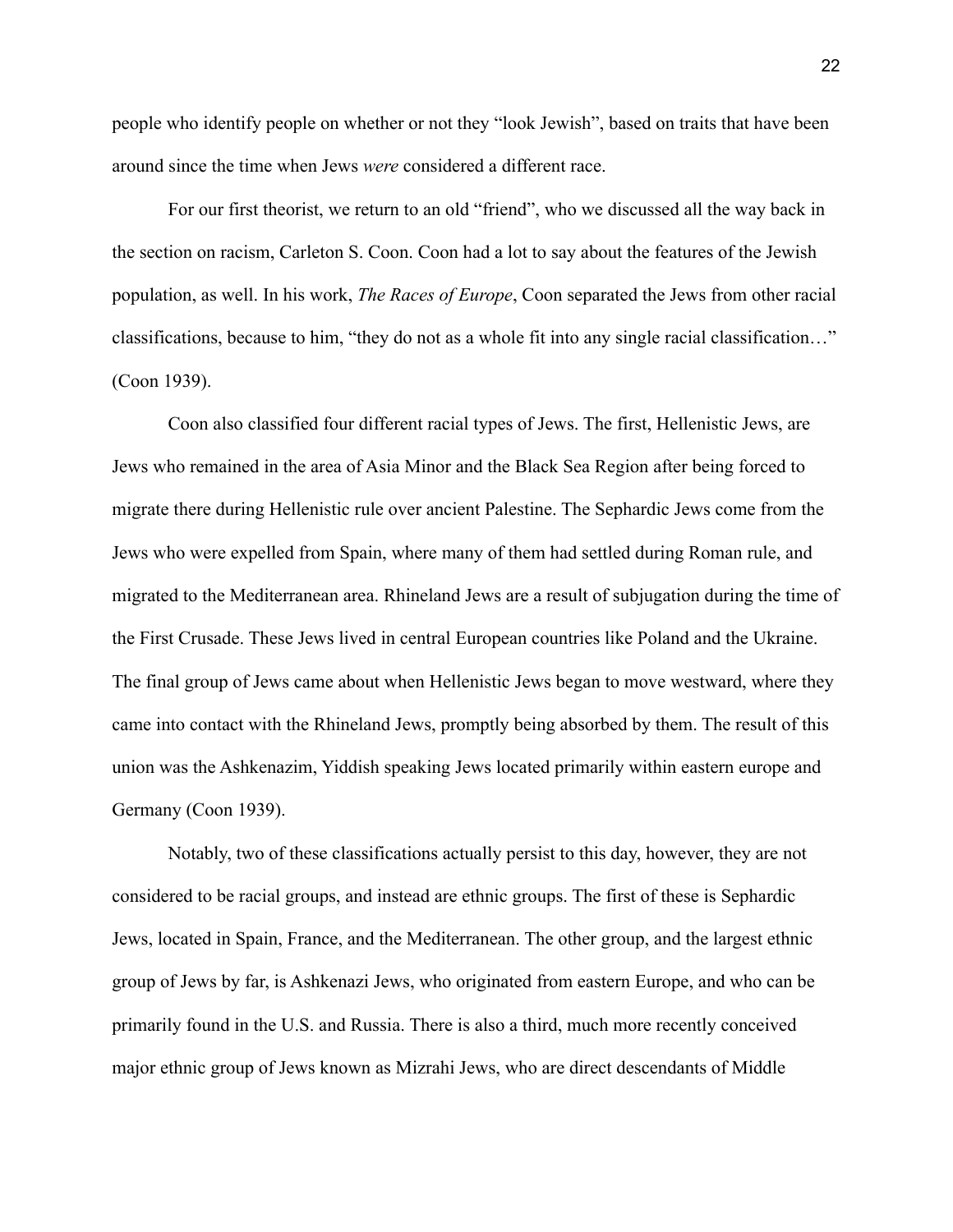Eastern Jews from Biblical times, and can be primarily found in Northern Africa and Western Asia (Khazzoom).

While Coon did separate Jews into these four racial categories, he did not differentiate between them too much. Coon still believes that these races have a distinctly similar look to them. Coon believed that was such a thing as "looking Jewish", a belief that, unfortunately, is one that is not limited to Coon alone, and is still around today (Coon 1939).

This "Jewish look", according to Coon, cannot be characterized by any one feature. It cannot be just the nasal cavity, as there are different typical nasal cavities between different ethnic groups of Jews. It cannot be the eye shape, for the same reason. It cannot be tip depression, or high attachment of the nasal wings on the cheek, or slant to the ear. These, Coon acknowledges, are all traits that are not necessarily the same in every group of Jews (Coon 1939).

Instead, Coon says, it is based more on social and psychological traits than physical. This includes the clothing they wear, the way they talk, the things they do, etc. But, even then, there is still a facial quality to looking Jewish. Even if he can't necessarily identify what that look even is. He also suggests that, even though he notes that there are a variety of different nose types that are common amongst Jews, there is still a distinct, "Jewish nose". He also still believes that there is in fact an existing, singular Jewish race (Coon 1939).

Joseph Jacobs further discusses these characteristics that distinguish Jews from the rest of their peers in his article "On the Racial Characteristics of Modern Jews". Jacobs calls upon two familiar classifications of Jews for this: Sephardim (Sephardic) and Ashkenazim (Ashkenazi). Jacobs aims to find the exact racial characteristics of these groups, which allows them to be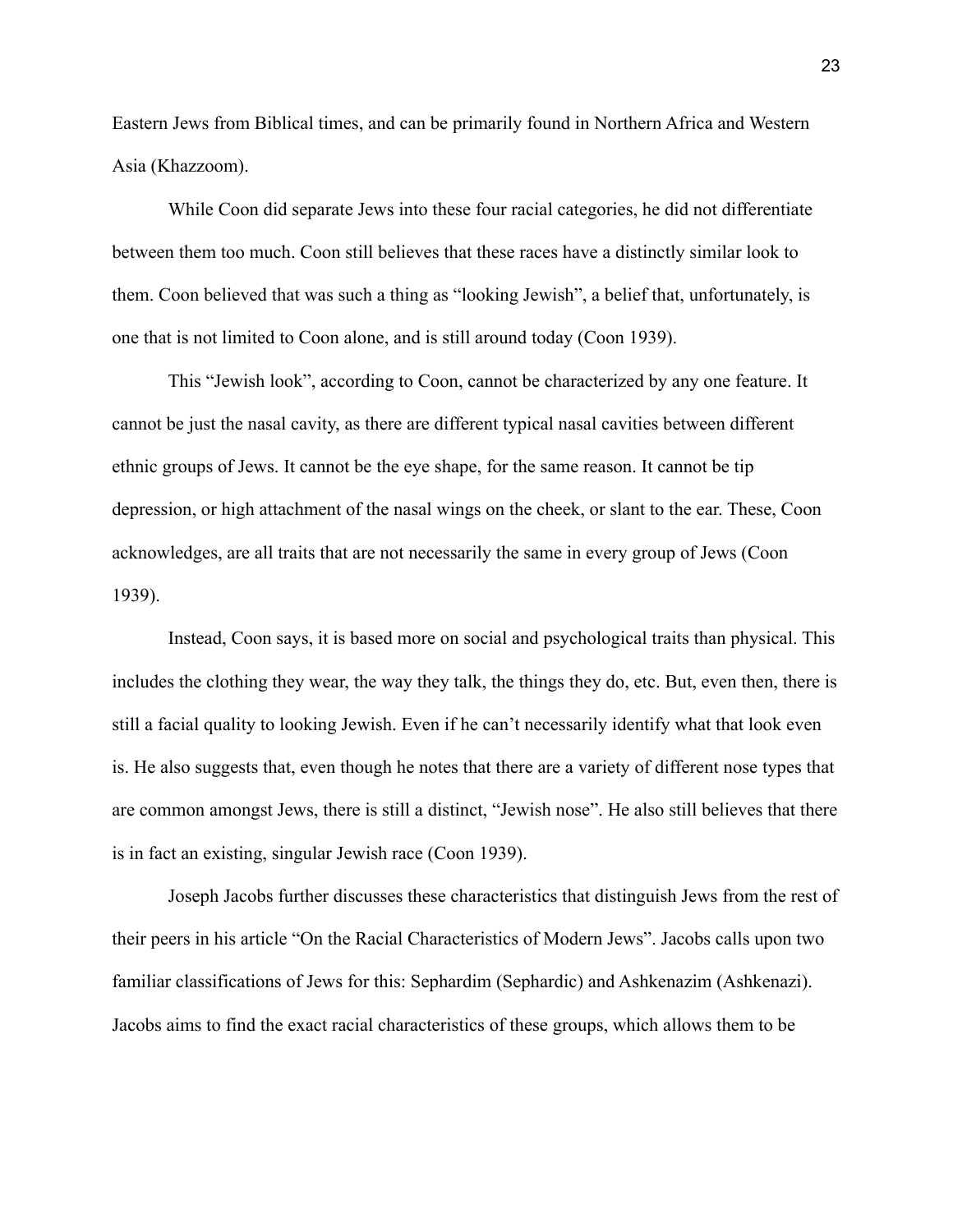distinctly different from gentiles, and why these differences in characteristics exist at all (Jacobs 1886).

Jacobs lists out several characteristics found in Jews that set them apart from other groups around them. One such characteristic is the craniometry of these Jews. Specifically, they are noted as having brachycephalic shaped heads, meaning that their heads are not typically very long. They are also noted as having distinct hair, eyes, and complexion. According to Jacobs, Jews typically have darker eyes and hair than other nationalities. Despite this there is also notable a large percentage of the Jewish population that is blue eyed, blonde haired, and/or redheaded. Sephardim, notably, has three times as many redheads as Ashkenazim do. In terms of complexion, they are mostly white-skinned. One physical characteristic Jacobs notes, which still persists as a distinctive feature of Jews, is their nose, which he elaborates little on because of just how well known this distinctive feature is (Jacobs 1886).

Jacobs argues that one of the reasons why there is a difference is because of the social isolation of Jews from the rest of the population. The persistence of these features is proof of this isolation. Jacobs argues that the Jewish race may in fact be a pure one because of this isolation from other populations. While Darwin himself had already examined this very subject matter in his work "Le Judaisme comme race et comme religion" in 1883, and came to the conclusion that the Jews were not in fact a pure race, Jacobs decided to make his case on it against Darwin (Jacobs 1886).

One defense of this theory is that Jews have a law in which intermarriage between Jews and Gentiles are not recognized as being valid marriages. However, he also notes that this law was not around in the days of ancient Israel. That being said, as far back at the 4th century intermarriage between faiths was becoming a dangerous practice, and one with a severe enough

24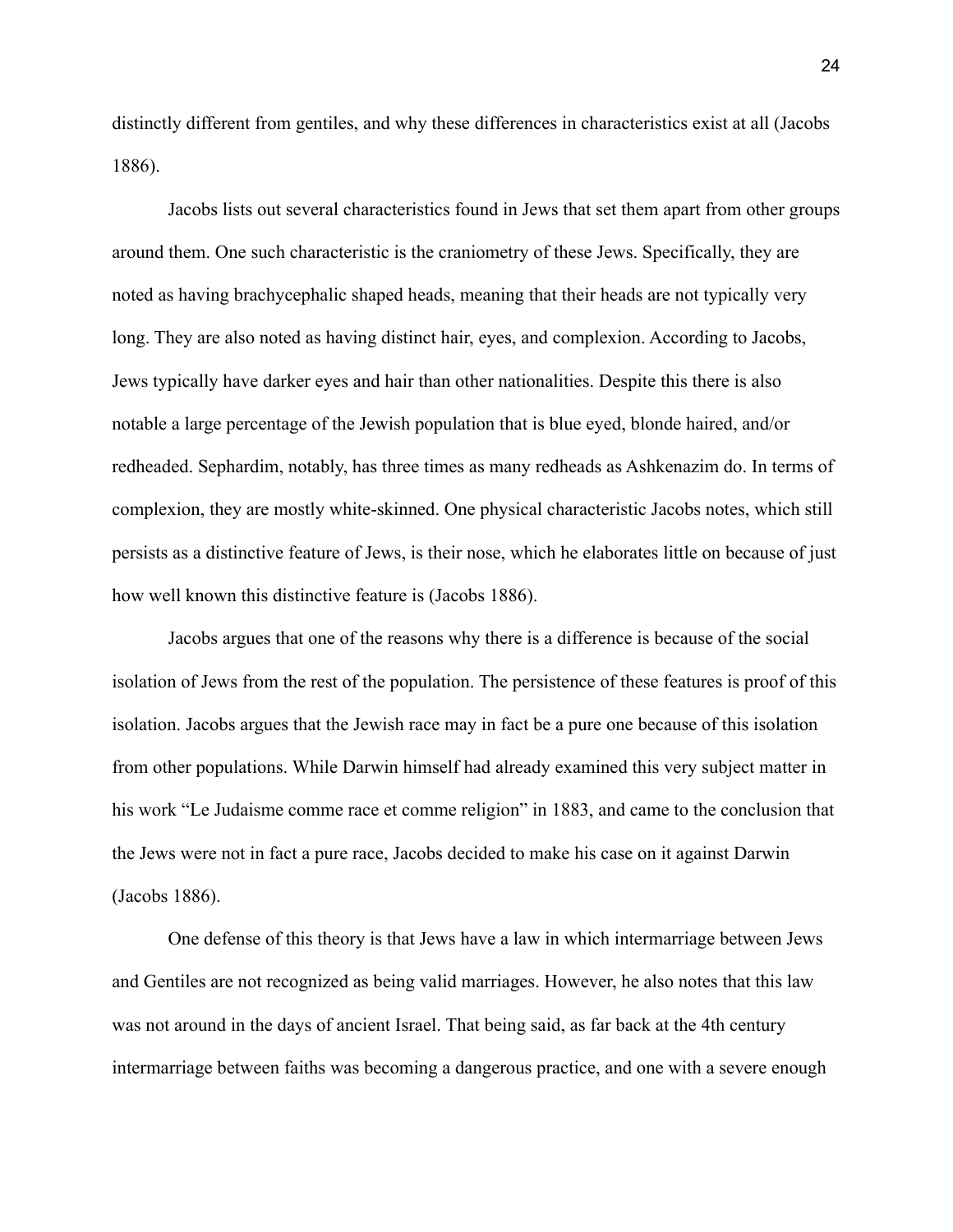punishment that it was a law that was rarely violated. Prior to Jacobs' time, the last time where there was any notable great intermixture between Jews and Gentiles occurred before Charlemagne (Jacobs 1886).

The other defense Jacobs had for his argument for Jewish purity responds to the question of how there are differences in the physical characteristics amongst Jews. He argues that a few divergences in a type does not necessarily mean that that type does not exist. He states, "An organic type therefore exists not where there is no variation, but where the variations follow the law of error, and where the modulus of variation is tolerably constant" (Jacobs 1886; pp. 46). While there is maybe a likelihood that these variations are a result of intermixture, it is also likely that these are a result of simple divergences that are not at all unusual to see even in a "pure" population (Jacobs 1886).

Another notable aspect of anti-semitism that tends to be discussed less than the discussion of using physical traits to identify Jews is that of intelligence. Similar to the previously discussed topics of racists and sexists, intelligence is a common point of discussion when it comes to distinguishing Jews from their peers. However, unlike in the prior two cases, Jews are often regarded as being of a significantly higher intelligence than gentiles. If you're thinking, "wow, how can that be anti-semitic? It seems like it's a compliment!", I can understand why you would think that at first. Ashkenazi Jews do appear to have an average IQ slightly above the average IQ of the general population, but they are not this mastermind geniuses. This is a common tactic used by the far right in conspiracy theories that try to say that Jews are in control of the world, and are behind a multitude of other major world events (Pinker 2006, Lenz 2012).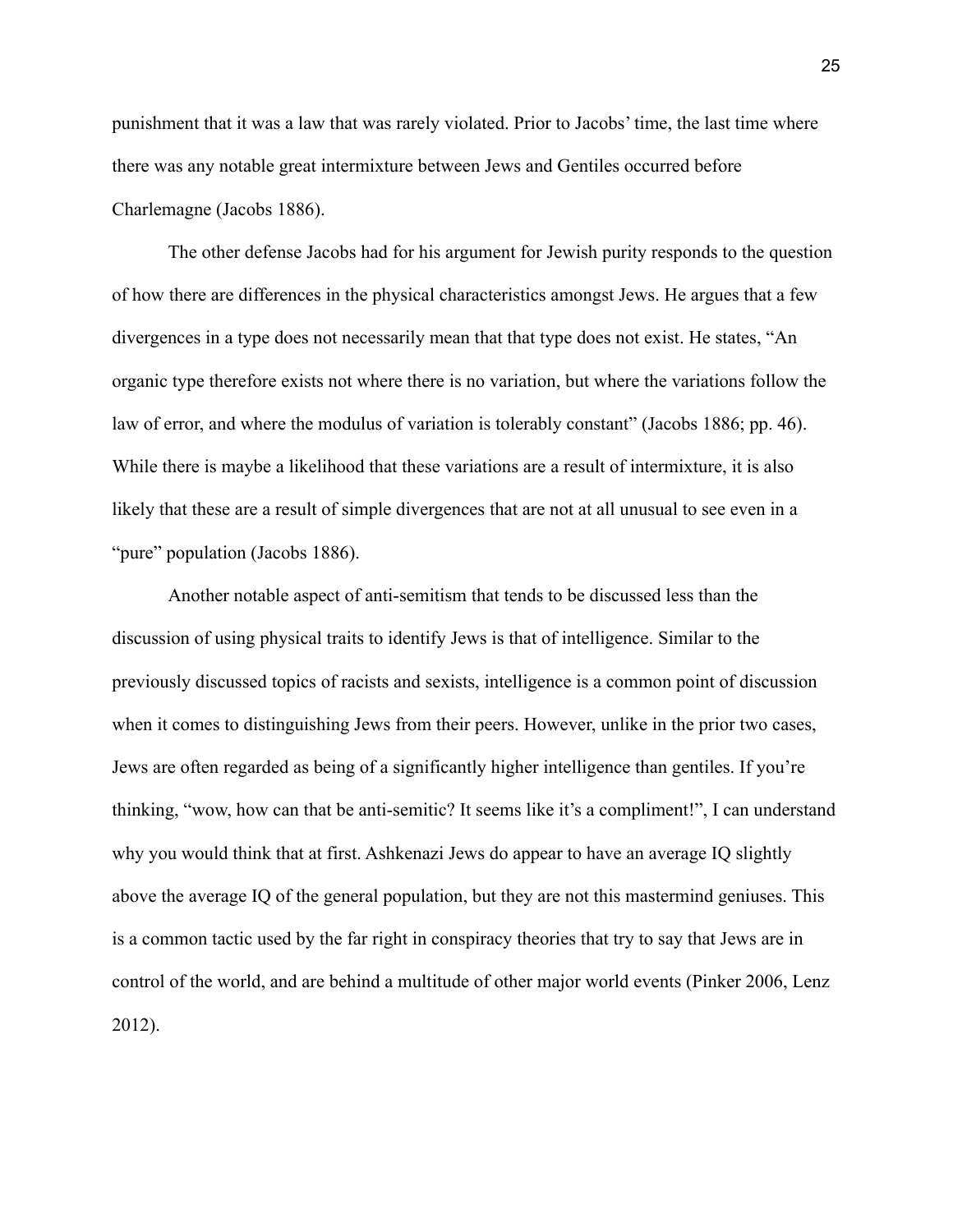One such example of this happened in March of 2020. A far-right Polish lawmaker by the name of Janusz Korwin-Mikke implied that Jews were, via the use of pogroms (aka, a mass slaughter of a particular group of people) against them and natural selection, extremely powerful. Basically, what Korwin-Mikke was trying to say is that the Holocaust, one of the worst and bloodiest events in the history of the entire world, considered to be the genocide with the highest body count to this day, was actually a good thing for the Jews, as it meant that the weakest amonst them died in the concentration camps, and the strongest amongst them survived (Liphshiz 2020).

Because of this act of supposed natural selection, as well as their long, long history of being subjugated, Jews were actually extremely powerful. In fact, he even suggested that rabbis had purposefully instigated these events. This, he argued, would be done so that only the strongest Jews would survive these events of mass murder against them. Over time they would become even stronger because of it (Liphshiz 2020).

#### **Reflections**

As you can see, Darwinism, since it has been introduced to the world. has been used by so many different people in order to justify a variety of different forms of discrimination. This includes, as discussed within this first portion of the capstone project, racism, sexism, homophobia, and anti-semitism. There were a variety of tactics used by each type of bigot in order to get their agendas across, including ones that overlap with tactics used by those in other forms of bigotry.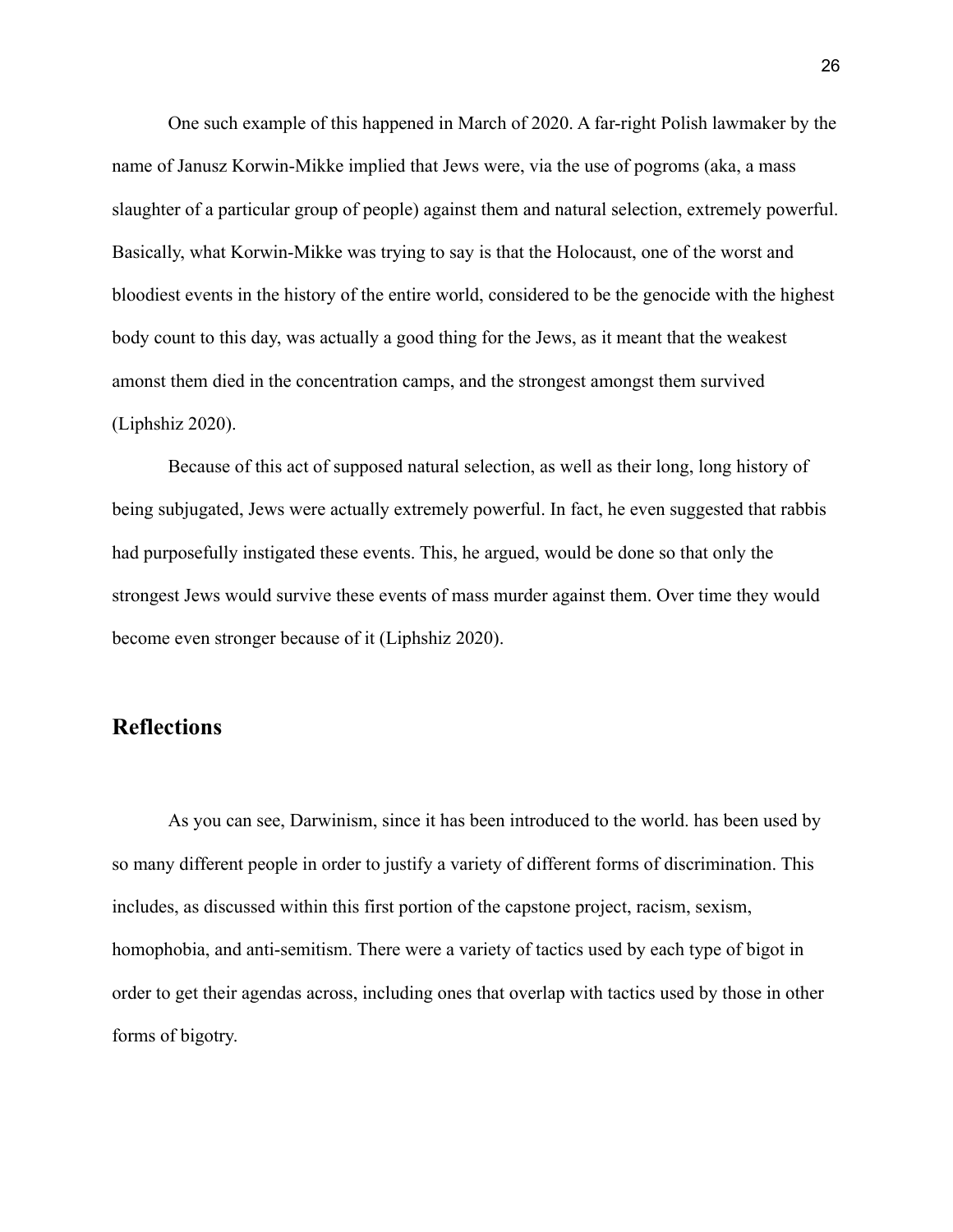This includes the use of intelligence in racism, sexism, and anti-semitism, although in the case of anti-semitism it is used in the opposite way as te other two, but with the hopes of the same or similar outcomes. There is also the use of sexual selection in both sexism and homophobia.

So what, then, does this tell us about American society?

Well, for one, it is very revealing about the past way of thinking that this country's very culture is built upon. As much as I wish I could say that I haven't ever seen people spewing these same sorts of ideas around the country even to this day, I can't, in good faith, do so. Take, for example, the protestors that show up to our campus every semester, at least once a semester, shouting about how feminists, Jews, gays, and all sorts of other marginilized groups of people are going straight to hell for having the nerve to not be afraid to be themselves or stand up to authority. All around the country there are people who still believe the kind of things being said by people like the theorists discussed above, even if, in many of these cases, I doubt just how much they actually believe in what they're saying.

And how many of these people are using sources like the ones above as defenses for their bigotted beliefs, taking the usage of a big name like Charles Darwin, and the application of a commonly accepted theory like natural selection as proof that these theories are anything more than just ways to try and get away with oppressing those beneath them. The scientific stamp of approval to be a racist, sexism, homophobic, anti-semite.

This is just the start of it. In the next part of my capstone project, I will be covering the ways in which Social Darwinism has been abused by bigots to further their agendas. While the biological side of the coin seemed to be very blatant in how it was presented, I suspect that there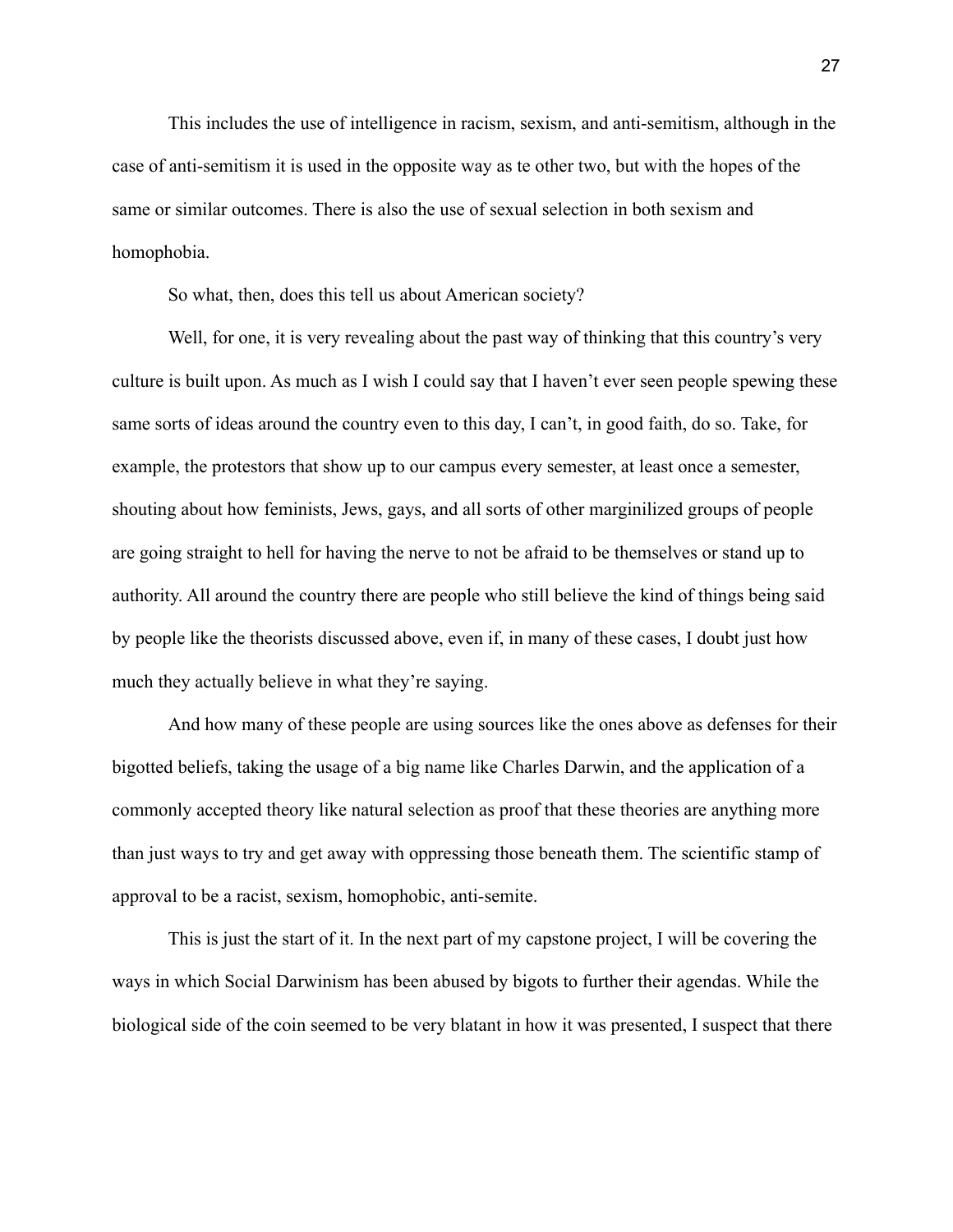will be much more subtlety to their approach to bigotry, as has been my experience with reading Social Darwinian theories.

#### **Social Darwinism**

#### **Origins of Social Darwinism**

When Charles Darwin published his theory of evolution, the academic world of anthropology changed, especially that of the physical anthropologists. Darwin had revolutionized evolutionary thought, and possibly given the world an answer as to how humanity, as well as all other species, had come to be. As shown in the first part of this Capstone project, the conclusions many anthropological and biological theorists came to after hearing Darwin's theory were problematic.

The same can be said for many sociologists, as well.

When Herbert Spencer first read Darwin's *On the Origins of Species*, he described the theory with the phrase "survival of the fittest" (Stucke 2008; Spencer 1864). Spencer had several theories of his own surrounding evolution, including ones that applied it to society. At least as early as 1850, Spencer promoted imperialism as a way to rid the world of supposedly lesser evolved peoples (Spencer 1850). The association of Spencer's ideas with Darwin's may have stemmed from their shared belief of competition, specifically the aforementioned phrase of Spencer's "survival of the fittest," but applied to society instead of biology. This, ostensibly, is where the ideas of Social Darwinism come from.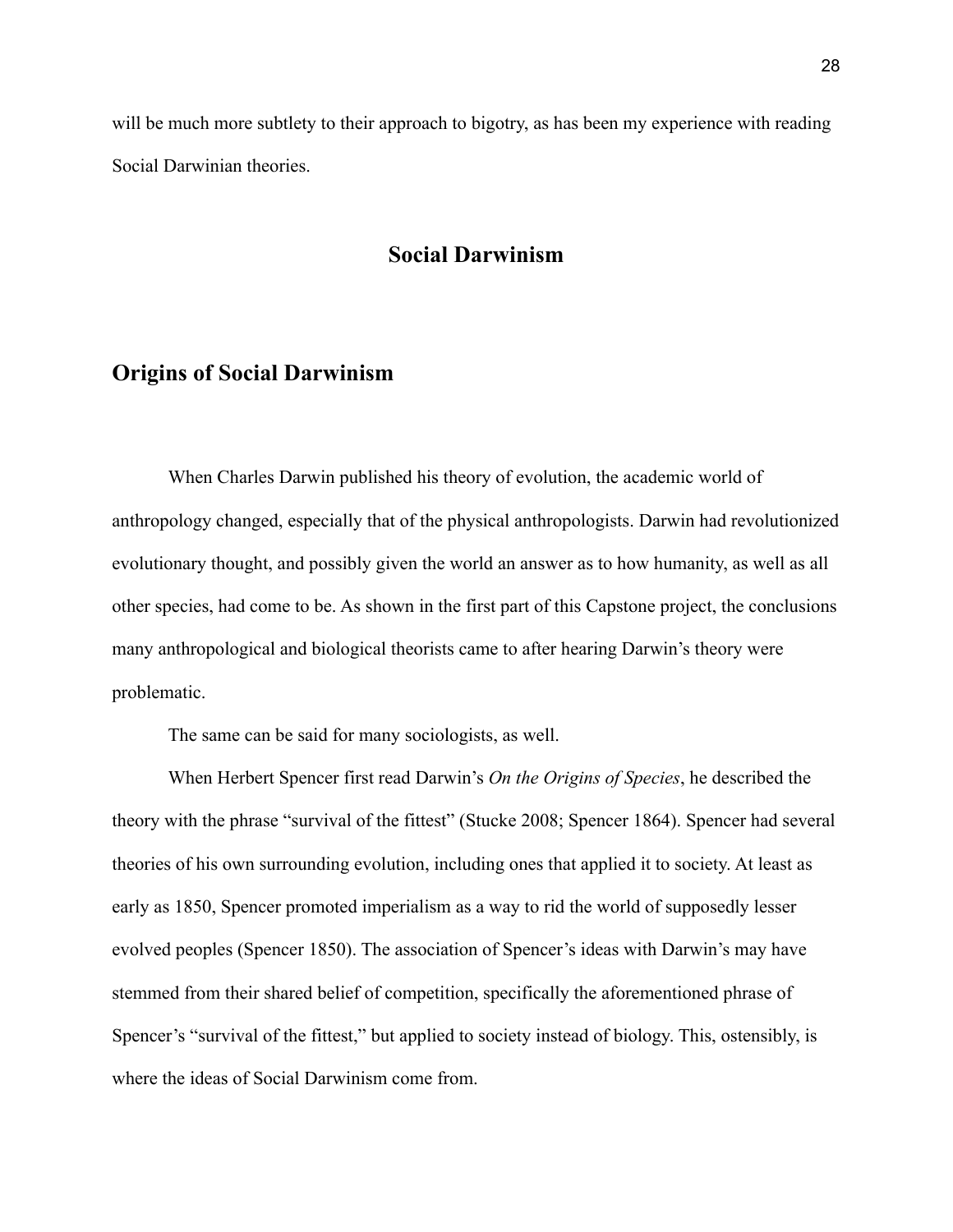Thomas Malthus, too, was an important figure in the world of Social Darwinism. Malthus believed that the world population growth rate was outpacing the food production growth rate. Malthus believed that eventually, many would have to fight for the remaining resources, before there would ultimately be a catastrophe, resulting in the collapse of society (Malthus 1826). Despite predating Darwin's theory of evolution, Malthus not only influenced Darwin himself, but some of his ideas can definitely be found in Social Darwinism. Malthus believed that population control was very important, especially when it came to certain populations. Lower classes, for example, tended to reproduce rapidly, which, in his opinion, is what actually led to their economic status, and not economic exploitation by the upper classes (Neurath 1994). Malthus believed that charity to the poor would do nothing but exacerbate this issue. He proposed two different types of population control, in the form of checks: preventative checks, which would make it so that certain groups of people could not reproduce (this would later manifest in practices like the forced sterilization of certain populations), and positive checks, which limited the life span of certain groups of people (this would later manifest in practices like genocide) (Malthus 1798).

Already, Social Darwinism was showing its most problematic tendencies. Notable early Social Darwinists, such as Ernst Haeckel (who was inspired by Darwin himself, but was also a Social Darwinist), William Graham Sumner (Hawkins 1997), and John Fiske, already began to preach the importance and superiority of certain populations of people over others. One Social Darwinist in particular, once exposed to Darwinism, was inspired to create an ideology of his own. In doing so, he completely changed the ideological world of Social Darwinism, and, in the long run, quite possibly the entire course of history, causing one of the most horrific events in the history of mankind.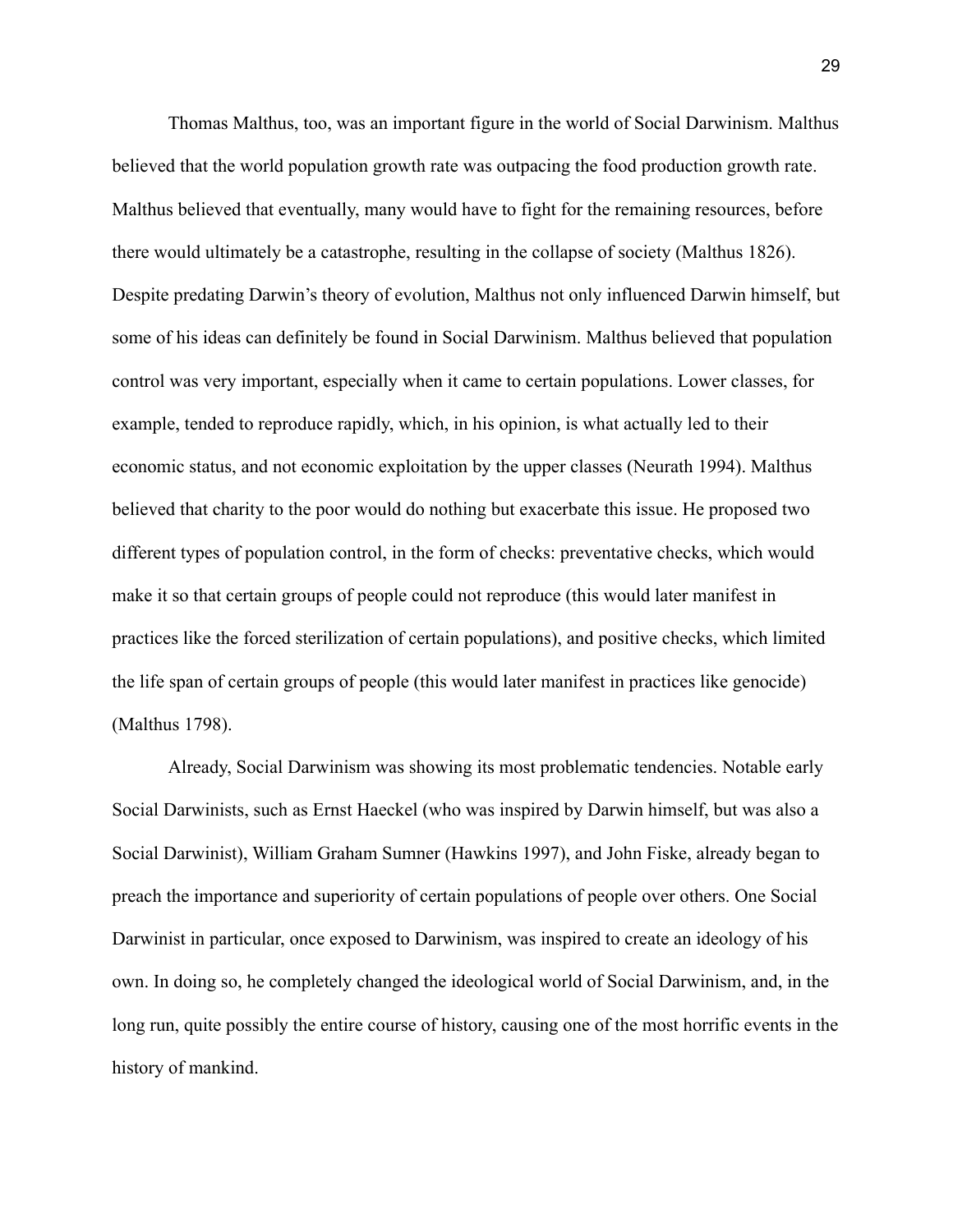### **Origins of Eugenics**

When the sociologist Francis Galton read *The Origin of Species* by Charles Darwin, he was absolutely fascinated with the work, especially his section on selective breeding with domesticated animals (Forrest 1974). Galton, a cousin of Darwin's, became fixated on discovering how hereditary human ability was, exploring the topic in his book *Hereditary Genius*. In the book, Galton presents his beliefs that, in the best kind of civilization, the "weak" should remain celibate (and thus, not able to procreate), and that only the "best" and most "genetically superior" immigrants should be allowed to enter it (Galton 1869). It wasn't until Galton wrote his book *Inquiries into Human Faculty and Its Development* that he coined the name of his most infamous theory: eugenics. Galton believed that those with the most "noble qualities" to prevail over the "less suitable" by "improving stock" better than they would have without intervention; aka, he believes that utilizing selective breeding towards humans would allow for the "best" of humanity to grow in numbers, and for the "worst" to die out (Galton 1883).

Charles Davenport, one of the leading historical eugenicists, and one of the earliest American eugenicists, upon meeting Galton, fell in love with the subject of eugenics (Allen 2000). He defined eugenics as "the science of the improvement of the human race by better breeding" (Davenport 1912). Davenport was a major proponent of eugenics research. He served as a member of the faculty at Harvard University from 1892 to 1899, where he influenced many of his students to go on and become eugenicists themselves. Several of the most prominent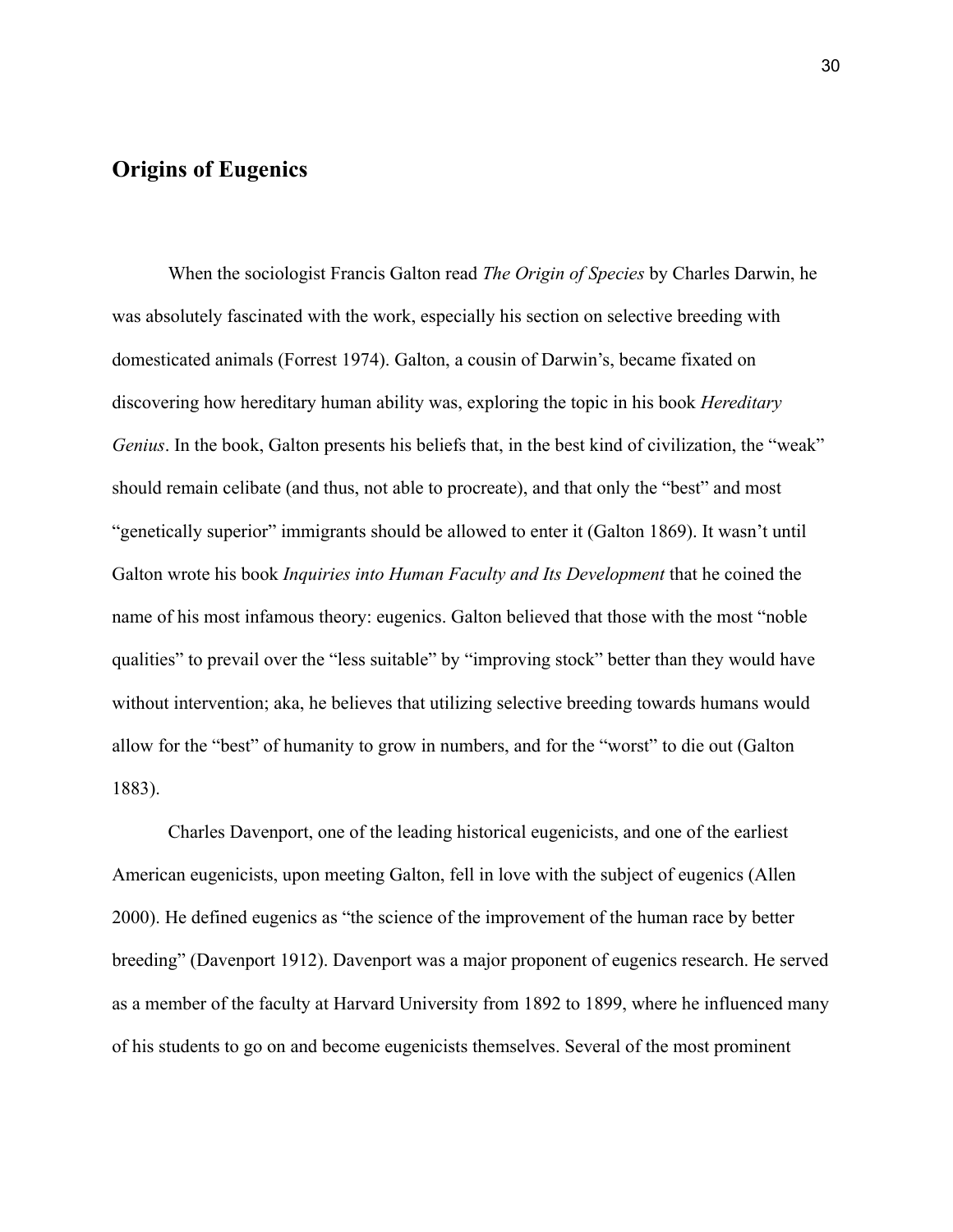American eugenicists of the time, such as William Ernest Castle and Robert Mearns Yerkes, owed their ideology to his tutelage (Lombardo 2014).

Other early American eugenicists were fearful of the threat to the so-called "American race" by the mentally disabled, criminals, and immigrants (Stillwell 2012). Davenport founded the Eugenics Record Office (ERO), an organization based in Social Darwinism, developed measures meant to reduce this "problem". They also believed in the encouragement of "fit" Americans' reproduction, and the use of segregation to prevent the mixing of certain populations (Stillwell 2012).

One notable approach of early 20th century eugenics was that of racial hygiene. The approach was developed by biologist Alfred Ploetz (Bashford & Levine 2010). Ploetz had been a proponent of racial purity for years, ever since his youth. Ploetz's first wife, Agnes Bluhm, was also a proponent of racial purity, and wanted German women to improve the race (Ogilvie & Harvey 2000). Ploetz's theory of racial hygiene was first proposed in 1895, and can best be defined as "race-based eugenics". Ploetz desired to see a German society in which who citizens married was determined by their intellectual capabilities. This would also affect the number of children a couple was allowed to have. Those who were "unfit" would either not be allowed to reproduce, or their reproduction would be severely limited. The disabled would be euthanized at birth, and everyone would be forced to go through an examination at puberty to determine how "fit" they were to reproduce (Lerner 1992).

Disturbingly, the history of birth control in America is ingrained in the history of eugenics. Margaret Sanger, the founder of the very first birth control clinic in America, as well as one of the most prominent proponents and the commissioner of the first birth control pill (*Scientific American* 2012), was a prominent female eugenicist of the early 20th century (*Public*

31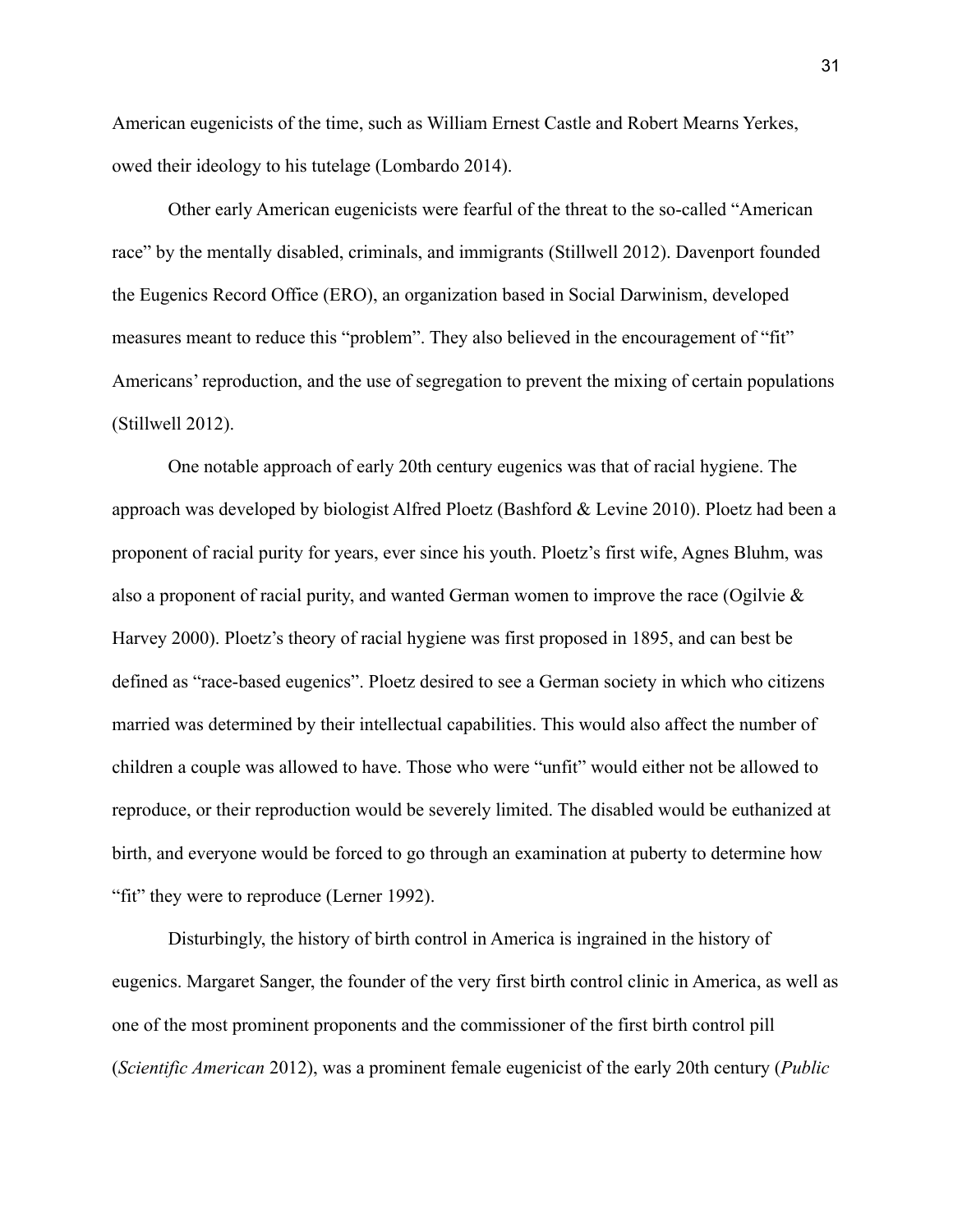*Broadcasting Service*). She, however, did often clash with Davenport and other leading eugenicists on their ideas, especially because she never defined fitness in the racial terms that Davenport did (Chesler 2007; Engelman 2011). However, Sanger did believe in eugenics based on class, seemingly believing in the lower class as being "irresponsible and reckless people" who do not want to control the size of their family, who should not be able to reproduce (Sanger 1921).

There is another, much more ominous connection that eugenics has to an important world movement.

#### **Nazism (and Anti-Semitism)**

There is a deep connection between Nazi ideology and the ideology of Social Darwinism. They are perhaps the most famous group of eugenicists known to mankind. A great deal of the Nazi agenda was about the promotion of the so-called "Aryan race", a concept that was founded by French aristocrat Joseph Arthur de Gobineau (Blue 1999). The Nazis tried to promote the Aryan race through the use of policies that tried to encourage or force the selective breeding of traits that were considered ideal to them (Longerich 2010). Those who were not considered to be the ideal Aryan were either killed en masse, put into concentration camps, and/or forcibly sterilized. The Nazis had entire list of diseases of which the sufferers should be sterilized, and physicians who encountered these people in their work were forced to comply, or they would suffer a fine. These diseases included schizophrenia, manic-depressive insanity, and hereditary forms of epilepsy, blindness, and deafness (DHDI).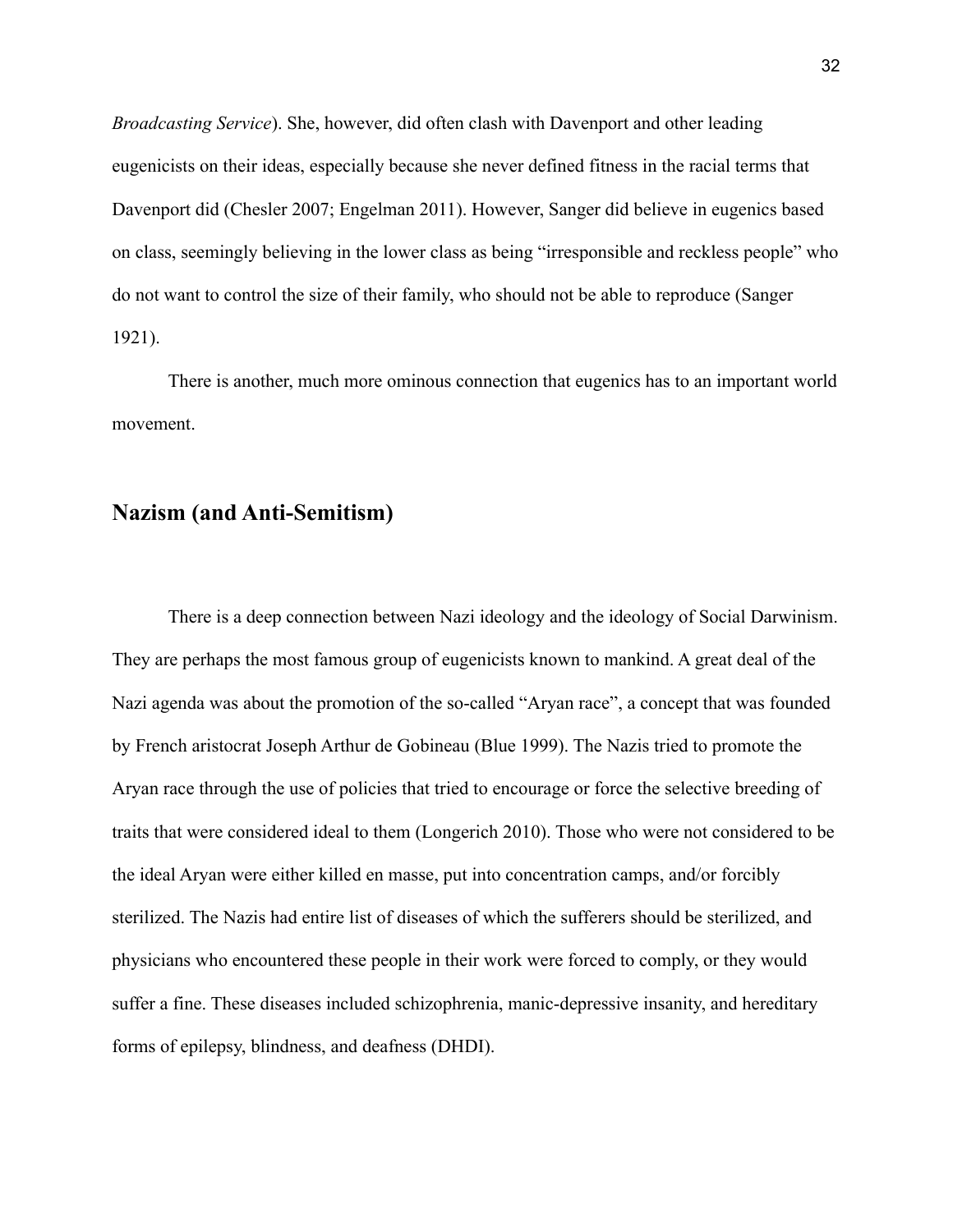The group most targeted by the Nazis was, of course, the Jews of Germany, and ultimately, the rest of Europe. To the Nazis, the Jews were considered to be the lowest of the low. Ideologies like that of de Gobineau, who believed that the Jews were a lesser group of whites compared the Aryan race, who were the most superior race, and Wilhelm Marr, who first coined the phrase "anti-Semitism" (Entymonline) and believed it to be a natural feeling, for it meant that society could "avoid becoming Jewish" (Marten 1999), inspired their beliefs that the Jews were lesser than. While earlier anti-Semitism was based almost entirely on religion, the anti-Semitism of the late nineteenth century and onwards began to take on a new form. With the rise of Darwinism and Social Darwinism, Judaism began to be believed to be biological. Those who were born Jewish, thus, could not simply convert, as they would always remain a Jew biologically (Marten 1999).

Another form of anti-Semitism was also taking form, this one based more on the economic status of Jews (Marten 1999). When capitalist systems were starting to rise up around the world, the Jews were amongst those who adjusted to the new systems the quickest. They had a history of having to compete for resources in the first place, and this history allowed for the Jews to be better for an economic system based entirely around competition. This intimidated the Christians, who adjusted to the new system at varying rates, with Catholics especially adjusting slower and more poorly. The speed at which Jews were advancing in society economically led to backlash, especially among groups like tradespeople, farmers, and clerks, who were hit the hardest by the changing system. These groups began to see "Jewish insidiousness" everywhere, an ideology that can still be found in modern times (Marten 1999).

Several people who believed in this so-called "Jewish insidiousness" believed that Jews were inherently greedy, and had been since the beginning of time. They believed that Jews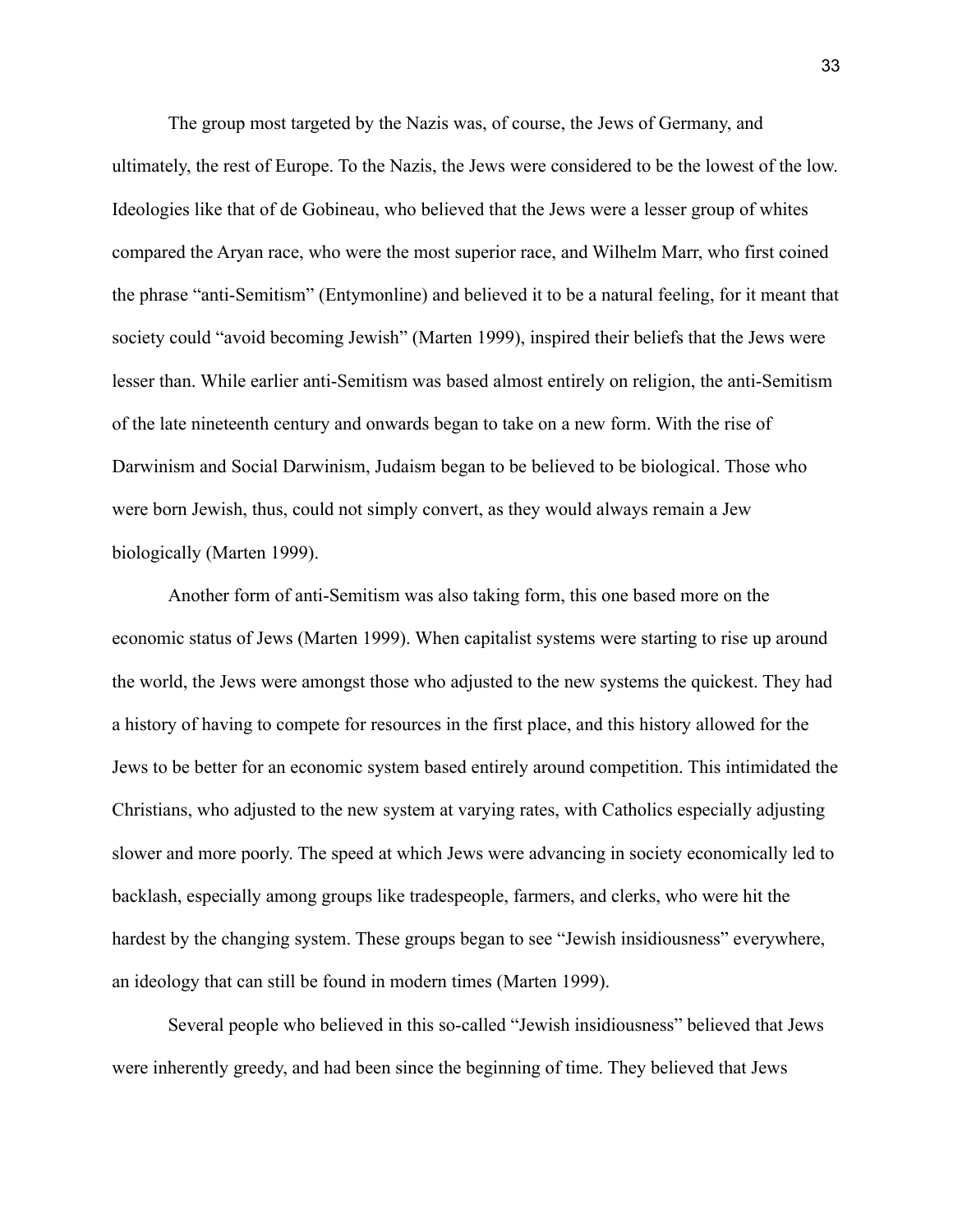wished to spread their influence all across Europe by a variety of methods, including political and economic means, but also through the "pollution" of Aryan blood via the means of intermarriage. This "contamination" would weaken the nations of Europe, and allow for Jewish world domination. This was a conscious plan on the part of the Jews, according to these anti-Semites (United States Holocaust Memorial Museum).

It is this sort of ideology that eventually led to the rise of the Nazi party following the end of World War I, and the events of the Holocaust. The Nazis did not just want to sterilize the Jews like they did with several other groups that they targetted. The Nazis', and especially the paramilitary Nazi organization Schutzstaffel's (SS), ultimate goal with the Jews was their ultimate destruction; they wanted to murder all 11 million Jews that were living in Europe, and ultimately, all Jews in the world. This goal was one they considered to be more important than anything else they hoped to achieve. The "Final Solution", as this genocide of all European Jews was called, was emphasized even more than the defense of the German fatherland, and despite becoming embroiled in war in the 1930s and 40s, as the war began to reach its ultimate end, they still prioritized this eradication. This prioritization is, ultimately, what led to the defeat of Nazi Germany. It would seem as though the Nazis were fine with ultimately losing the war, so long as they were able to achieve that "Final Solution" (Lindquist & Goodman 2004). While they did not manage to kill all 11 million European Jews, they did get over halfway to their ultimate goal; around 6-7 million European Jews were estimated to have been killed in what came to be known as the Holocaust, making it one of, if not the largest genocides in human history (Berenbaum 2006).

The teachings of Aryan superiority were central to Nazi education systems. Lesson plans were dedicated to identifying someone's race, both physically and through their writings.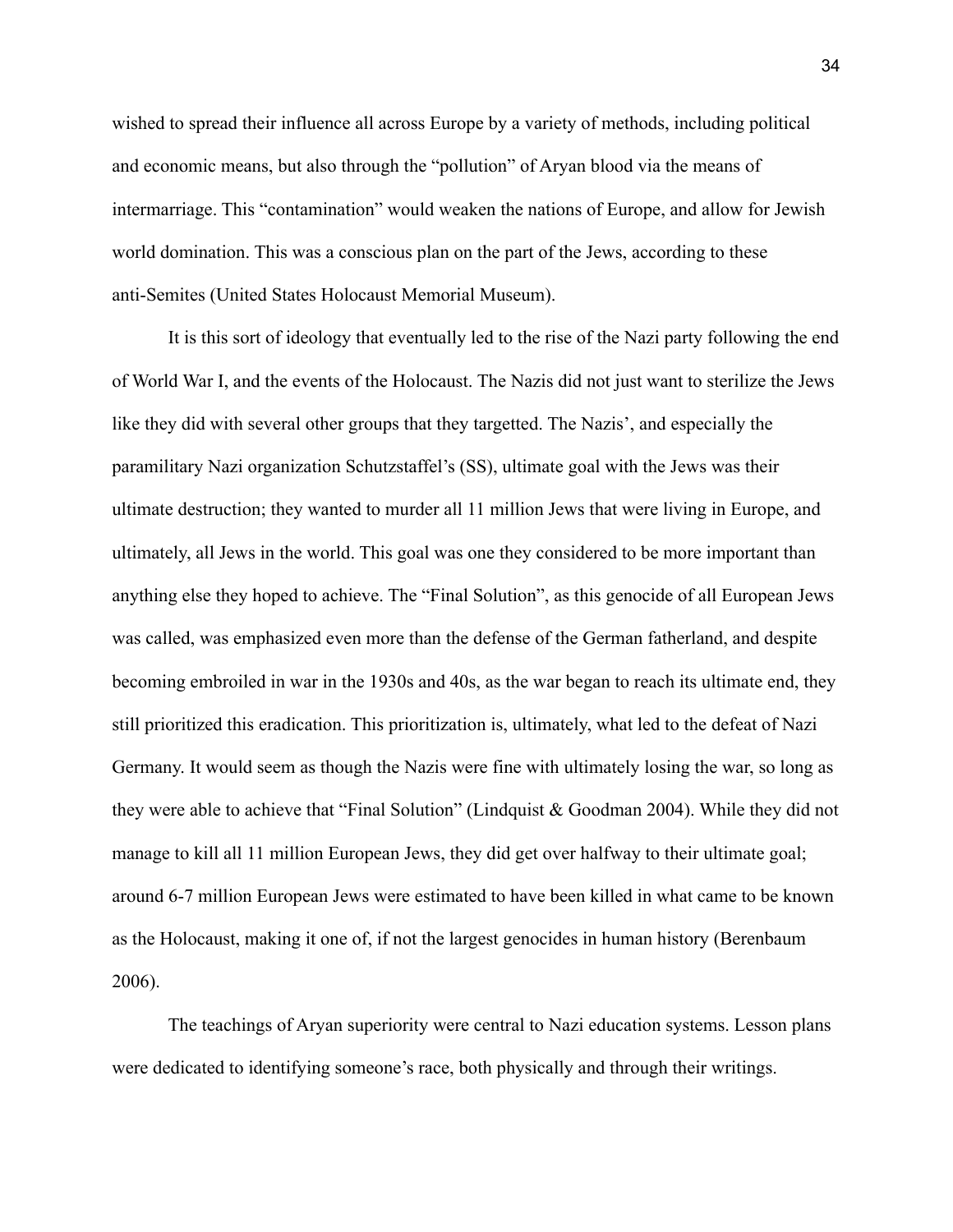Notable German scholars were also outspoken eugenicists. These scholars were among the Nazis best and brightest numbers, and helped to create some of the most infamous policies created by the Nazi state. They wanted to bring Social Darwinism to its most "logical" conclusion: the betterment of the human race by eradicating the "inferior", and growing the "superior" (Lindquist & Goodman 2004).

Even outside of Nazi Germany, however, Jews were often seen as insidious creatures. Karl Pearson, a proponent of Social Darwinism and eugenics, considered Jewish immigrants in Great Britain to be a "parasitic race". To Pearson, they were also inferior mentally and physically to the British natives. For this reason, Pearson vehemently opposed the immigration of Jews into Great Britain (Pearson & Moul 1925). In the United States, an image of what the so-called "typical Jew" looked and sounded like began to make its way into the media, as several million Ashkenazi (Eastern European) Jews immigrated from Europe into America. The image portrayed Jews as greedy, hook-nosed fiends with heavy accents who were either doctors or lawyers. This became as prevalent as other prominent stereotypical figures of the time, like those of the drunken Irishman, the dumb Swede or Pole, the volatile Italian, etc. Jewish women became notorious for their supposed nature as a bunch of nagging mothers, shrill in voice and nosy towards the lives of their children. This spawned from the era of Social Darwinism, which emphasized that all groups had recognizable characteristics that would make it easy to identify members of the group (Koffman et al. 2020).

The Jews are not the only ones who were targeted by Social Darwinists, eugenicists, and Nazis, however.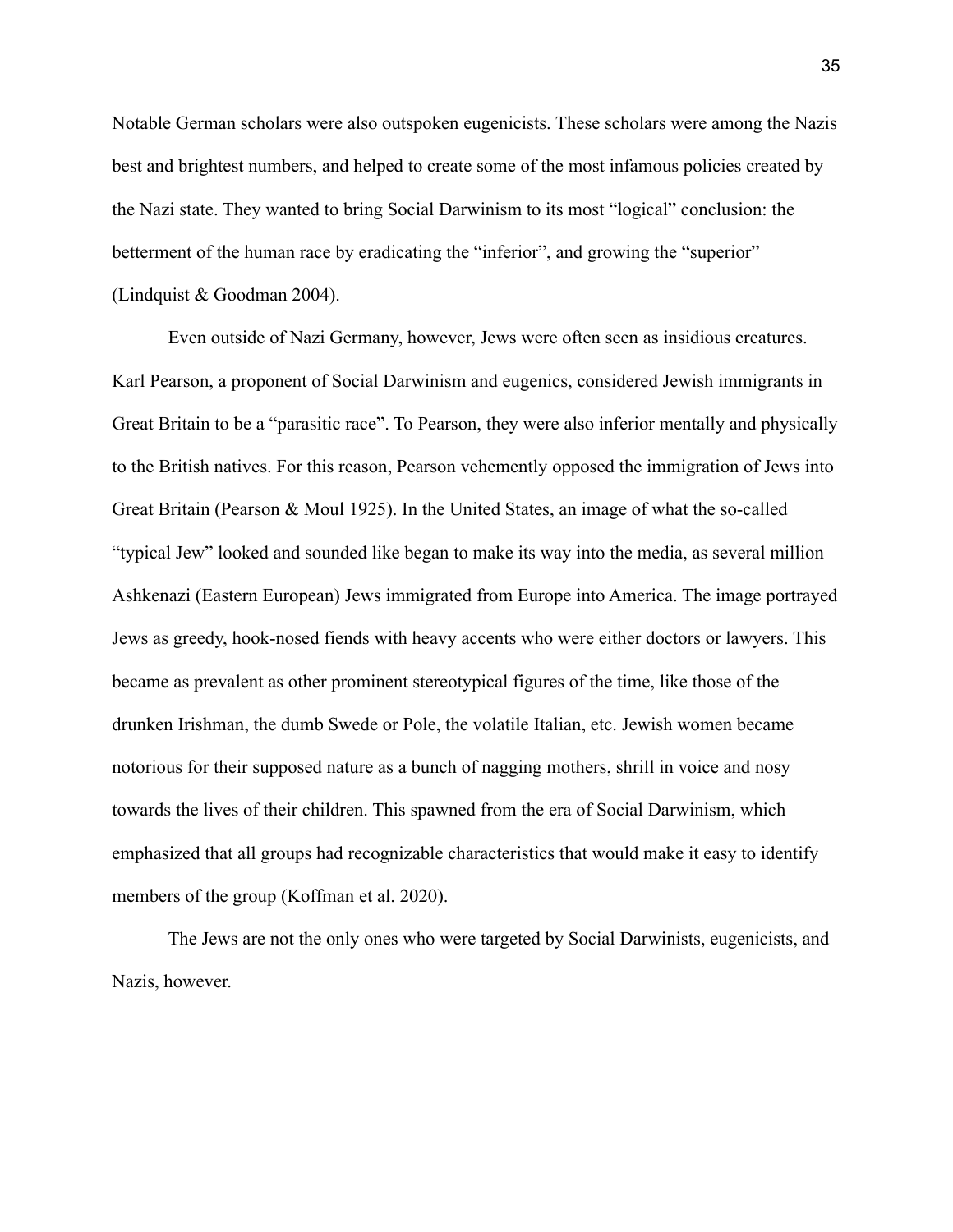#### **Racism**

As with Darwinism itself, Social Darwinism was used to justify the racism of several, as they believed that certain races were inferior, resulting in the radicalization of a new wave of scientific racism. This also further enabled the likes of Nazi Germany, whose belief of Aryan supremacy and the inferiority of others extended beyond Jews.

Spencer's belief of "survival of the fittest", as mentioned above, was often applied to practices such as imperialism, in which primarily white, "civilized" nations would conquer less technologically advanced, non-white nations. These non-white nations were often considered to be made up of barbaric, savage peoples, who were usually black. This practice of conquering these groups of people was not only seen as the natural way of things, but also as the most morally correct thing to do, as it allowed them to "civilize" these groups of people (South African History Online 2011).

This belief of European supremacy was present long before Darwin first published *On the Origin of Species*, but never before had certain racists felt so justified as when they were first introduced to Darwin's findings. Late nineteenth century Social Darwinists like Karl Pearson and Benjamin Kidd were responsible for the eagerness of American and European colonialism in the last part of the nineteenth century (Dennis 1995). These Social Darwinists viewed these acts of imperialism against Asia, South America, and Africa as a necessity to ensure the survival of the white race. Those of the white race who were considered to be less than ideal, such as the lower classes, were, supposedly, to be the true benefactors of this imperialist agenda, and because of this, they needed to ally themselves with upper class whites against these "lesser races" (Dennis 1995).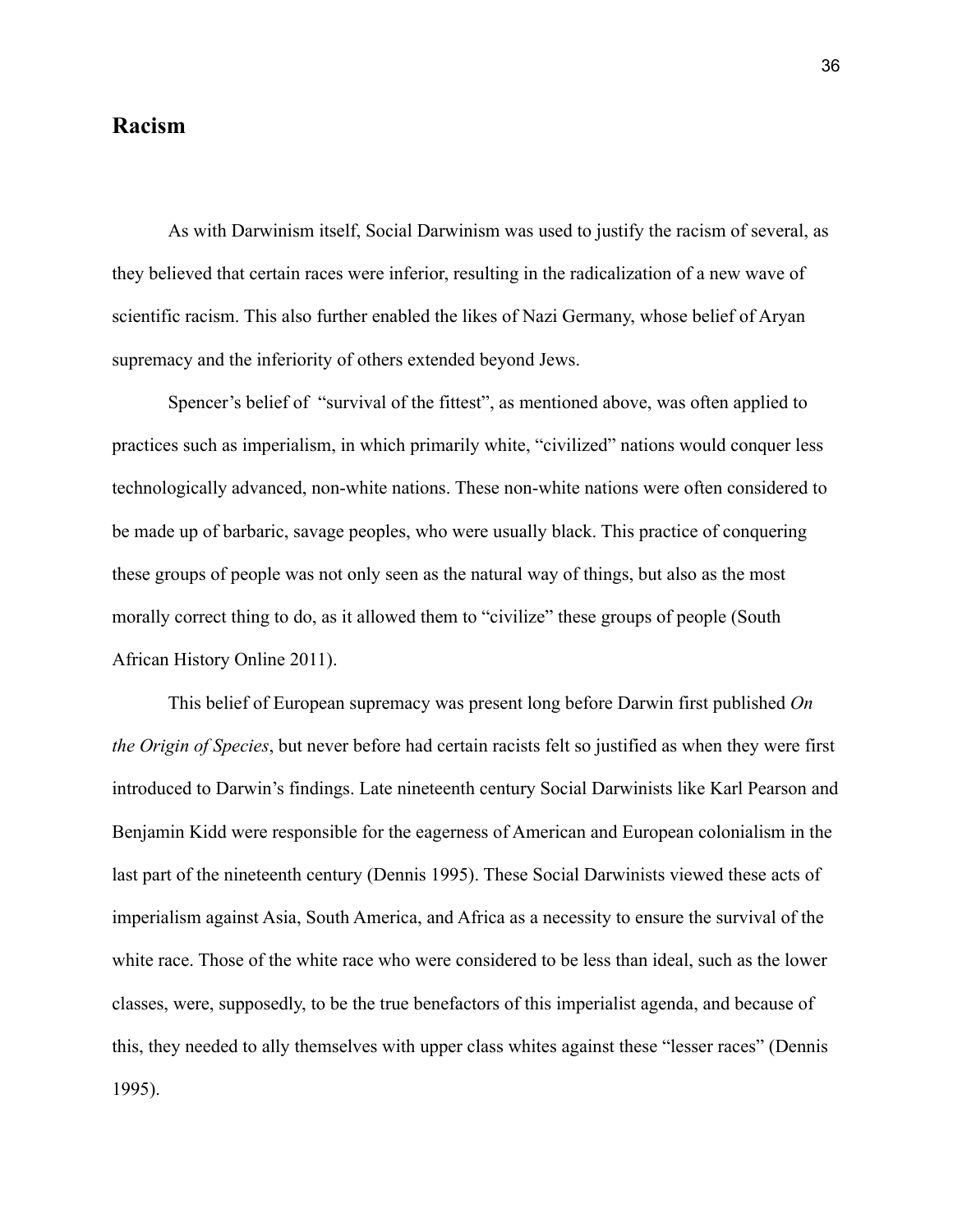These acts of imperialism had a more intangible motive as well. While having control over "lesser" races allowed whites to maintain power over them, it also served to prove how much "better" they were than these "inferior" races. Practices like slavery, capitalism, and other pre-existing institutional structures would be validated if they could succeed in controlling these "lesser" races. It is because of this legitimization of these practices that Social Darwinism was so popular in countries like England and the United States, who both had stake in the matter; America had (and still has) several internal, systematic issues with racism, and England, at the time, was a vast empire, spanning across several continents, and containing several colonies that were made up of racial groups other than white Europeans. This "required" them to create policies that discriminated against these racial groups, so as to maintain a certain level of power over them (Dennis 1995).

Many simply felt that it was the destiny of the white race to control other, "inferior" black races of the world. These races, to them, were little more than beast, or were, at the very most, "sub-human". The laws of nature dictate that the black man will be ruled by the white man, no matter how cruel it may seem. This, to them, was simply how "survival of the fittest" would prove itself to be true (Dafler & Callaghan 2005).

Some believed that this was not just the natural order of things for the white man to thrive, but also for racial minorities to thrive. Paul B. Barringer, the president of Virginia Tech from 1907 to 1913, once presented a lecture about the supposed "negro problem" in the South, and made the erroneous argument that African Americans were better off when they were slaves. "Although he came to us a savage," he said, "with fifty generations of unalloyed savagery behind him, two hundred and fifty years of close association, as slave and master, produced changes in the race, the like of which has never been seen before or since" (Barringer 1900). He goes on to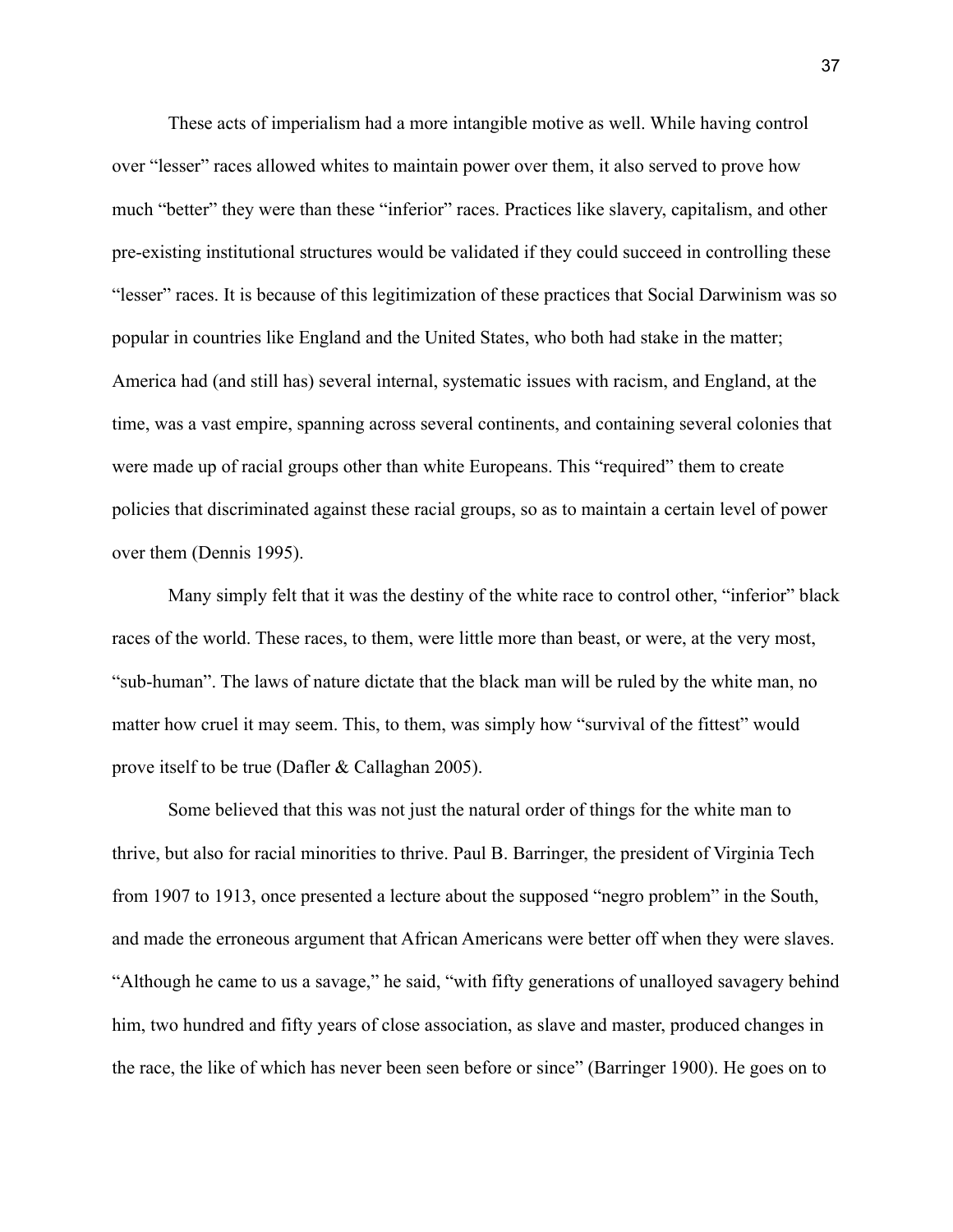claim that despite that, no matter how much socialization black Americans may have, they will never be able to get rid of the supposed "savagery" that lives in their blood. It is interesting that a well-respected institution was led by someone who has the nerve to say something as bold as "black people would be better off as slaves".

Nazi Germany did not exclude those from other non-Aryan races besides Jewish from their subjugation. Black people in particular were targeted by the Nazis, especially those of mixed-race. There was a large population of mixed-race children in Germany following World War I. The children were often the result of black French soldiers who were from French African colonies and German women in the towns that these soldiers occupied during the war. These children, often dubbed "Rhineland Bastards" (Campt 2004). Despite the low numbers of these so-called "Rhineland Bastards" (only around 600, at most), a program was put in place to sterilize these children (Evans 2005).

Despite this, African Germans had no concrete policy against them in Nazi Germany (Campt 2004). While there certainly weren't any programs in place that gave them any legal equality, and there certainly was discrimination against them in various realms of life, including laws that stated that they were not allowed to have sexual relationships or marriages with Aryans (Kesting 2002; United States Holocaust Memorial Museum 2021), there were no laws that mandated a certain treatment of them. Several African Germans actually served in the army during World War II, although this number was relatively small (Lusane 2003). Black prisoners of war, however, did often endure harsher treatment than white ones. They were often separated and executed instead of being taken prisoner, and when they were taken prisoner, they were mistreated with often no repercussions against the soldiers mistreating them (Scheck 2006). They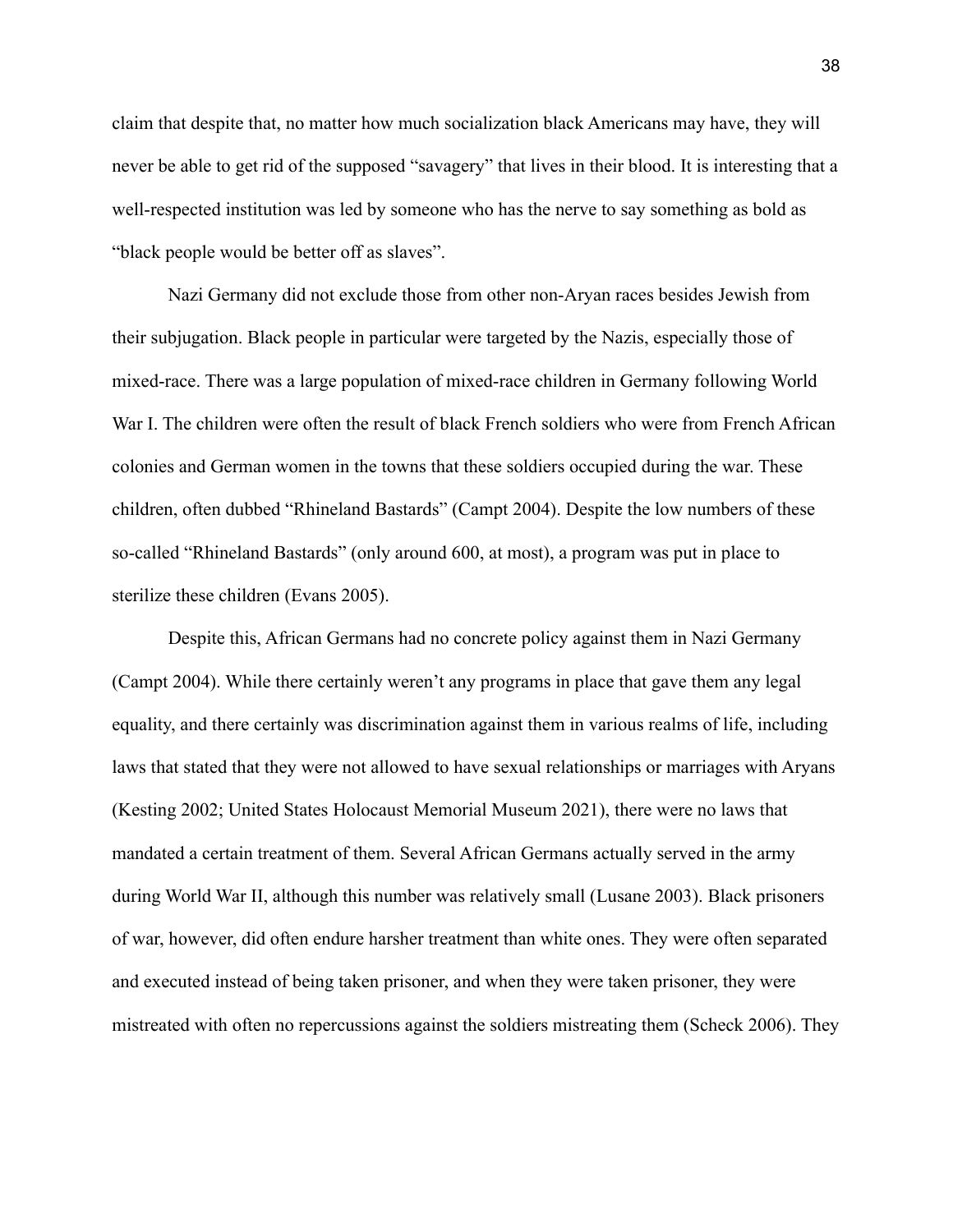were segregated from white prisoners and kept in worse conditions, which deteriorated even further near the end of the war (Killingray 1996).

As the world rounded into the twentieth century, Social Darwinism truly began to increase in popularity. American psychologists and Social Darwinists began to use intelligence as a means to prove the inferiority of people of other races, especially those who were of African descent. This is a cornerstone of scientific racists' theories, and even persists in certain circles nowadays (Stanfield 1995).

As time went on, the belief amongst American Social Darwinists that imperialism was the most effective of seeing the theory come to its natural conclusion began to diminish. In its place, the theory of eugenics began to become more popular in the United States. Certain birth control policies written in the 1960s during the civil rights movement were seen as an act of attempted eugenics against African Americans. The announcement of President Lyndon B. Johnson in 1965 that there would be federal funding of birth control for the poor especially inspired backlash (Lombardo 2016). Many saw this as a way to limit the growth of the African American population, and subsequently reduce their ability to gain the power that they had been fighting for. This, in their minds, was the equivalent to black genocide, which was believed to be the ultimate goal.

There was also a disturbing trend occurring in the South between the 1920s-1980s known as the "Mississippi Appendectomy". Black women would go to the hospital, either to give birth or to get some other form of medical treatment, and after getting treatment there, they would mysteriously be unable to have children afterwards. This turned out to be caused by forced, unnecessary hysterectomies that were being performed by these doctors (Ko 2016). By the 70s, this became more openly practiced, but it also spread to the rest of the United States. By then,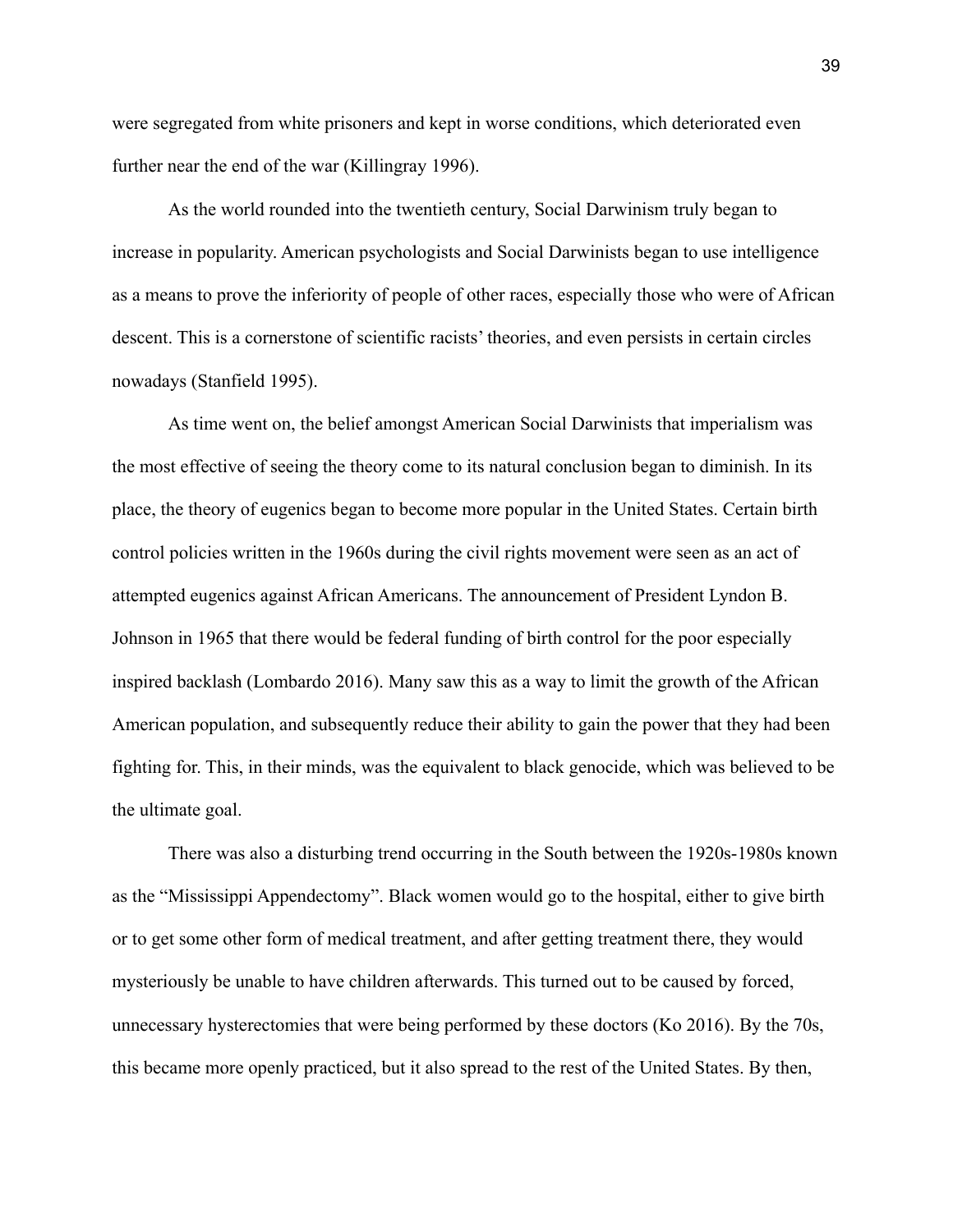doctors would coerce women of color into being sterilized by making them sign waivers and consent forms for surgeries that they either did not desire, or were unable to understand (Kluchin 2009). Latina women were also undergoing abnormally high rates of forced or coerced sterilization, to the point where the procedure in which they were sterilized became simply known as "la operación" (Andrews 2017).

The forceful sterilization of women of color was often associated with the forced sterilization of certain other groups, especially when these women were part of these groups as well.

#### **Classism**

The lower class and poor populations of the world have been a major focus of Social Darwinism since its inception. Both Spencer and Malthus emphasized the importance of upper class peoples over the lower class. This evolution-based classism manifests in several different ways.

With the advent of Social Darwinism, those who were the wealthiest in society finally felt as though they had a way to justify their ever increasing wealth while many were living in squalor. This was becoming especially necessary as the Gilded Age, a time where industrialization was becoming quicker and quicker and the income gap was becoming astronomically bigger and bigger, marched on. In order to justify this income gap, and capitalism in general, the most wealthy British and American men, who almost all happened to fall under the category of WASP (White Anglo-Saxon Protestant), began to proclaim themselves as being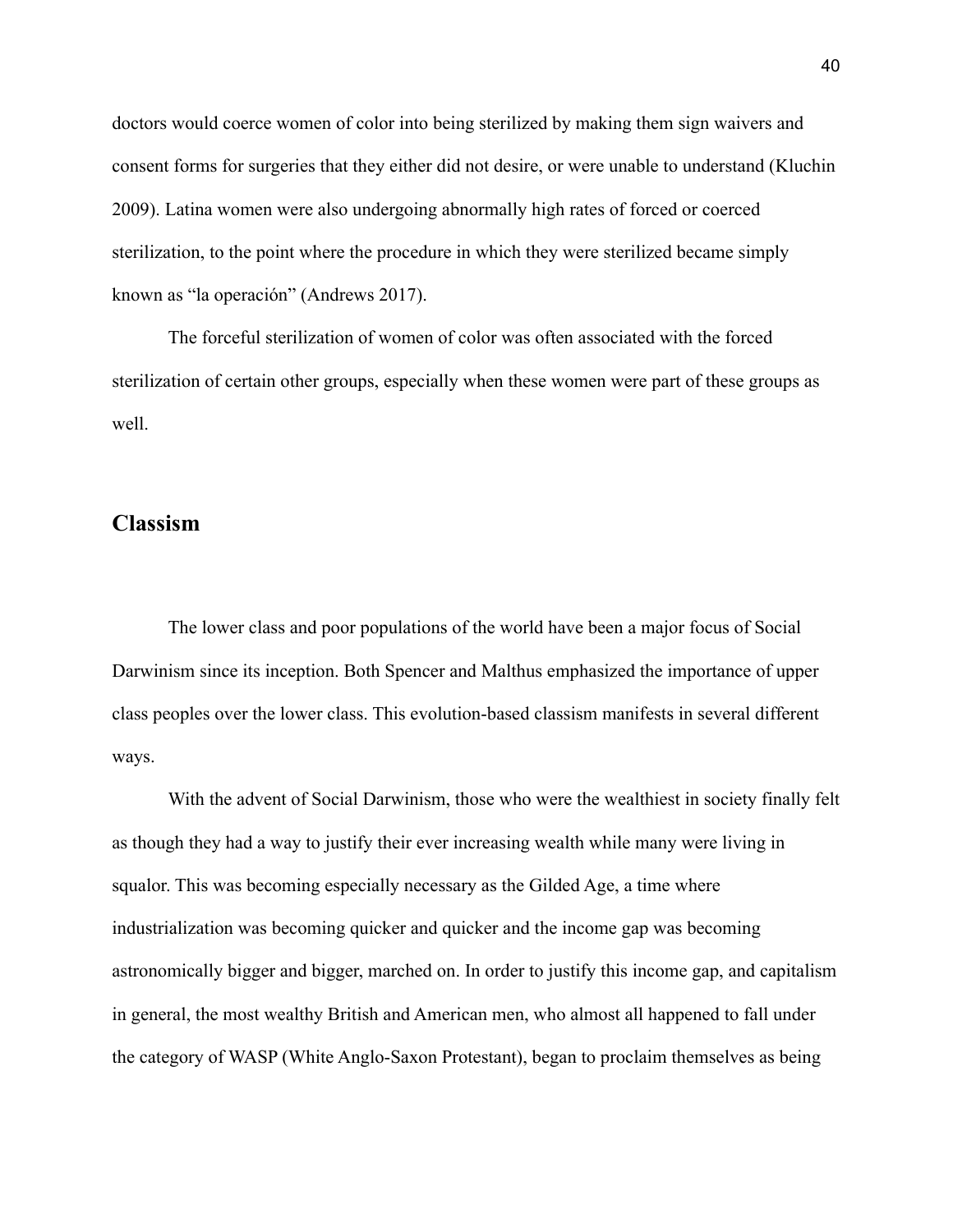the most biologically superior of all of mankind, and thus, deserved their astronomically growing wealth (Rudman & Saud 2020).

Many Social Darwinists believe that helping the poor not only defies the natural order of the world, but it also supposedly encourages the qualities that the upper class believe to be common amongst the lower class. Addiction, laziness, and criminality are all behaviors that the upper class associate with the poorest in society, and giving them what they refer to as "handouts", aka, charity, would do nothing but encourage these behaviors (Dobkin). These traits, Social Darwinists believe, are all hereditary, as what are perceived by them to be the best traits of the upper class.

It is because of this that the upper class feel justified in their transference of wealth from one generation to the next. While someone may be extremely wealthy because of work that their great-great-great-great grandfather did, the theory of Social Darwinism posits that heritability means that those hard working traits have been passed down all the way to them, meaning that they don't actually need to do the work to justify having that money. They are also often motivated to help those of a similar background as them over people with differing backgrounds, which, in the case of those who were born into upper class families, often means that they are just helping other rich people get even richer (Green 1995).

This cooperation of the most rich people in society to maintain that level of wealth amongst themselves is often conducted by those C. Wright Mills referred to as the "power elites". These are the most powerful elites in society, although they may not be fully aware of their elite status. These elites are often found in one of six categories: the "Corporate Rich" (corporate shareholders and major landowners), "Warlords" (the highest military officers), "Chief Executives" (heads of major companies), "Celebrities" (entertainers and personalities in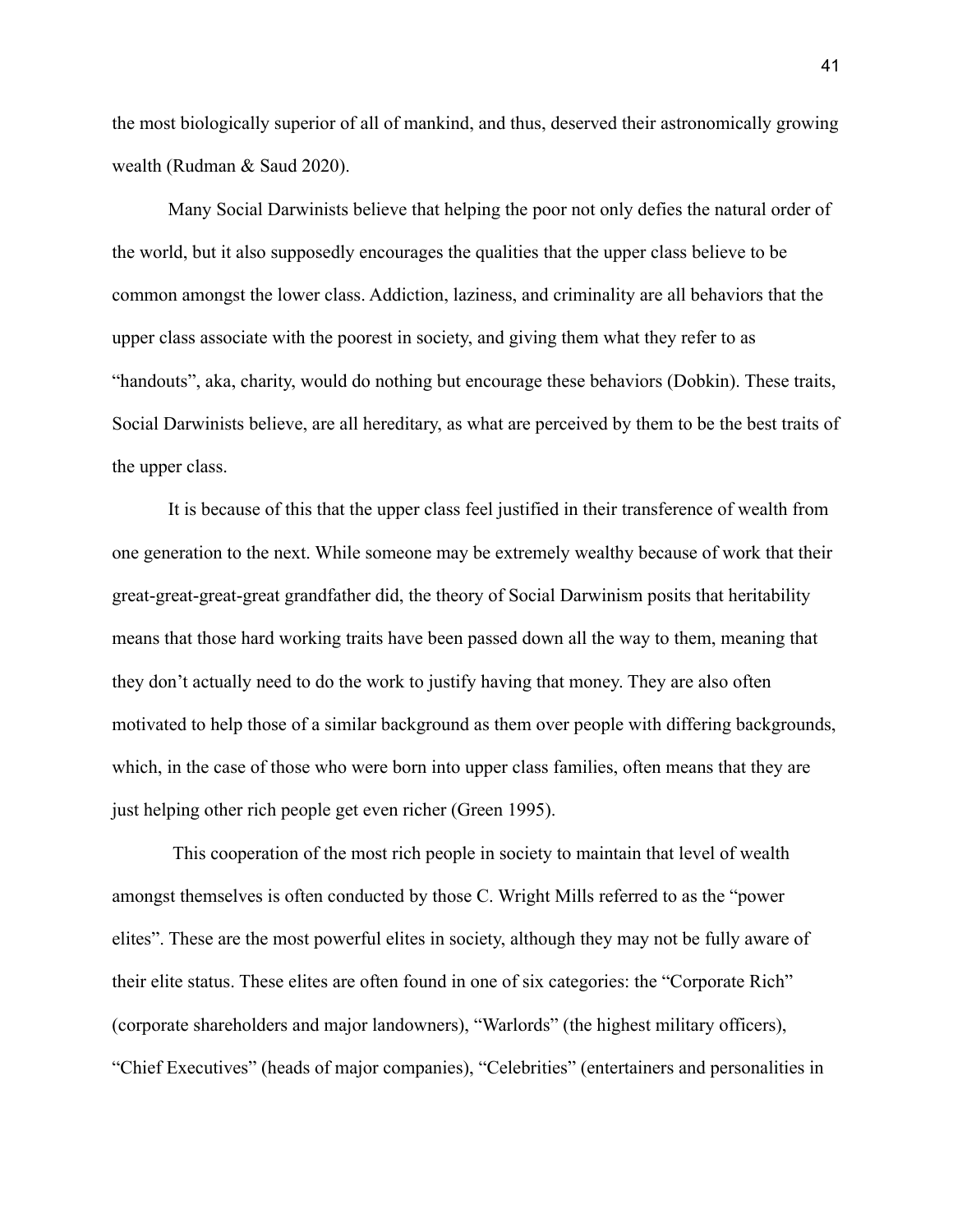the media), the "Metropolitan 400" (members of families who are notable in their local area in certain cities), and the "Political Directorate" (members of the executive branch of the United States federal government). It is these people, all members of the upper class, who run not only America, but in some ways, the world (Mills 1956).

These people, even if they truly haven't, often like to believe that they've earned their wealth and status, because it would delegitimize them if they didn't. To those on top, the lower classes are not kept down because the most powerful people in the world are working, either consciously or unconsciously, to keep them down. They are at the bottom of society because they are inferior genetically. This is where the theory of social class essentialism comes from. The upper class especially, but even some members of the middle and lower classes, believe that differences between classes that appear to be only on a surface level are actually caused by innate, biological differences between them. To them, there is no room for social mobility (Hutson 2014).

This defense of the current social order often relies on the fallacy of the "appeal to nature"; it is natural for these people to be on the bottom of the economic brackets, because that is where they are naturally meant to be. It is beliefs like these that encourage the lengthening of prison sentences for criminals who are from the lower class; they believe that these lower class people are naturally inclined to commit these crimes again, so what would be the point in letting them out? They believe that there is no way a human being can truly change who they are, especially when it comes to social class (Hutson 2014).

While certain programs are trying to make it so that these beliefs of social class essentialism start to die out, there are still those in the world who believe that it should stay this way. Unsettlingly, several of these people are people in high positions of power, like politicians.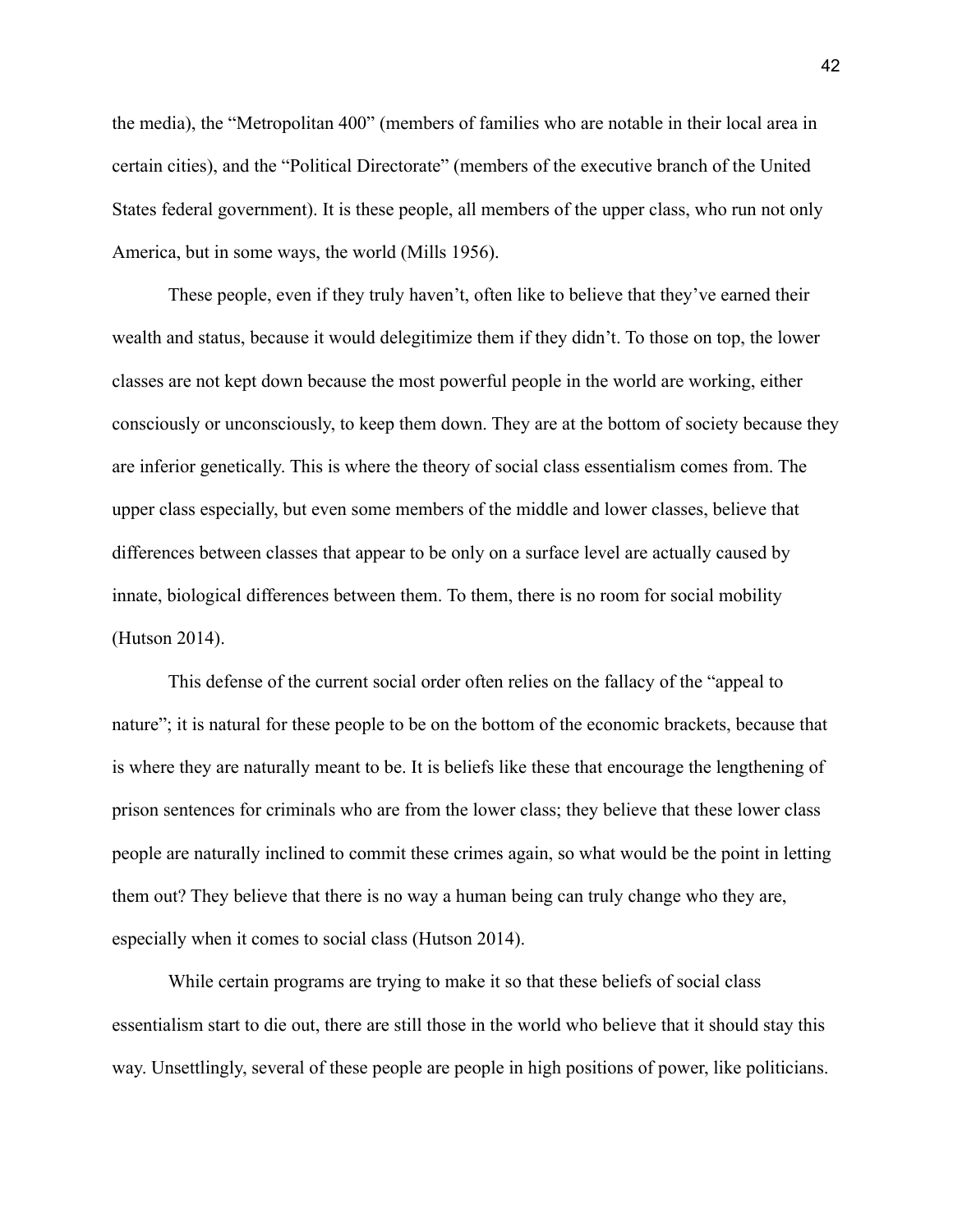One such politician is the former Lieutenant Governor of South Caroline, Andre Bauer. In 2010, Bauer equated giving charity to the poor to feeding a group of stray animals, "because they breed" (Hutson 2014).

This leads us into the next part of Social Darwinism's campaign against the poor: eugenics. Obviously, there were already forms of what Malthus would have classified as "positive checks" (limitation of the life spans of people) of social control of the lower classes, by denying them the resources that they need to survive. However, there were several policies put into place in order to perform forms of "preventative checks".

A lot of the women of color who were being forcibly sterilized during the period of the 1920s-1980s were also poor. Poor men and women have been targets of forced sterilization since the inception of eugenics. The upper class of America feared that an increased number of those who belonged to the working class (who they believed to be genetically inferior) would ultimately lead to an uprising, Marxism-style. They also wanted to restrict the number of immigrants who could enter the country, as they would most likely end up joining those numbers. Thus, they often supported bills that prevented that increase in numbers, like the Immigration Restriction Act of 1924 (Allen 1974).

Classist eugenicists of the late nineteenth and early twentieth often used the defense of the larger size of lower class families compared to upper class families as a justification for their eugenics against them. This, mixed with the belief that the lower classes carried more defective genes down to their children, was a cause for much alarm to eugenicists. Knowing that wide scale sterilization programs for the poor would be far too large to conquer and most likely hard to pass as a general law, they realized that they had to find other ways to prevent the growth of lower class populations. One way that they realized they could limit the growth of lower class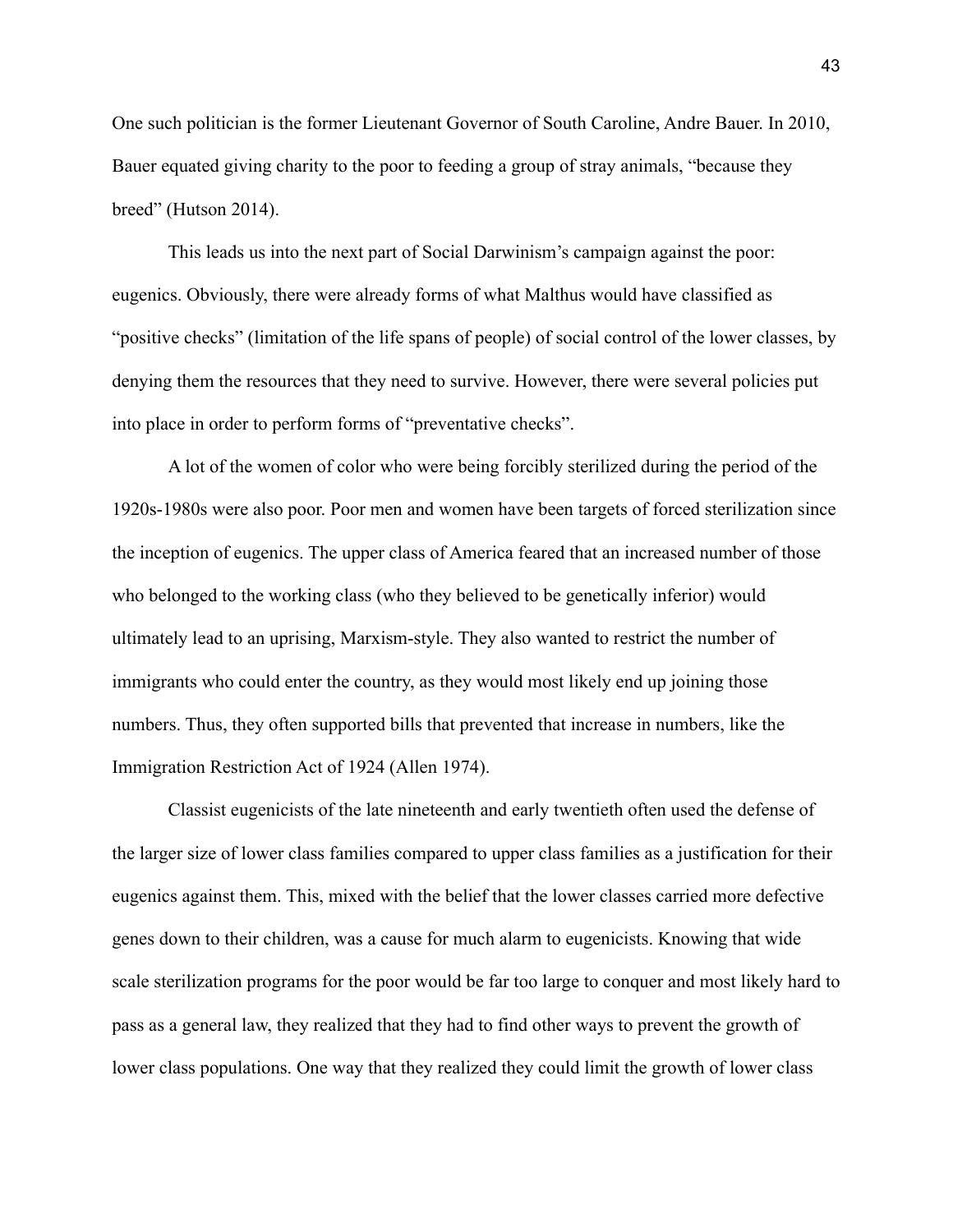populations was by advocating for the limitation of who could marry. At the time, the idea of having children with someone you were not married to was considered to be immoral and sinful, and was not a common practice done willingly. Eugenicists lobbied to make it so that one needed to meet certain requirements in order for them to be able to marry. This included the requirement of a license, which many in the lower class did not have in their possession. This made it so that the only people who could get married were those who the state (and thus, the eugenicists) deemed worthy of reproducing (Lyster 2014).

#### **Ableism**

If there is one group that has been heavily targeted by Social Darwinists and eugenicists in history that I have yet to mention in any notable way throughout this paper so far, it is the disabled. Those who are considered to be of feeblemind, the inheritors and passers-on of certain genetic disorders, and the epileptics, among many others, are all considered to be genetically inferior to those who are of able mind and body. Some believe this fear of the disabled to be rooted in the evolutionary fear of the sick, contagious, and dead, and the disabled resemble these categories to a certain extent (Nario-Redmond 2019).

The discrimination of the disabled is often ignored or overlooked by certain parties, deemed as either insignificant or nonexistent. This is despite the sheer amount of policies that exist even to this day that completely limit the capabilities of disabled Americans to live a comfortable life, the same as their non-disabled peers, and live without their basic human rights being violated. It took until 1990 for a law to pass in the United States that would help to prevent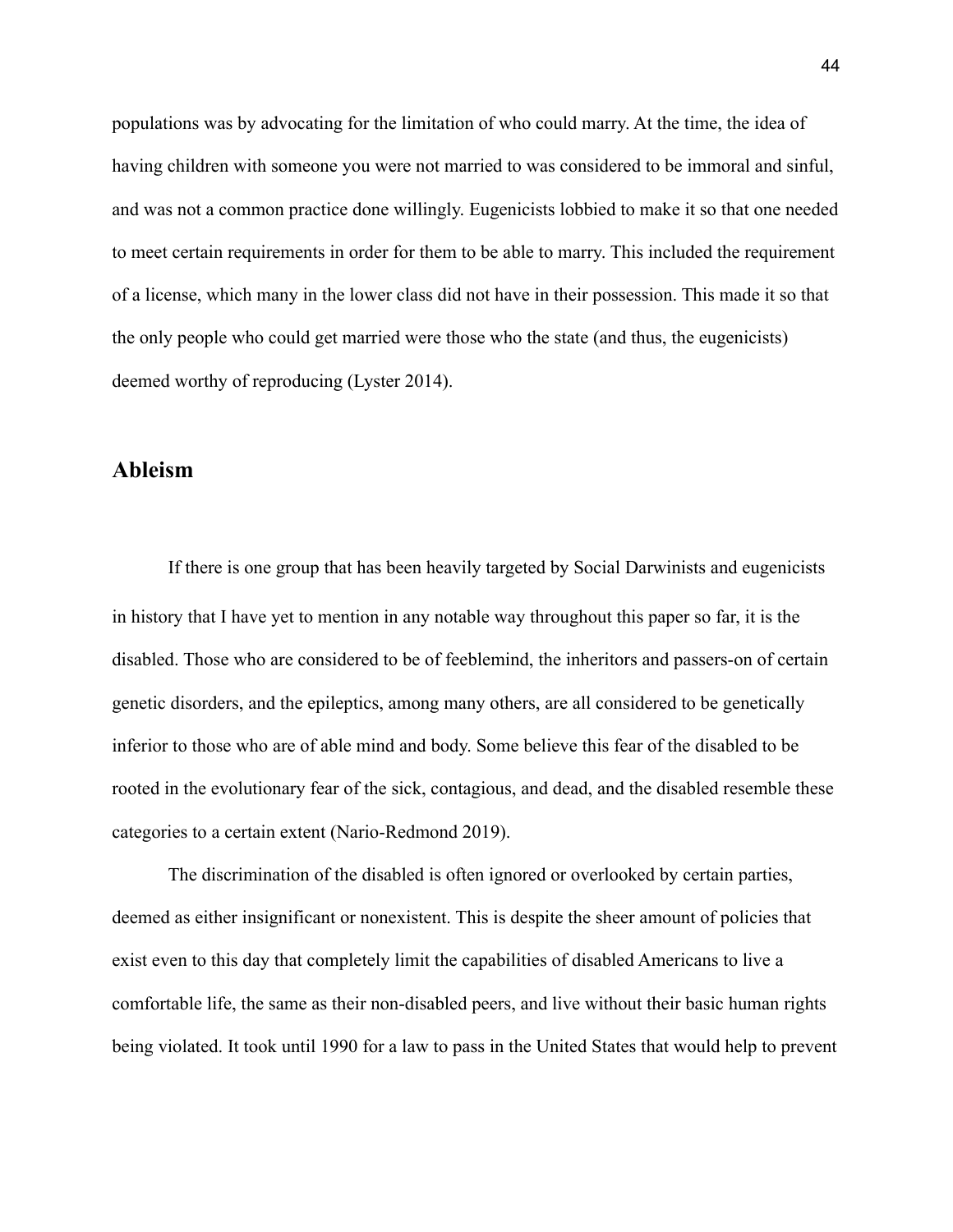discrimination against those with disabilities (see: The Americans with Disabilities Act) (Pfeigger 1994).

Many Social Darwinists believed that disabilities often caused other problems in the lives of these individuals, like crime, poverty, and addiction. This, of course, ignores the various social factors surrounding disabled individuals who faced these issues. Of course, Social Darwinism's adherence to biological determinism meant that looking at social context was simply out of the question for their intellectual scope. Many Social Darwinists even reduced those with disabilities as animalistic, which only further emphasized why they believed that they were lesser than (Beckman 2017).

The very roots of the eugenics movement are almost entirely entangled with ableism. Eugenicists wished to remove the worst of society, and to many, the disabled *are* the worst that society has to offer. They are not the only ones who wished to find some way to control the disabled population of the United States, but they are certainly one of the most prevalent movements, especially during their rise in the United States during the early twentieth century (Powell 2021).

The forcible sterilization of those with disabilities was a disturbingly common practice during the 1900s. Many people thought that the disabled were unfit to be parents. Because of this, they were prevented from reproducing, especially because people believed that they would pass on these disabilities (Powell 2021).

Part of the problem is that people with disabilities are often perceived to be asexual. They are believed to have little to no desire to have sex, and would be poor partners. This infantilizes those with disabilities, reducing them to little more than intellectual toddlers. Disability, either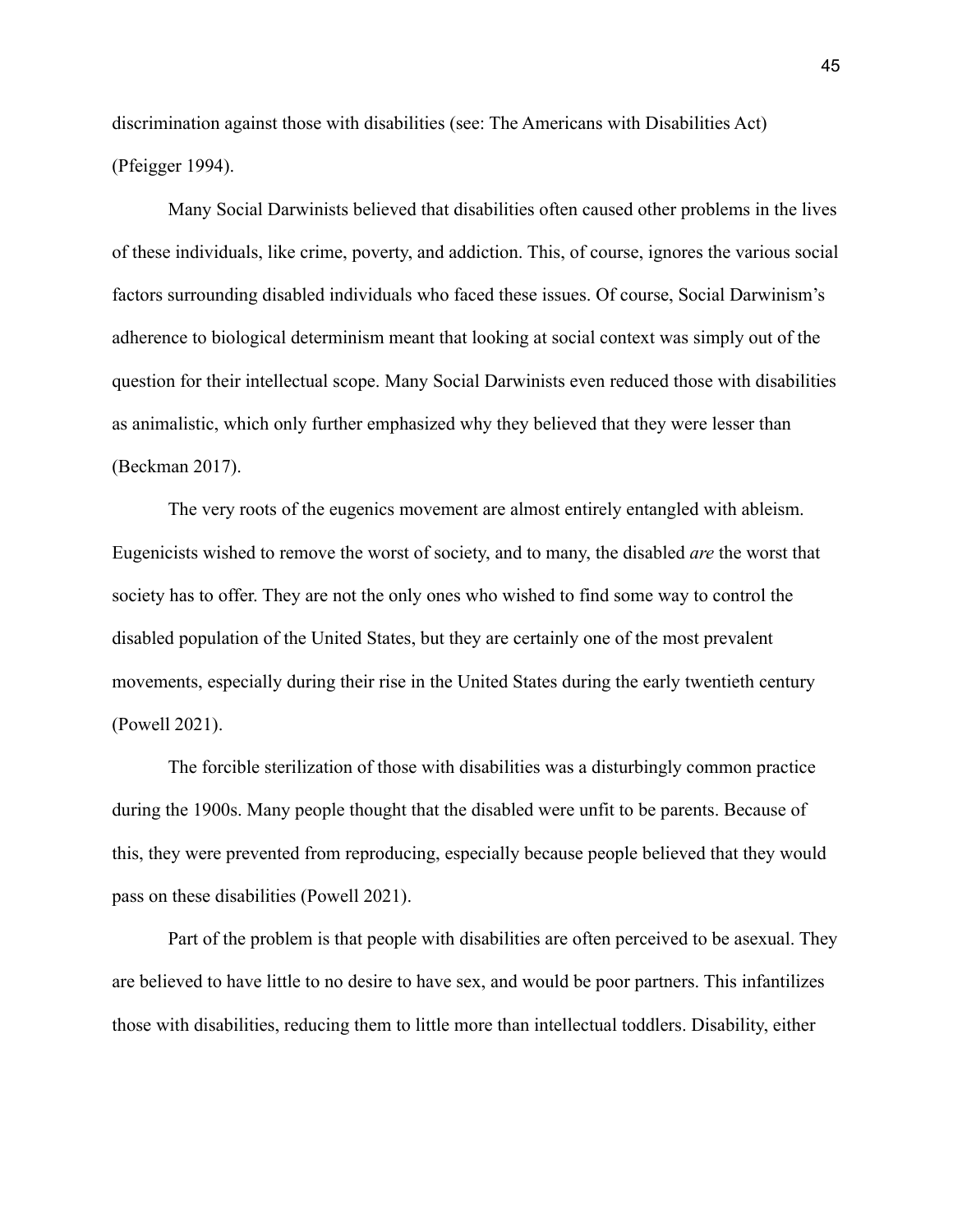intellectual or physical, does not simply reduce sex drive; those with disabilities are just as much sexual beings as their peers are (World Health Organization 2014).

In 1927, a case was brought in front of the Supreme Court that tried to challenge this disturbing practice. Carrie Buck, a disabled Virginia woman, was committed to a state mental institution for supposed feeblemindedness, a condition her mother and daughter both reportedly shared with her. Part of the process of admitting patients into mental institutions in Virginia is the sterilization of these patients. Therefore, if these patients were ever readmitted into the world outside the institutions, they would not be able to pass on their disabilities, and possibly would be able to live "normal" lives. In the case, the Court ruled that the Fourteenth Amendment was not violated by this state mandate, because it supposedly promoted the "protection and health of the state" (Buck v. Bell 1927). The only justice that voted in dissent of the ruling was Pierce Butler (Gould 1995).

In the years following this court case decision, many programs and decisions were put into place to reduce the effects of this court decision. The Americans with Disabilities Act of 1990, for example, has allowed for the guarantee of certain protections of those with disabilities from the federal government. As another example, Skinner v. Oklahoma made it so that inmates with more than two convictions could not be forcibly sterilized (Powell 2021). Despite this, the Court's decision in this case has never been officially overturned, meaning that it is still technically legal to forcefully sterilize disabled individuals admitted into state institutions, at least in Virginia (Ellis 2008).

Over the course of the next several decades, over thirty other states across the United States enacted laws that had similar intentions to that of the one in Virginia. They all proclaimed that they were being passed with the hope of preventing those with disabilities from passing their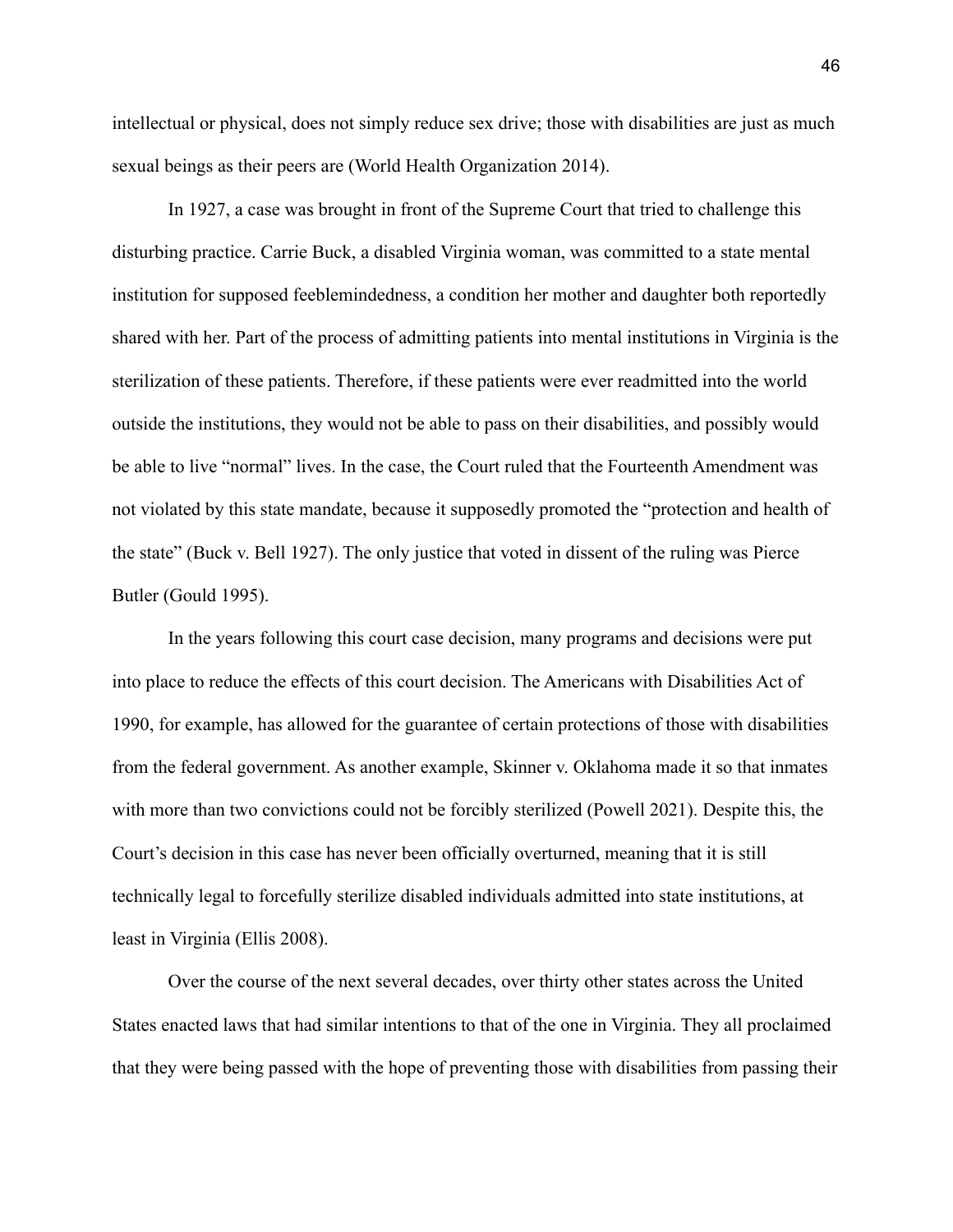afflictions on to their offspring. These laws ultimately resulted in the sterilization of over 65 thousand Americans by 1970. A large portion of this number was made up of disabled individuals (Powell 2021). Minors were not excluded from these practices; disabled children that were admitted to psychiatric institutions were almost as likely to suffer from these procedures as adults.

Another method used to limit the reproduction of disabled was by limiting their marriage rights. This was a method previously described as having been utilized against those in the lower class. However, while those laws only made it (admittedly, significantly) more difficult for the poor to get married, the laws put in place limiting marriage of the disabled often outright prohibited it altogether. These laws often emphasized the importance of the "protection" of the disabled individuals, the resulting children that would come from these unions, and the state itself. Certain states had laws that made any form of sexual intercourse illegal for disabled individuals until they reach the age of forty-five (and are thus, at an age where reproductivity is incredibly low). As late as 1997, there were still around thirty-three states that prohibited or greatly limited the access to marriage of disabled individuals. This was only about twelve less than the number about 23 years prior (Powell 2021).

There was another method being used to limit the population of disabled individuals in the United States. This method is involuntary euthanasia. Euthanasia is defined as the mercy killing of a patient so as to end their intense, unbearable, and/or unending suffering (American Medical Association). There are three forms of euthanasia: voluntary euthanasia (in which the patient willingly ends or willingly lets someone else end their life), non-voluntary euthanasia (in which the patient is a child, or is comatised, and thus cannot consent to the practice), and involuntary euthanasia (in which the patient is killed without given consent when the patient can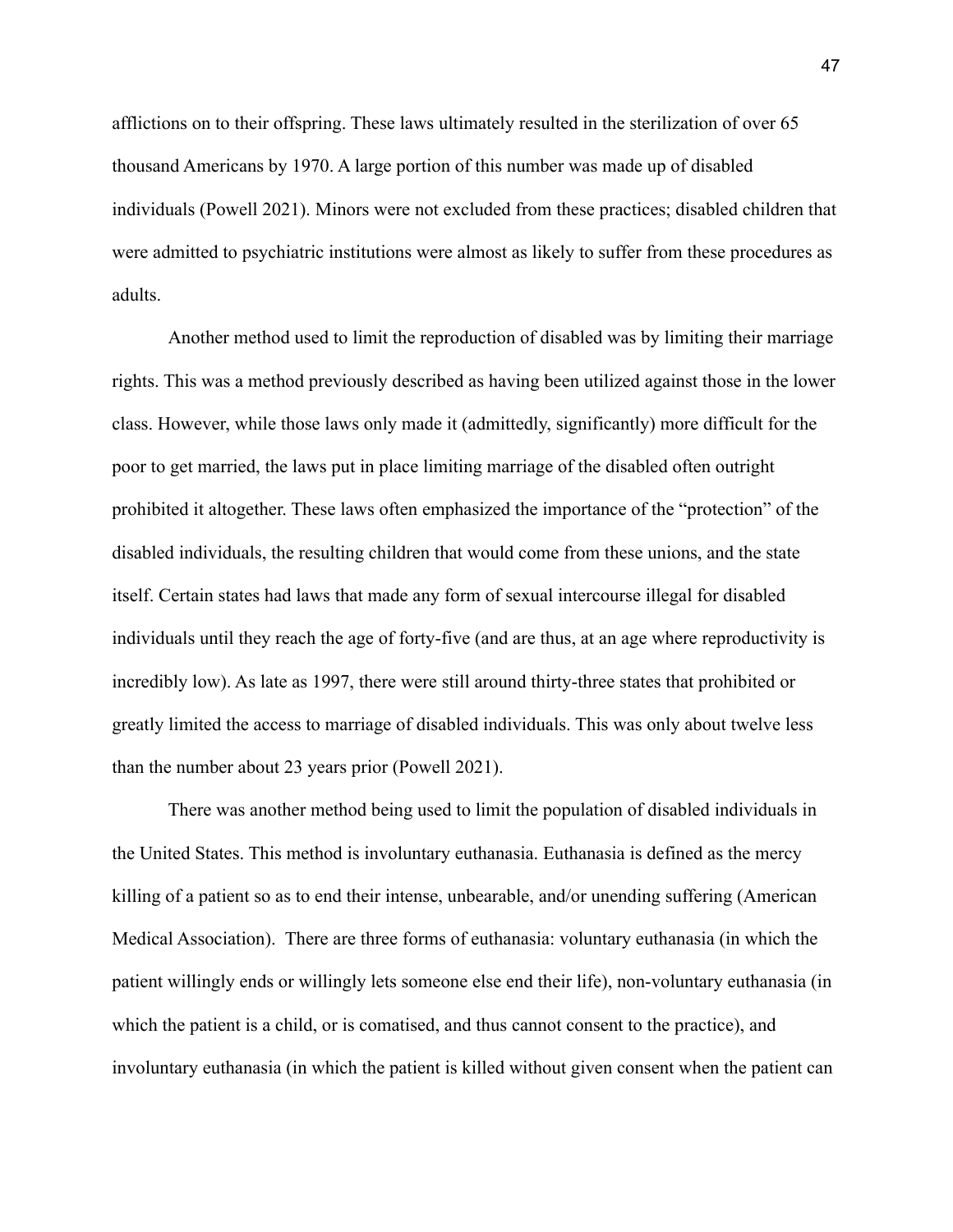give consent; this is considered to be murder nearly everywhere now) (BBC). It is important to distinguish the difference between these forms of euthanasia, because it was the latter being conducted against disabled individuals. While the first form of euthanasia is someone deciding to have their own life ended, and non-voluntary euthanasia involves a parent or guardian being forced to make the hard decision for those who cannot make the choice on their own, involuntary euthanasia involves taking away a person's right to choose, and killing them without their consent.

Involuntary euthanasia was first suggested as a means of eradicating those with "defects" in 1900 by W. Duncan McKim. McKim, a eugenicist in the early part of the twentieth century, did not even believe that the disabled were human. "The idiot and the low-grade imbecile are not true men, for certain essential human elements have never entered into them, and never can," McKim claims (McKim 1900). McKim advocated for the involuntary euthanasia of those with disabilities, promoting the use of carbonic gas a quick and easy method to grant these individuals a painless and speedy death (Cheyfitz 2000).

One of the earliest organizations advocating for the usage of involuntary euthanasia was that of the Euthanasia Society of America (ESA). The organization advocated for the legalization of euthanasia in general. Many members were also believers in the positive use of involuntary euthanasia as something that they should work towards legalizing as well as voluntary euthanasia. This is particularly evident with the Society's first president, Charles Potter, who was advocate for both the previously mentioned eugenics method of coercive sterilization, as well as the use of involuntary euthanasia as a means to eradicate the "undesirables" from society (Dowbiggen 2002). It was only after the end of World War II, in which Nazi Germany began enacting programs that performed the very procedures that these early advocates were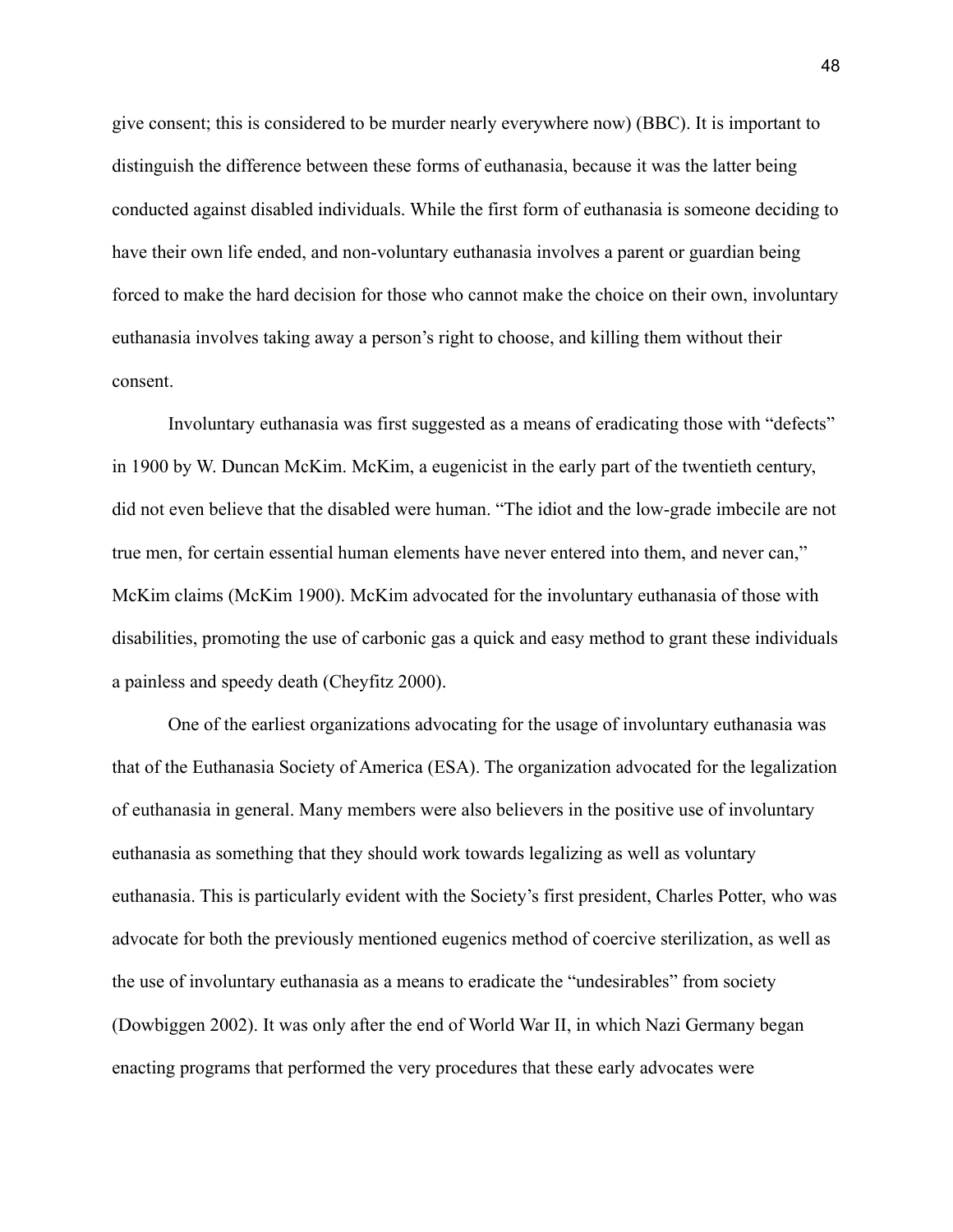promoting, that the ESA decided to no longer publicly support the practice of involuntary euthanasia (Dowbiggen 2002).

America wasn't the only country to toy with the idea of using euthanasia as a means of controlling the population of disabled in their country. In Nazi Germany, a notable program was passed in 1939. This program, known as Aktion T4, was implemented to eliminate those who were "inferior" amongst the Aryan race. These "inferior" people included the incurably ill, disabled, and elderly (Strous 2006). Both adults and children were victims of these acts of involuntary euthanasia. By the time the Allied soldiers finally shut down the program in 1945, well over 70,000 disabled people were victims to this program (Weiss & Klee 1983), with the upper estimate being over *300,000* people (*Quellen* 2018). Over 5,000 of these victims were children (Browning 2005).

#### **Sexism**

If there is one group of people that continually is victimized by Social Darwinists and eugenicists in nearly all forms of discrimination, while never actually being a target themselves, it is women. In nearly all groups that are discriminated against by them, women are the ones who end up with the most focus against them, even in places that affect both men and women in society.

Sterilization, for example, has disproportionately affected women in several ways. As previously mentioned, several organizations in the American South were practicing programs during the 1920s-1980s in which women, especially women of color, were being sterilized without their knowledge, against their will. This was done through the use of forced, unknowing,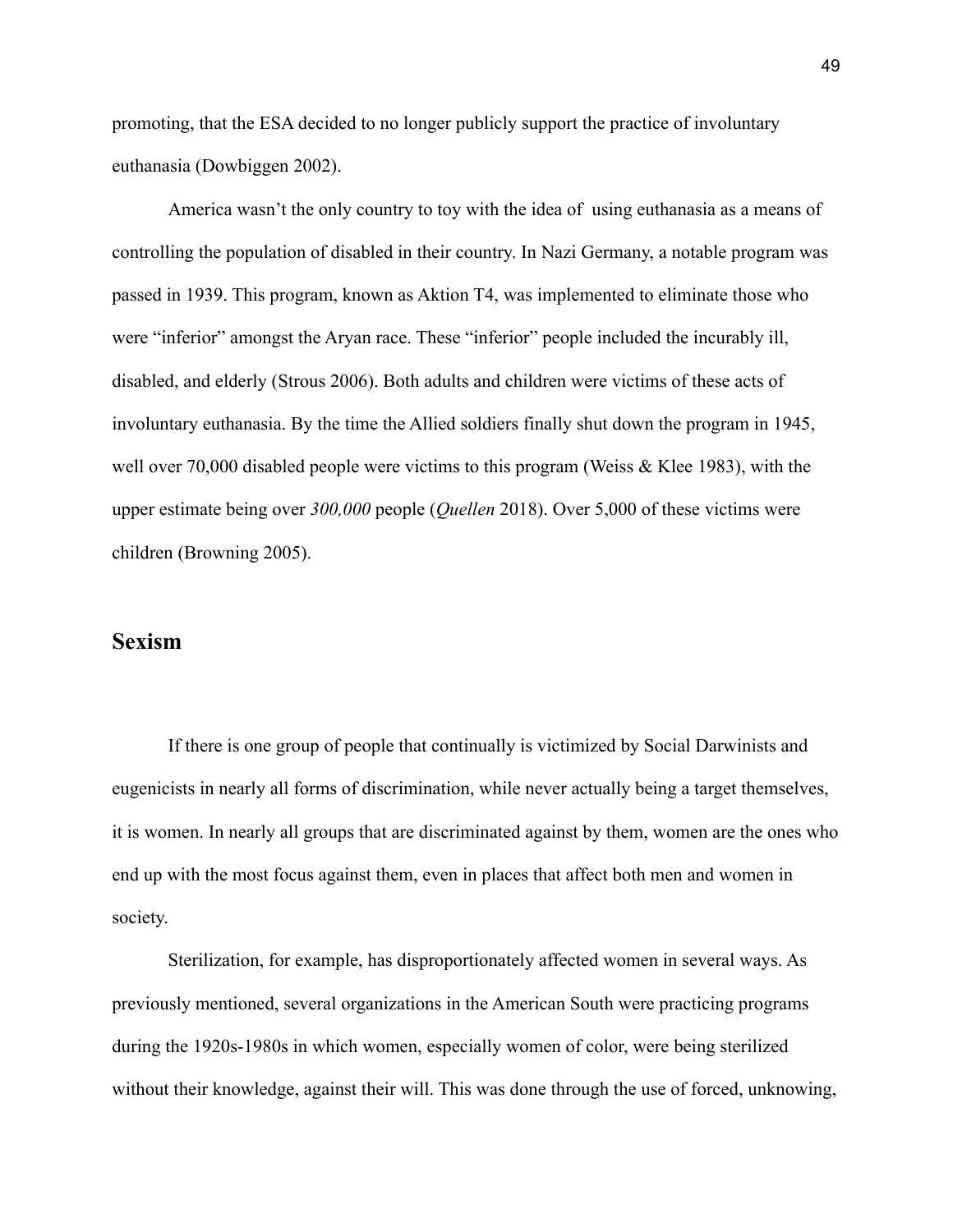and unnecessary hysterectomies in what was commonly known as the "Mississippi Appendectomy", performed whenever these women visited the hospital for some unrelated reason (Ko 2016).

Even groups like the Nazis tended to target women in their social systems. Nazis considered women to be worth little more than their roles in the domestic sphere as mothers, wives, and daughters. They believed that these women served little purpose other to bear the children of their Nazi soldier husbands. The sterotypical gender roles were a little spoken of, but prominent part of Nazi social regime (Bock 1983).

This did not mean that all women in Nazi Germany were considered to be viable candidates for the role of motherhood. As mentioned earlier, certain populations were considered to be lesser than and worthy of extermination, and thus, they were not allowed to reproduce. These populations (and especially the women who belonged to them) were sterilized to avoid the risk of them reproducing (Bock 1983).

It is the "racially pure, Aryan" women who the Nazis encouraged to serve in the roles of the domestic life. It is their role in the domestic sphere that Nazis believed helped encourage these racial ideals. The more children that these women were having with their pure, Aryan husbands, the greater spread the race would have throughout the world. This traditional role of women was seen as the ideal to Nazi domestic life (Bock 1983).

Part of this may have been caused by the lowering birth rates in Germany between the first and second World Wars. This was perceived as possibly being caused by a "birth-strike" by the women of Germany. Women were having less children than their mothers were having at their age (Bock 1983).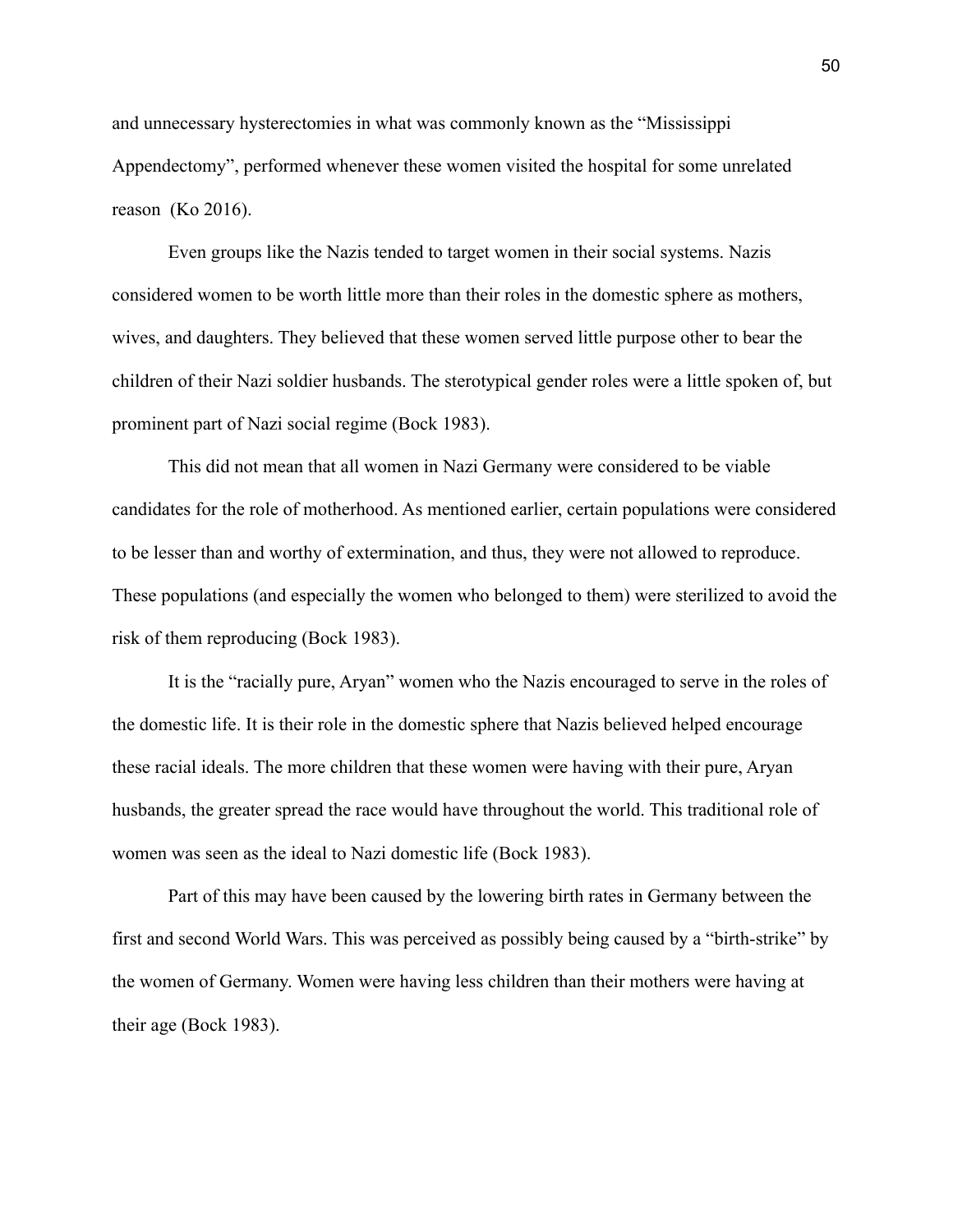Still, the Nazis did not want just any woman having children, and they implemented many programs to make sure that so-called "degenerate" women were unabled to or were prevented from have children. One such program made it secretly legal to have "defective" pregnancies aborted, and if the woman getting the abortion was deemed to be of "inferior values", she would be forcibly sterilized. After 1938, they even made it a part of the law that the women getting this abortions could not take their initial consent to the abortion back (Bock 1983).

There was also a law put in place that made it so that frequent offenders would be castrated. This eventually was expanded to include female castration via destruction of the gonads. This particular method of sterilization would become one of the most popular methods amongst officials in the prison camps, who could perform it quickly and easily without the patient's knowledge (Bock 1983).

#### **Reflection**

Unlike its parent theory of Darwinism, Social Darwinism has been shown to do nothing but justify discrimination in the world. The belief that there could be people who are better suited for society, not because of the society itself or its inherent social biases, or programs that blatantly make it unsuitable for certain populations to live in, but because the groups that aren't suitable to live in the society are biologically inferior, is one based solely in the desire to maintain power amongst the ruling classes, as well as the other majority populations of the world.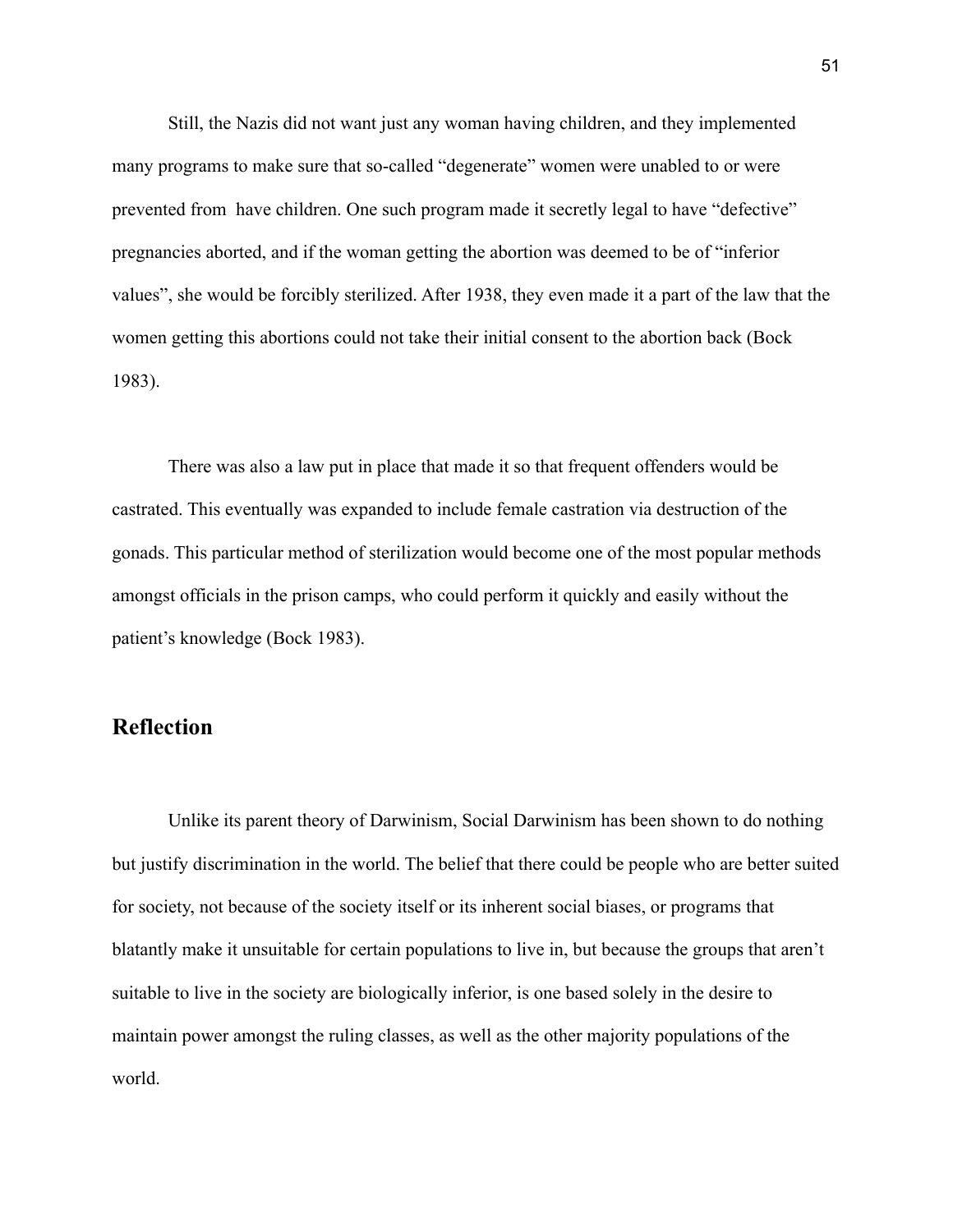Time and time again, the works of the Social Darwinists were used as a justification for horrible world events and policies. Nazi Germany's ideals were based heavily on the ideology that biological inferiority made it imperative for those who were "superior" to take over. Nazi's ultimate goal was complete domination of Europe, and eradication of those they deemed "unworthy" of life. The Jewish people of Europe, people of color, and the disabled were all among the groups most targeted by their regime, and Nazis sought to eradicate them through a variety of methods known as eugenics.

The ideals of American society, too, have been based heavily on those of the Social Darwinists, even if they are not always so open about it. Many Americans believe, even to this day, that the reason why the rich are as rich as they are is because they are simply the most hardworking people in the country. They ignore the history of worker abuse, exploitation, and generation wealth, and instead try to make it seem as though these upper class people are simply better than those in the middle, and especially the lower class, who are often deemed to be the laziest in society.

Eugenics programs still exist today in American society. Programs that are based on the eugenics movement or were founded by historical eugenicists still exist in American society. While not all of these movements are inherently wrong on their own, there is something spine-crawling-ly disturbing about eugenics being the background behind something as important to the women's rights movement as the birth control pill, and birth control clinics.

## **Final Thoughts**

While there are certainly several overlapping theories and ways of speaking between both sides of the coin, the hatreds taken on by Darwinists and Social Darwinists have their own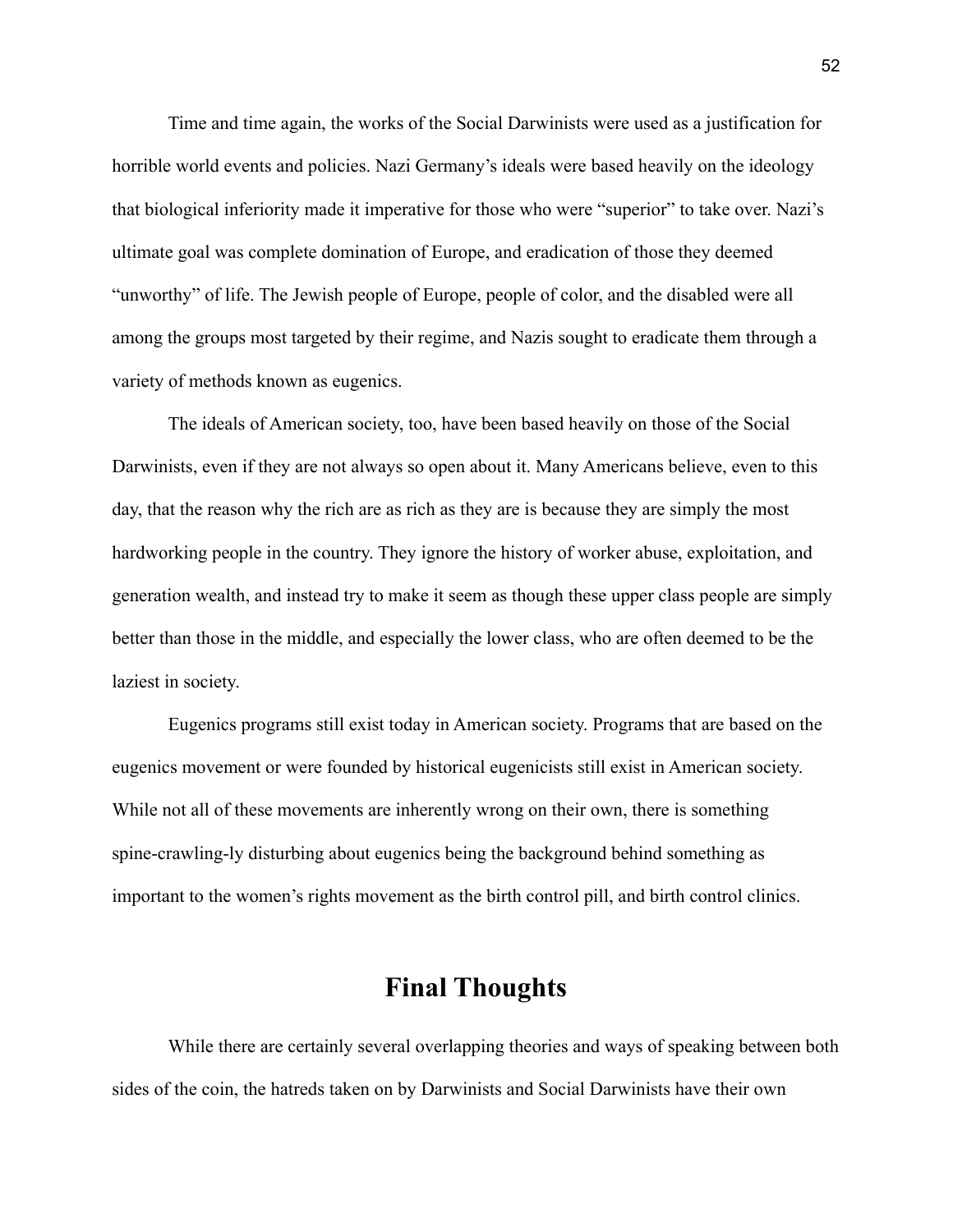identities and ways of justification. While Darwinism-motivated discrimination is often quite blatant, relying on completely outdated science that has since been disproven time and time again, Social Darwinists use more insidious methods to convince people of their correctness. They weasel their way into people's minds by convincing them that they are simply looking to improve society, but ultimately, all they are doing is trying to maintain a grip on their power whenever they see it slipping.

Darwinists' theories and hopes for the future have long since been (rightfully) dashed by the efforts of time and actual, real scientists to disprove them. Part of this may be that society has advanced past the need for something to be evolutionarily advantageous for it to be okay to have present in the world. Part of it may be that we, as a society, have almost entirely moved past bigotry.

But I doubt that. Social Darwinists and their younger brothers, the eugenicists, have maintained a steady presence in American society, even though the concept has lost its popularity. Part of their appeal to many seems to be that they don't simply seek to call out something that is supposedly not evolutionarily advantageous. They instead rely on the belief of biological determinism to stir up hatred against those with "less than ideal" traits. They seek to remove those with the traits, so as to prevent it from propagating onto the next generation, as these are often seen as being hereditary.

There is no getting rid of these people, and there shouldn't be. Jews, homosexuals, the disabled, the lower class, people of color; none of these people have done anything to warrant the intense hatred that these Darwinists or Social Darwinists harbor for them. As they seek to continue to try to eradicate those they deem less than desirable from society in less and less visible ways, remain vigilant to those who would seek to do so. And remember: the phrase you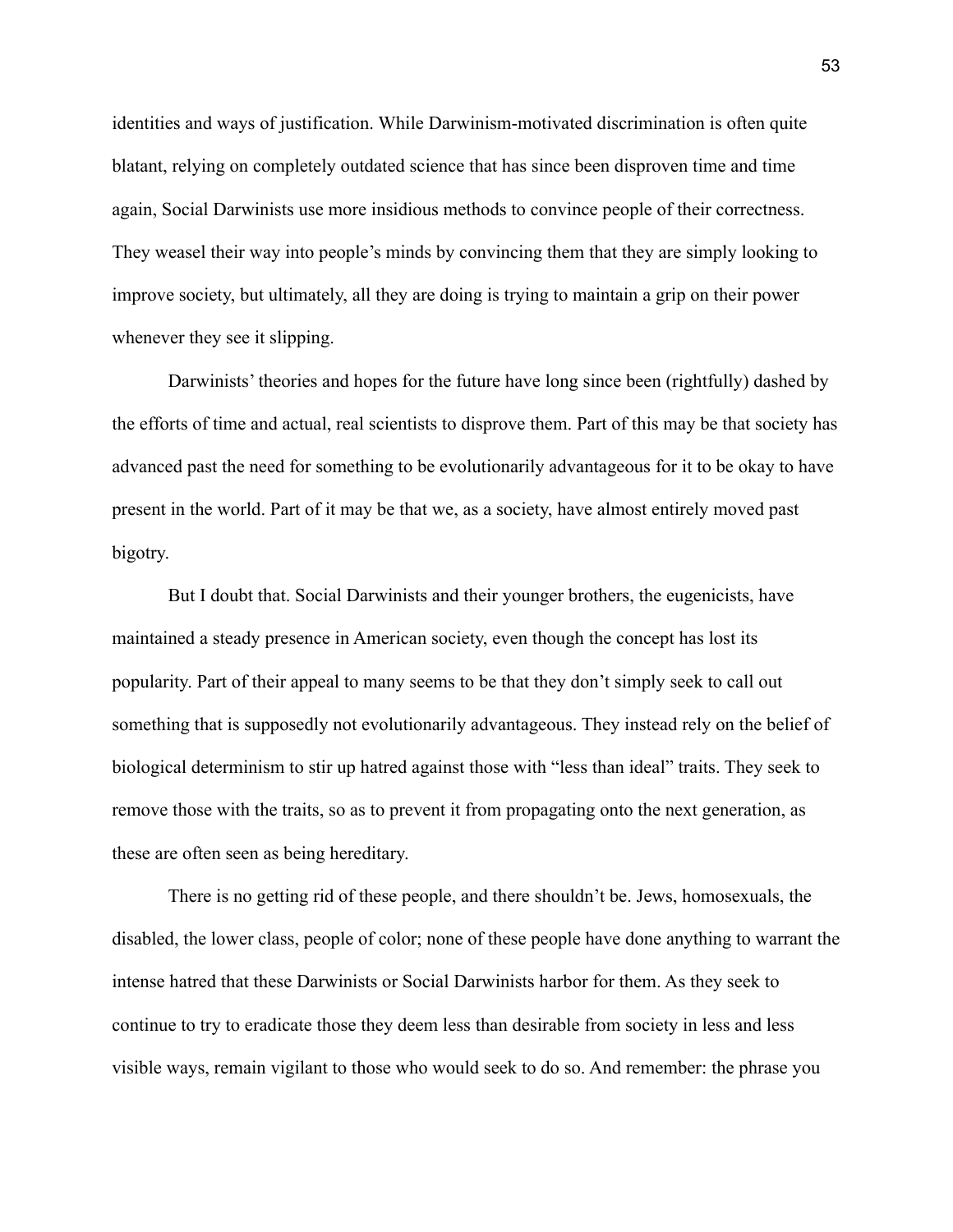should live by in society should not be "survival of the fittest", it should be "survival of *everyone*."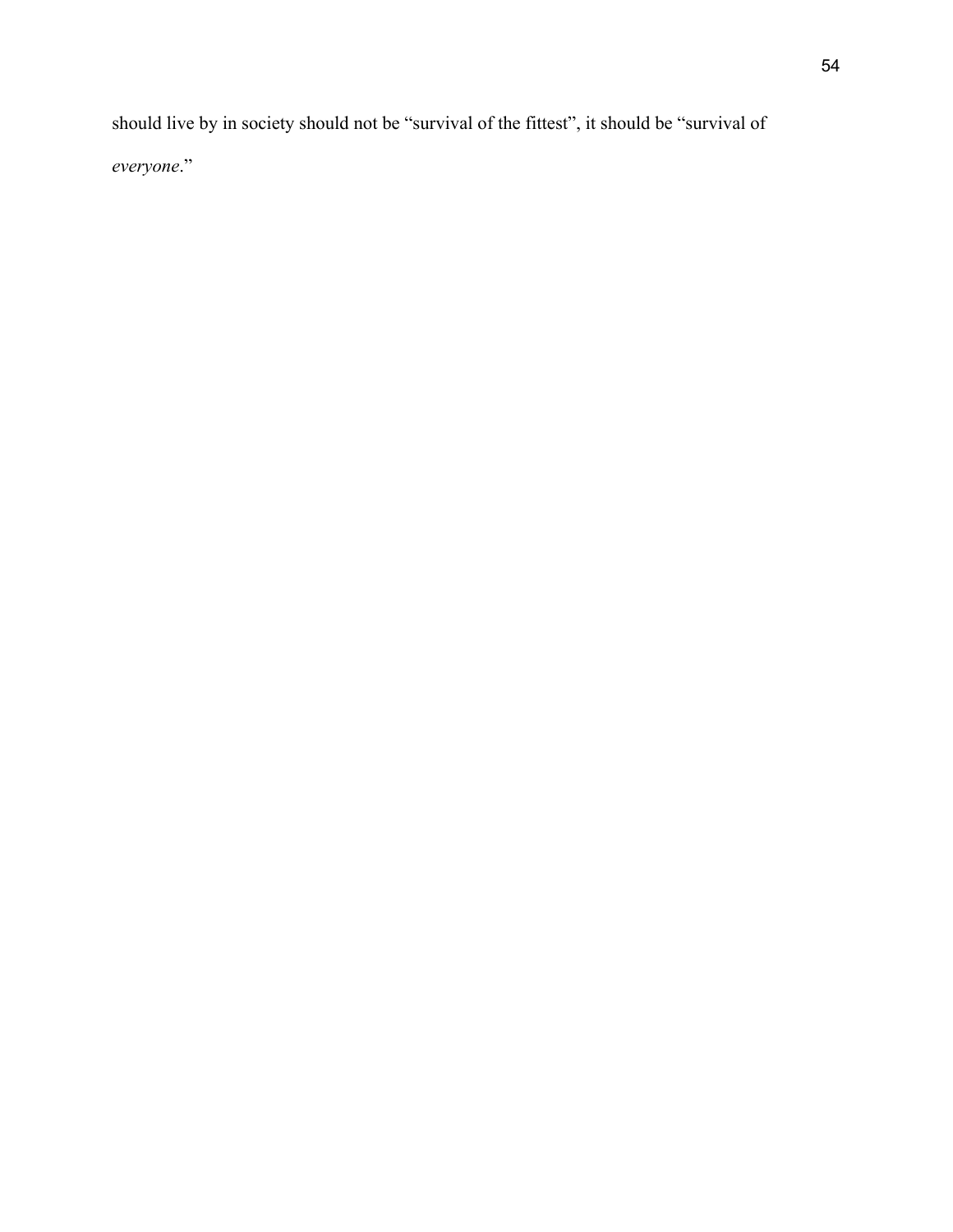### **References**

Allen, G. (1974, March). A History of Eugenics in the Class Struggle. *Science for the People*,

*6*(2), 32–39.

Allen, G. E. (2000). Davenport, Charles Benedict (1866-1944), geneticist, eugenicist, and

science administrator. *American National Biography Online*.

https://doi.org/10.1093/anb/9780198606697.article.1300392

Andrews, K. (2017, October 30). *The dark history of forced sterilization of Latina women*.

Panoramas. Retrieved from

<https://www.panoramas.pitt.edu/health-and-society/dark-history-forced-sterilization-latin>

a-women/

*Anti-Semitism (n.)*. Etymology. (n.d.). Retrieved from

https://www.etymonline.com/word/anti-Semitism

Barringer, P. B. (1900). *The American negro, his past and future*. Edwards & Broughton.

Barron, A. (2020, November 17). *Homosexuality may have evolved for social, not sexual*

*reasons*. The Conversation. Retrieved November 19, 2021, from

<https://theconversation.com/homosexuality-may-have-evolved-for-social-not-sexual-reas>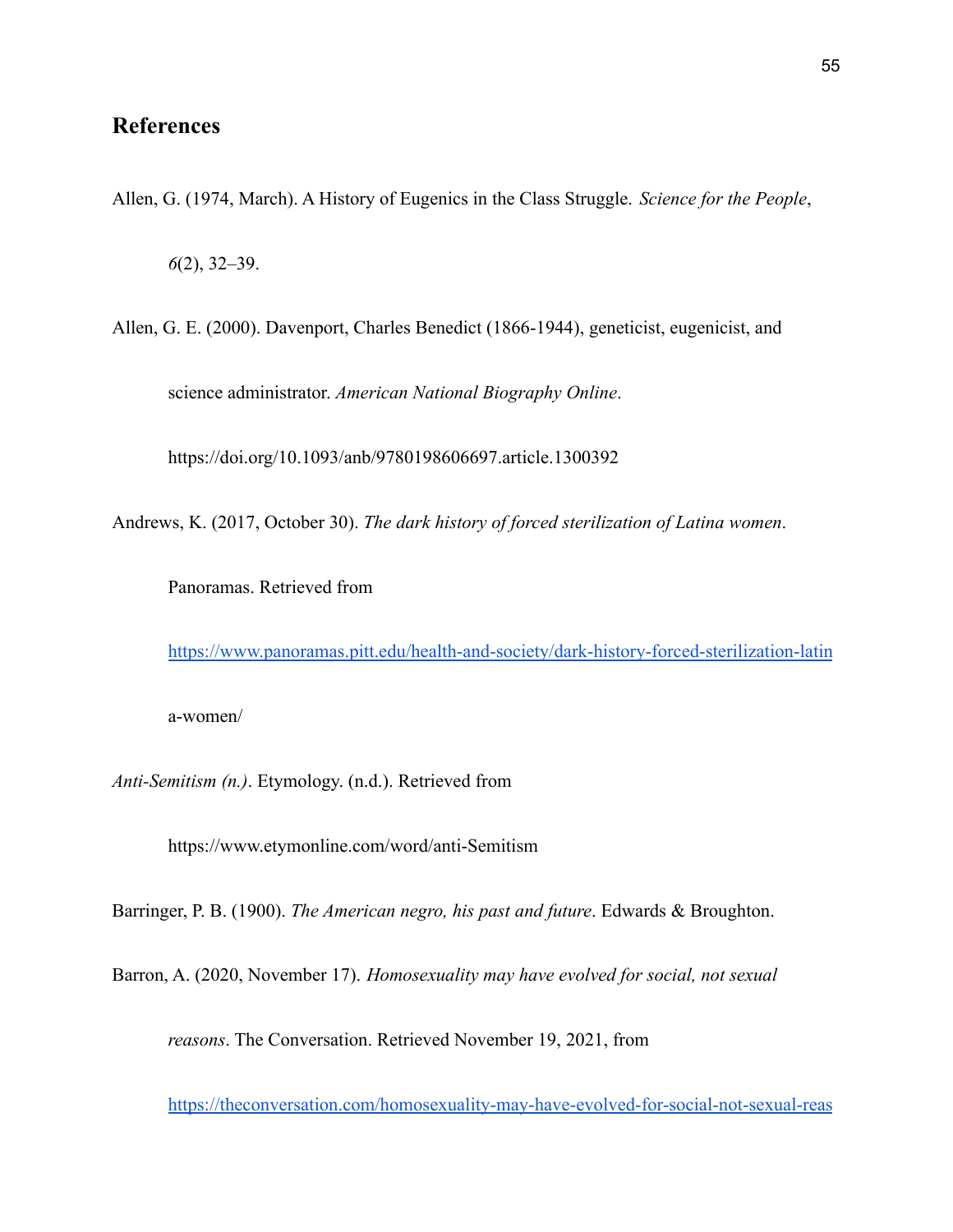Bateman, A. J. (1948). Intra-sexual selection in drosophila. *Heredity*, *2*(3), 349–368. https://doi.org/10.1038/hdy.1948.21

BBC. (n.d.). *Ethics - euthanasia: Voluntary and involuntary euthanasia*. BBC. Retrieved from

https://www.bbc.co.uk/ethics/euthanasia/overview/volinvol.shtml

Beckman, L. (2017). Undoing Ableism: Disability as a Category of Historical and Legal

Analysis. *On Culture: The Open Journal for the Study of Culture*, (3).

Berenbaum, M. (2006). *The world must know: The history of the Holocaust as told in the United*

*States holocaust memorial museum*. United States Holocaust Memorial Museum.

Biddiss, M. D. (1970). *Father of racist ideology: The social and political thought of count*

*gobineau*. Weidenfeld and Nicolson.

Blue, G. (1999). *Gobineau on China: Race Theory, the "Yellow Peril" and the Critique of*

*Modernity* (Vol. 10, Ser. Journal of World History).

Bock, G. (1983). Racism and sexism in Nazi germany: Motherhood, compulsory sterilization, and the State. *Signs: Journal of Women in Culture and Society*, *8*(3), 400–421.

https://doi.org/10.1086/493983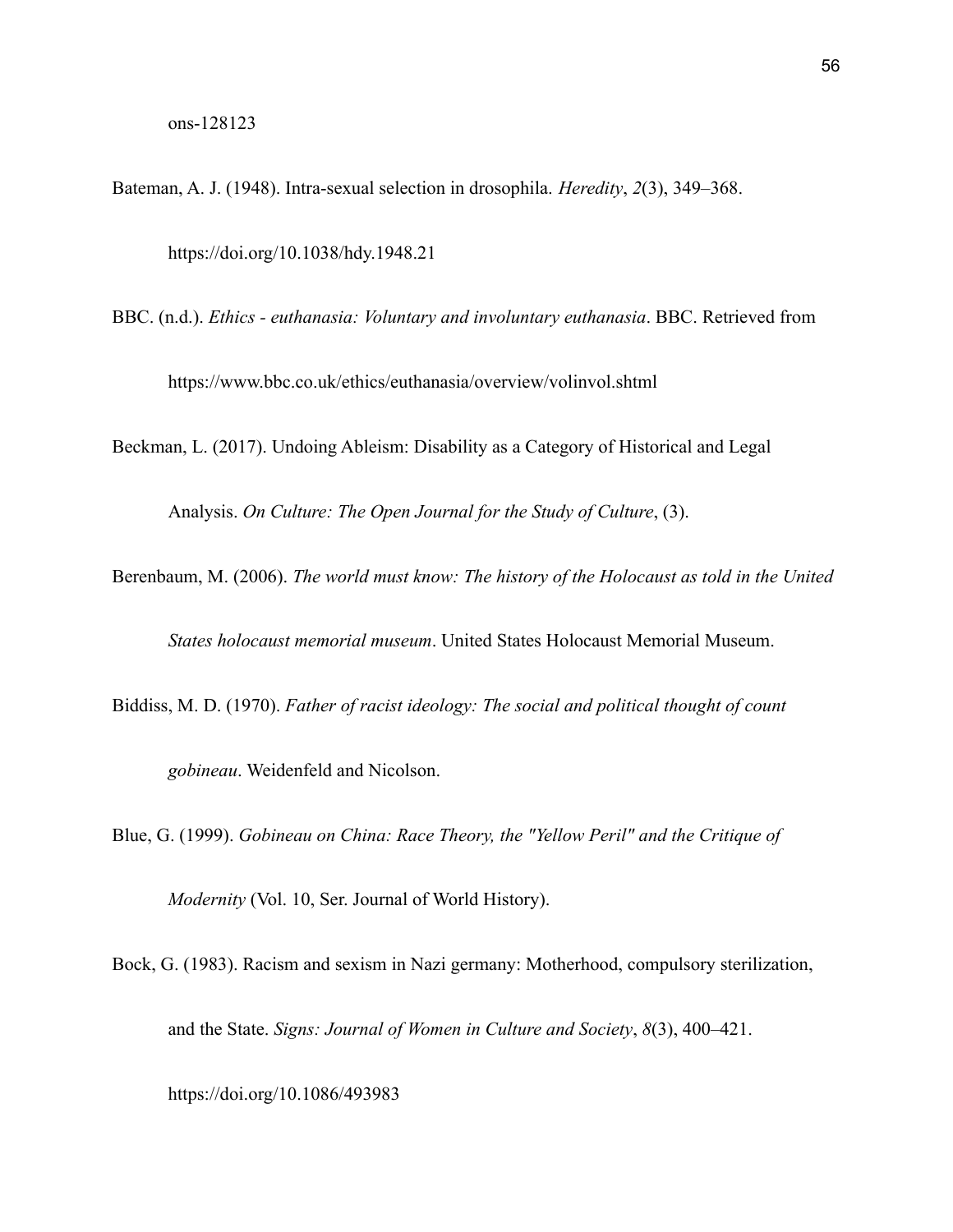Bowler, P. J. (2003). *Evolution: The history of an idea*. University of California Press.

Broca, P. (1861). "Sur le principe des localisations cérébrales". *Bulletins De La Société*

*D'anthropologie De Paris*, *2*(1), 190–204.

Browning, C. R. (2005). *The origins of The final solution: The evolution of nazi jewish policy,*

*September 1939-March 1942*. Arrow.

Buck v. Bell (Supreme Court May 2, 1927).

Campt, T. (2004). *Other Germans: Black Germans and the politics of race, gender, and memory*

*in the Third reich*. University of Michigan Press.

Chesler, E. (2007). *Woman of valor Margaret Sanger and the Birth Control Movement in*

*America*. Simon & Schuster.

Cheyfitz, K. (2000). Who decides? the connecting thread of euthanasia, eugenics, and

doctor-assisted suicide. *OMEGA - Journal of Death and Dying*, *40*(1), 5–16.

https://doi.org/10.2190/djfu-aawp-m3l4-4alp

Dafler, J. R., & Callaghan, G. (2005). SOCIAL DARWINISM AND THE LANGUAGE OF

RACIAL OPPRESSION: Australia's stolen generations: A review of general semantics.

*Et Cetera, 62*(2), 137-150. Retrieved from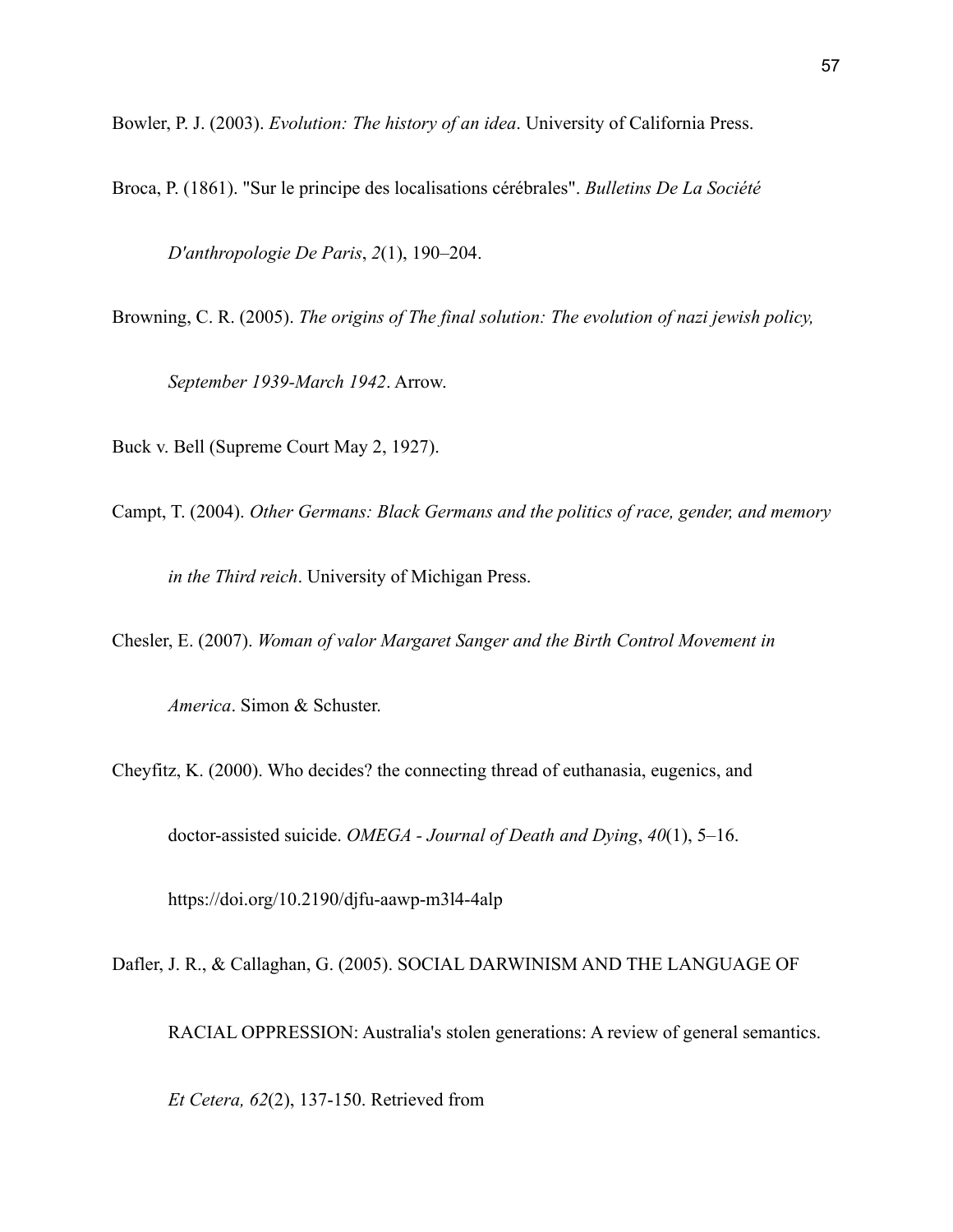<https://www.proquest.com/scholarly-journals/social-darwinism-language-racial-oppressio>

n/docview/204060590/se-2?accountid=11920

Dalrymple, G. B. (2004). *Ancient earth, ancient skies: The age of Earth and its cosmic*

*surroundings*. Stanford university press.

Davenport, C. B. (1912). Heredity in relation to eugenics. New York: Williams and Norgate.

Dennis, R. M. (1995). Social Darwinism, scientific racism, and the metaphysics of Race. *The Journal of Negro Education*, *64*(3), 243. https://doi.org/10.2307/2967206

Dobkin, P. (n.d.). *Social Darwinism and the poor*. Disability History Museum. Retrieved from

https://socialwelfare.library.vcu.edu/issues/social-darwinism-poor/

*Document*. GHDI. (n.d.). Retrieved from

https://ghdi.ghi-dc.org/sub\_document.cfm?document\_id=1521

Dowbiggin, I. (2002). "A rational coalition": Euthanasia, eugenics, and birth control in America,

1940–1970. *Journal of Policy History*, *14*(3), 223–260.

https://doi.org/10.1353/jph.2002.0017

Elgar, M. A., & Fine, C. (2017). Promiscuous men, Chaste women and other gender myths.

*Scientific American*, *317*(3), 32–37. https://doi.org/10.1038/scientificamerican0917-32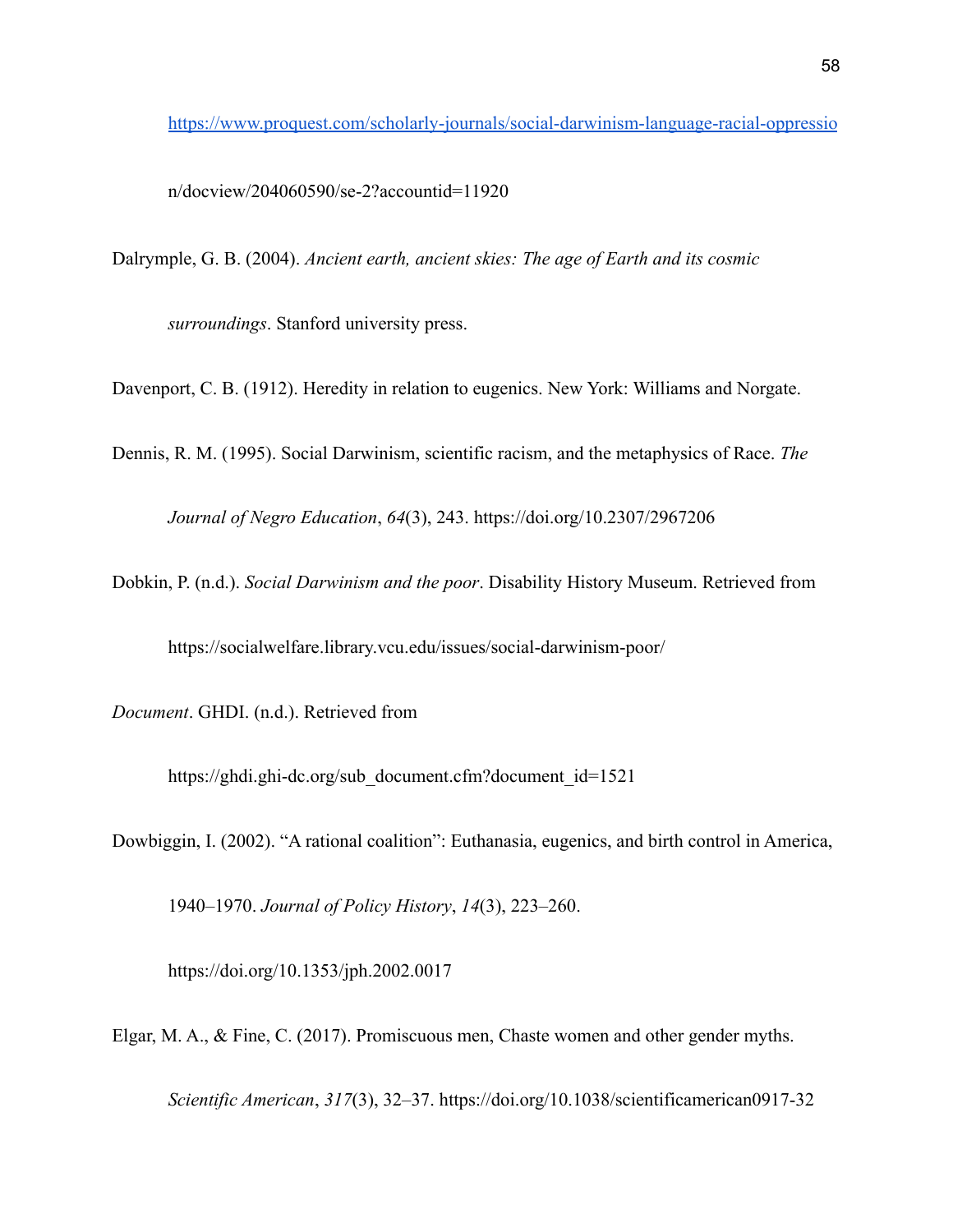Ellis, J. W. (2008). Disability Advocacy and Atkins. *DePaul Law Review*, *57*(3), 653–666.

Engelman, P. (2011). *A history of the Birth Control Movement in America*. Praeger.

*Euthanasia*. American Medical Association. (n.d.). Retrieved from

https://www.ama-assn.org/delivering-care/ethics/euthanasia

Evans, R. J. (2005). *The third reich in power*. Penguin Books.

Everson, T. (2007). *The gene: A historical perspective*. Greenwood.

Gallup, G. G. (1995). Have attitudes toward homosexuals been shaped by natural selection?

*Ethology and Sociobiology*, *16*(1), 53–70. https://doi.org/10.1016/0162-3095(94)00028-6

Galton, F. (1869). *Hereditary genius*. Macmillan.

Galton, F. (1883). *Inquiries into human faculty and its development*. Dent.

Gould, S. J. (1995). 22. does the stoneless plum instruct the thinking Reed? *Dinosaur in a*

*Haystack*, 285–295. https://doi.org/10.4159/harvard.9780674063426.c32

Gould, S. J. (1996). *The Mismeasure of Man*. W W Norton.

GREEN, P. A. (1995). Evolutionary Insights Into Problems of Sexism, Classism & Racism, Including Prospects for their Elimination. *Race, Gender & Class*, *2*(2), 65–83. http://www.jstor.org/stable/41675379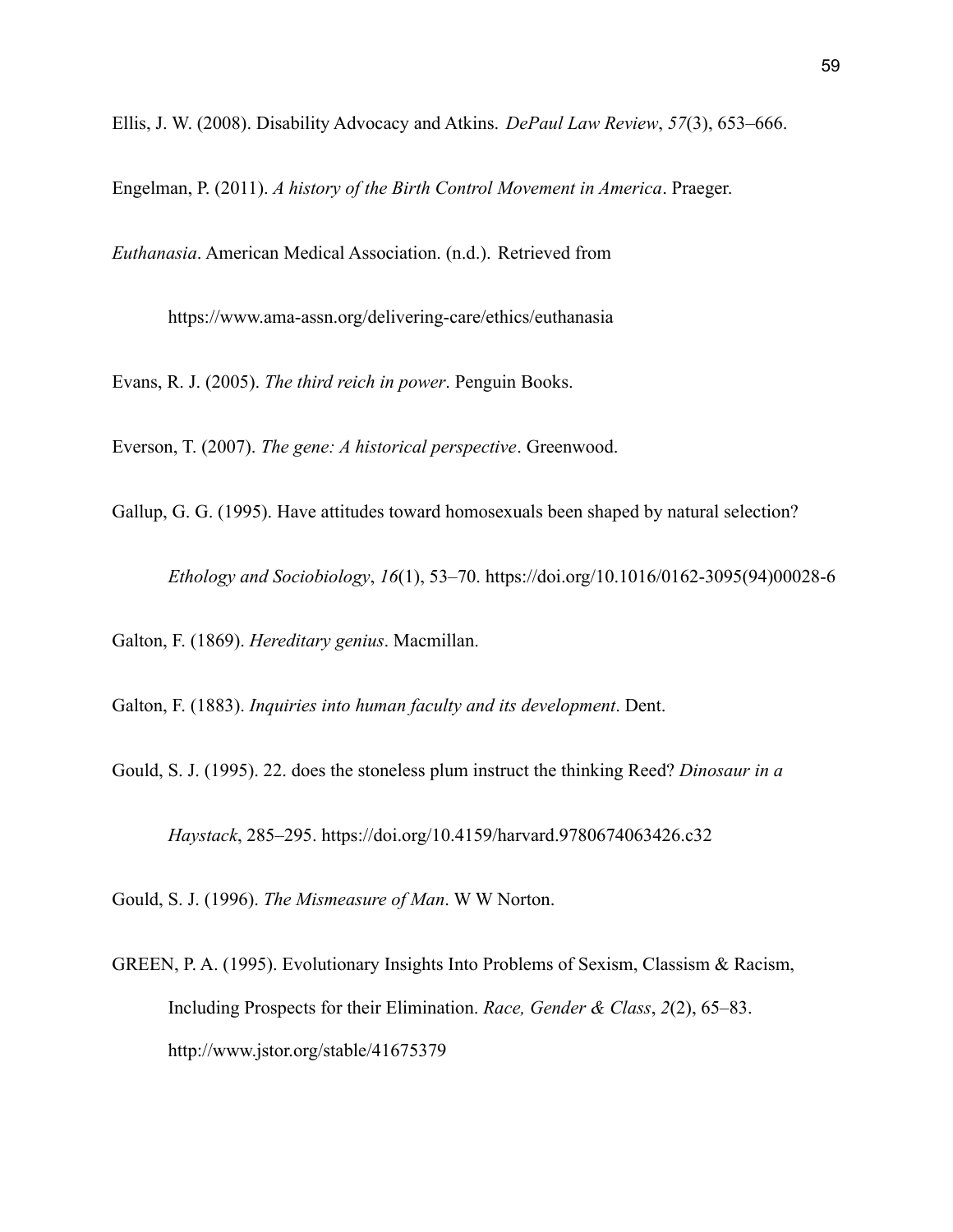Haeckel, E. (1887). *The history of creation* (Vol. 2). D. Appleton & Company.

Hawkins, M. (1997). *Social Darwinism in European and American thought, 1860-1945: Nature as model and nature as threat*. Cambridge University Press.

Hutson, M. (2014, January 3). *Social Darwinism Isn't Dead*. Slate . Retrieved from

<https://slate.com/technology/2014/01/social-darwinism-and-class-essentialism-the-rich-th>

ink-they-are-superior.html

Jacobs, J. (1886). On the racial characteristics of modern Jews. *The Journal of the*

*Anthropological Institute of Great Britain and Ireland*, *15*, 23–62.

https://doi.org/10.2307/2841906

Kesting, R. (2002). The Black Experience During the Holocaust. In M. Berenbaum & A. J. Peck

(Eds.), *The Holocaust and history: The known, the unknown, the disputed, and the*

*reexamined* (pp. 358–365). essay, Indiana University Press.

Khazzoom, L. (n.d.). *Ancient jewish history: Jews of the Middle East*. Jewish Virtual Library.

Retrieved December 1, 2021, from https://www.jewishvirtuallibrary.org/jews-of-the-middle-east

Killingray, D. (1996). Africans and African Americans in Enemy Hands". In B. Moore & K.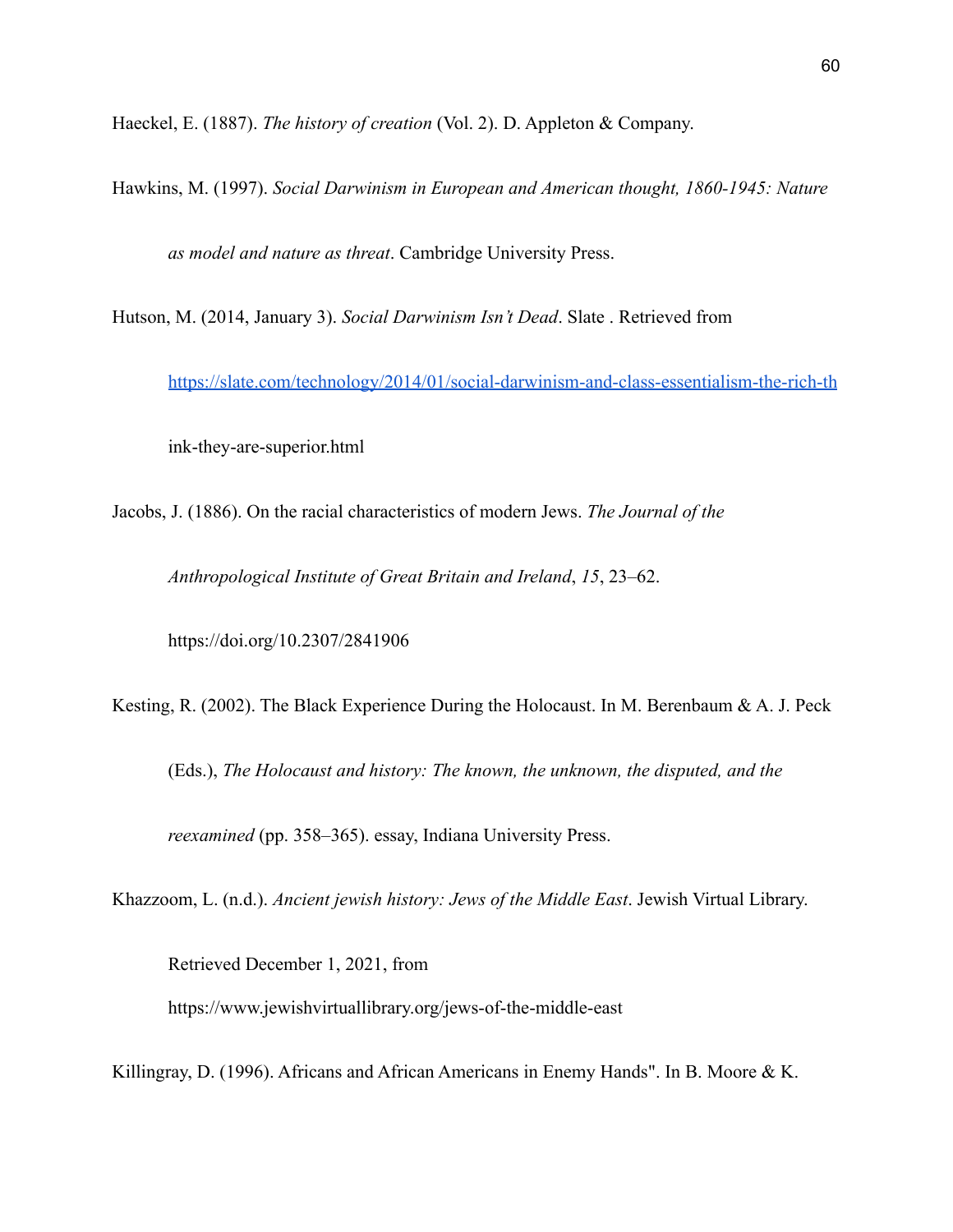Fedorowich (Eds.), *Prisoners of war and their captors in World War II* (pp. 181–203).

essay, Berg.

Kirk, G., Raven, J., & Schofield, M. (1983). *The Presocratic Philosophers: A Critical History with a Selection of Texts* (2nd ed.). Cambridge University Press.

Kluchin, R. M. (2009). *Fit to be tied: Sterilization and reproductive rights in America,*

*1950-1980*. Rutgers University Press.

Knox, R. (1863). On the application of the anatomical method to the discrimination of species. *Anthropological Review*, *1*(2), 263. https://doi.org/10.2307/3024913

Ko, L. (2016, January 29). *Unwanted sterilization and eugenics programs in the United States*.

PBS. Retrieved from

<https://www.pbs.org/independentlens/blog/unwanted-sterilization-and-eugenics-programs> -in-the-united-states/

Koffman, D. S., Diner, H. R., Goldstein, E. L., Sarna, J. D., & Wenger, B. S. (2020). Roundtable on anti-semitism in the gilded age and Progressive Era. *The Journal of the Gilded Age and Progressive Era*, *19*(3), 473–505. https://doi.org/10.1017/s1537781420000055

Le Bon, G. (1879). Recherches anatomiques et mathématiques sur les variations de volume du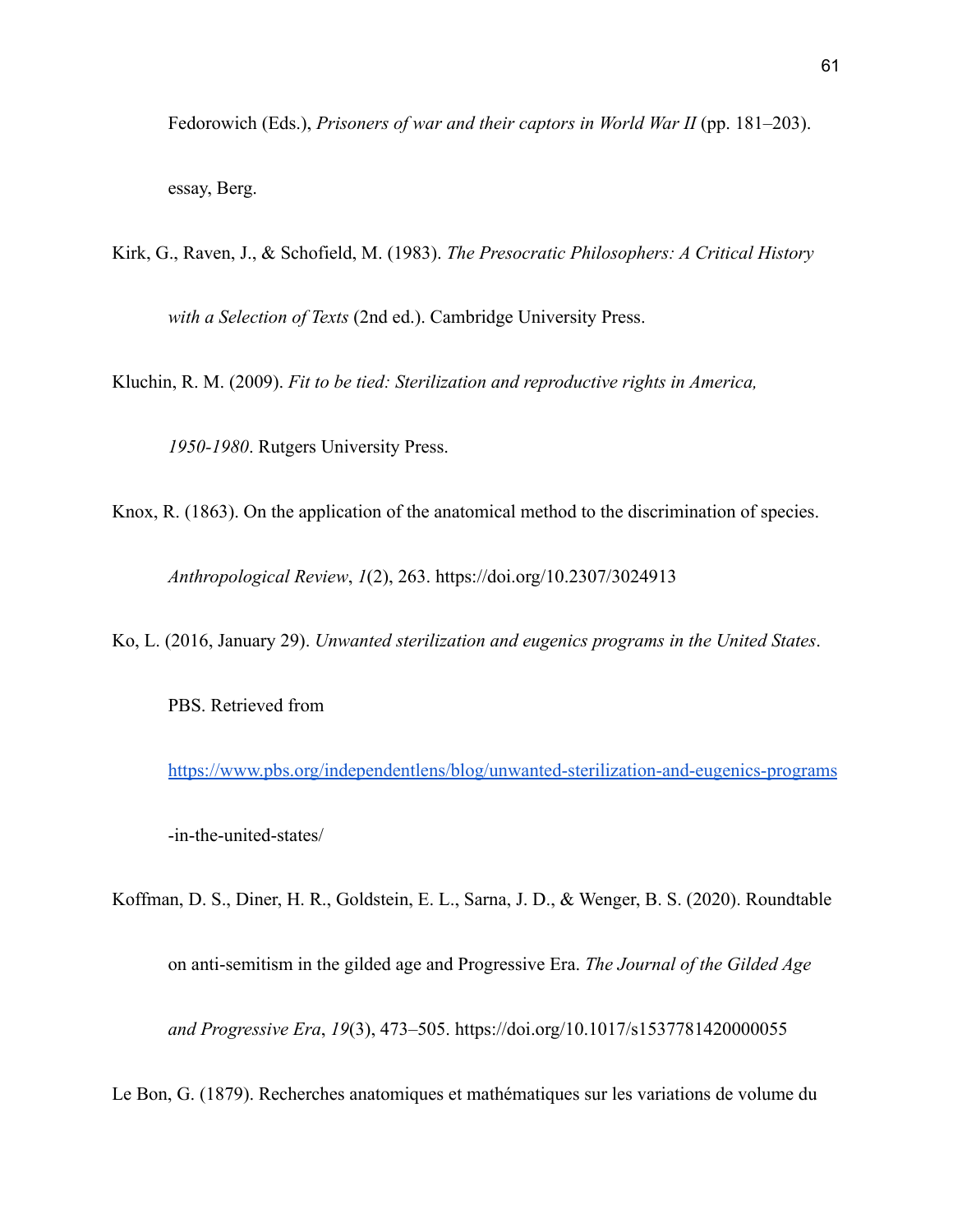cerveau et sur leurs relations avec l'intelligence ("Anatomical and mathematical research

on the changes in brain volume and its relationships with intelligence"). *Revue*

*d'Anthropologie*, *8*(2). <http://acdc2007.free.fr/lebon1879.pdf>

Lenz, R. (2012, May 16). *Agenda 21 and the jews*. Southern Poverty Law Center. Retrieved

December 2, 2021, from

https://www.splcenter.org/fighting-hate/intelligence-report/2013/agenda-21-and-jews

Lerner, R. M. (1992). *Final solutions: Biology, prejudice, and genocide*. Pennsylvania State

University Press.

Levin, M. (1984). Why homosexuality is abnormal. *Monist*, *67*(2), 251–283.

https://doi.org/10.5840/monist198467214

Levine, P., & Bashford, A. (2010). Introduction: Eugenics and the modern world. *Oxford*

*Handbooks Online*. https://doi.org/10.1093/oxfordhb/9780195373141.013.0001

Levit, G. S., & Hossfeld, U. (2020). Ernst Haeckel, Nikolai Miklucho-Maclay and the racial

controversy over the Papuans. *Frontiers in Zoology*, *17*(1).

https://doi.org/10.1186/s12983-020-00358-w

Lindquist, D., & Goodman, J. (2004). Teaching the ironies of the holocaust. *Jct, 20*(1), 39-58.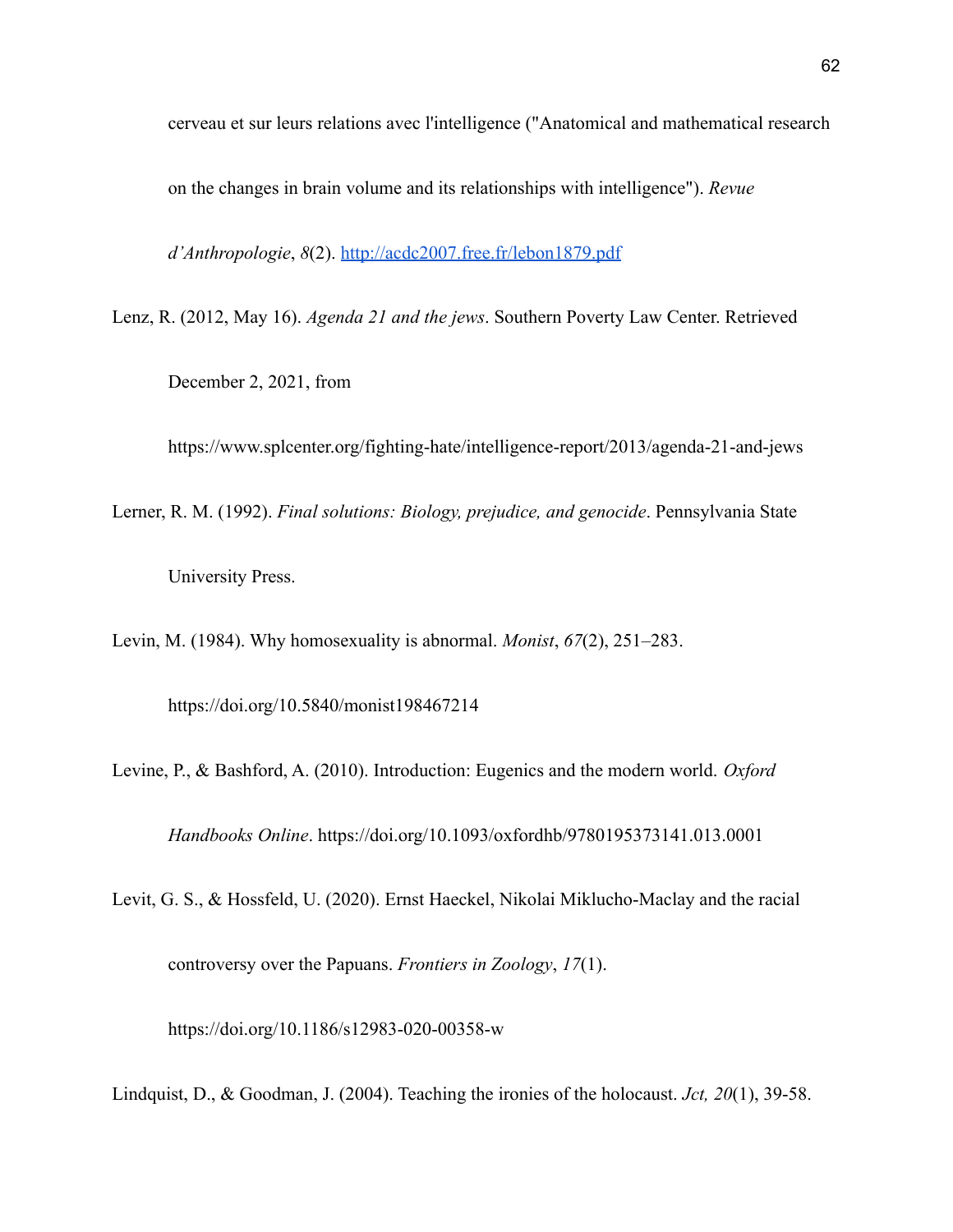<https://www.proquest.com/scholarly-journals/teaching-ironies-holocaust/docview/194678>

433/se-2?accountid=11920

Liphshiz, C. (2020, March 4). *Far-right Polish lawmaker: Natural selection via pogroms made*

*jews powerful*. The Times of Israel. Retrieved December 3, 2021, from

<https://www.timesofisrael.com/far-right-polish-lawmaker-natural-selection-via-pogroms->

made-jews-powerful/

Longerich, P. (2010). *Holocaust: The Nazi persecution and murder of the jews*. Oxford

University Press.

Lombardo, P. A. (2014). When Harvard said no to eugenics: The J. ewing mears bequest, 1927.

*Perspectives in Biology and Medicine*, *57*(3), 374–392.

https://doi.org/10.1353/pbm.2014.0023

Lombardo, P. (2016, March 4). *"Social Origins of Eugenics"*. Image Archive on the American

Eugenics Movement. Retrieved from

http://eugenicsarchive.org/html/eugenics/essay1text.html

Lusane, C. (2003). *Hitler's black victims the historical experiences of European blacks, Africans*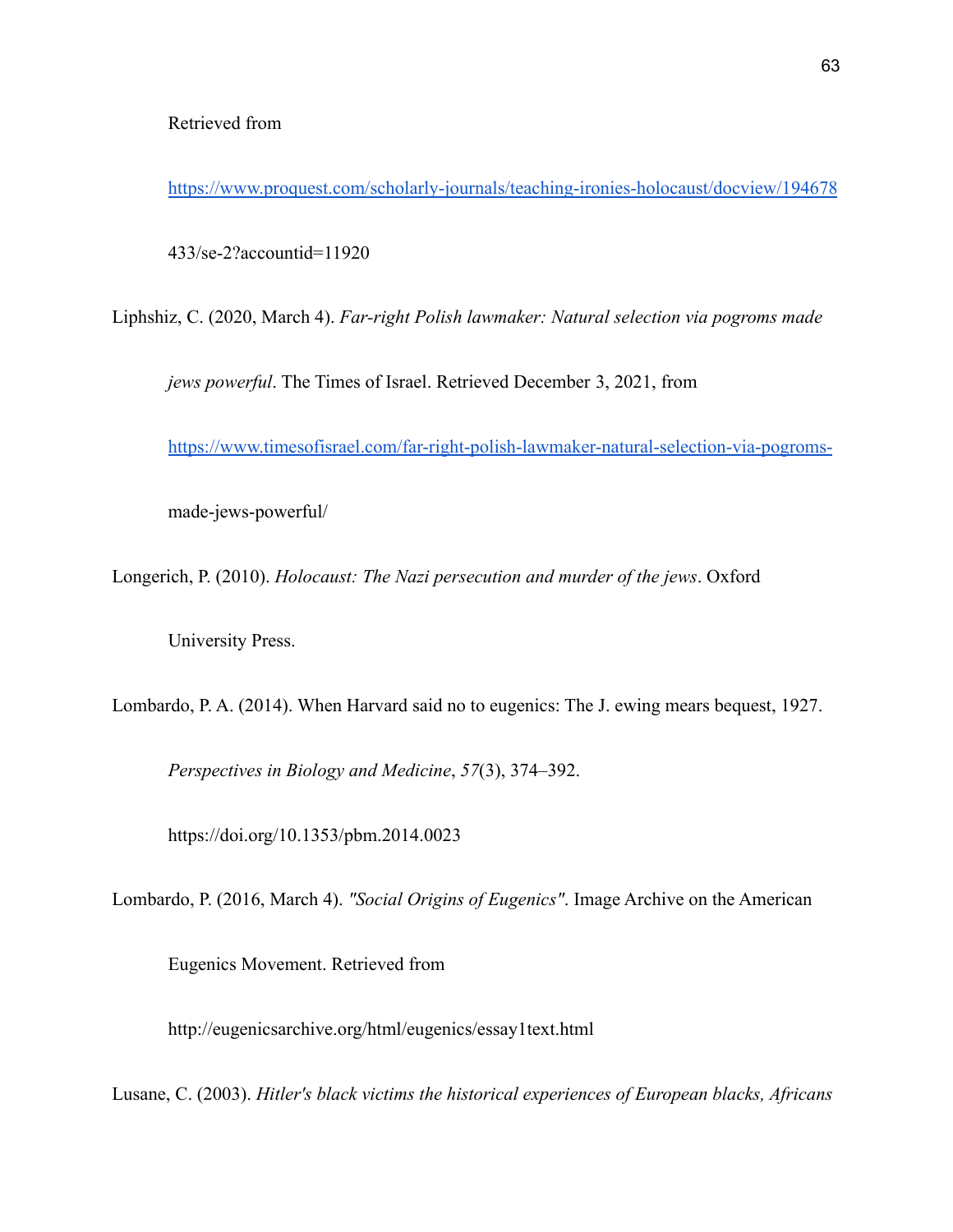*and African Americans during the Nazi era*. Routledge.

Lyster, C. (2014, April 29). *Pauperism*. The Eugenics Archives. Retrieved from

https://eugenicsarchive.ca/discover/tree/535eed477095aa0000000246

Malthus, T. R. (1798). *An Essay on the Principle of Population, as it Affects the Future*

*Improvement of Society with Remarks on the Speculations of Mr. Godwin, M. Condorcet, and Other Writers.* London.

Malthus, T. R. (1826). *An essay on the principle of population = a view of its past and present*

*effects on human happiness, with an inquiry into our prospects respecting the future*

*removal or mitigation of the evils which it occasions* (6th ed.). John Murray.

Marten, H. G. (1999). Racism, Social Darwinism, anti‐semitism and aryan supremacy. *The*

*International Journal of the History of Sport*, *16*(2), 23–41.

https://doi.org/10.1080/09523369908714069

McKim, W. D. (1900). *Heredity and Human Progress*.

Mills, C. W. (1956). *The Power Elite*. Oxford University Press.

Munévar Gonzalo. (2014). Darwinism and Homosexuality. In F. de Sousa & Munévar Gonzalo

(Eds.), *Sex, reproduction and Darwinism* (pp. 95–108). essay, Pickering & Chatto.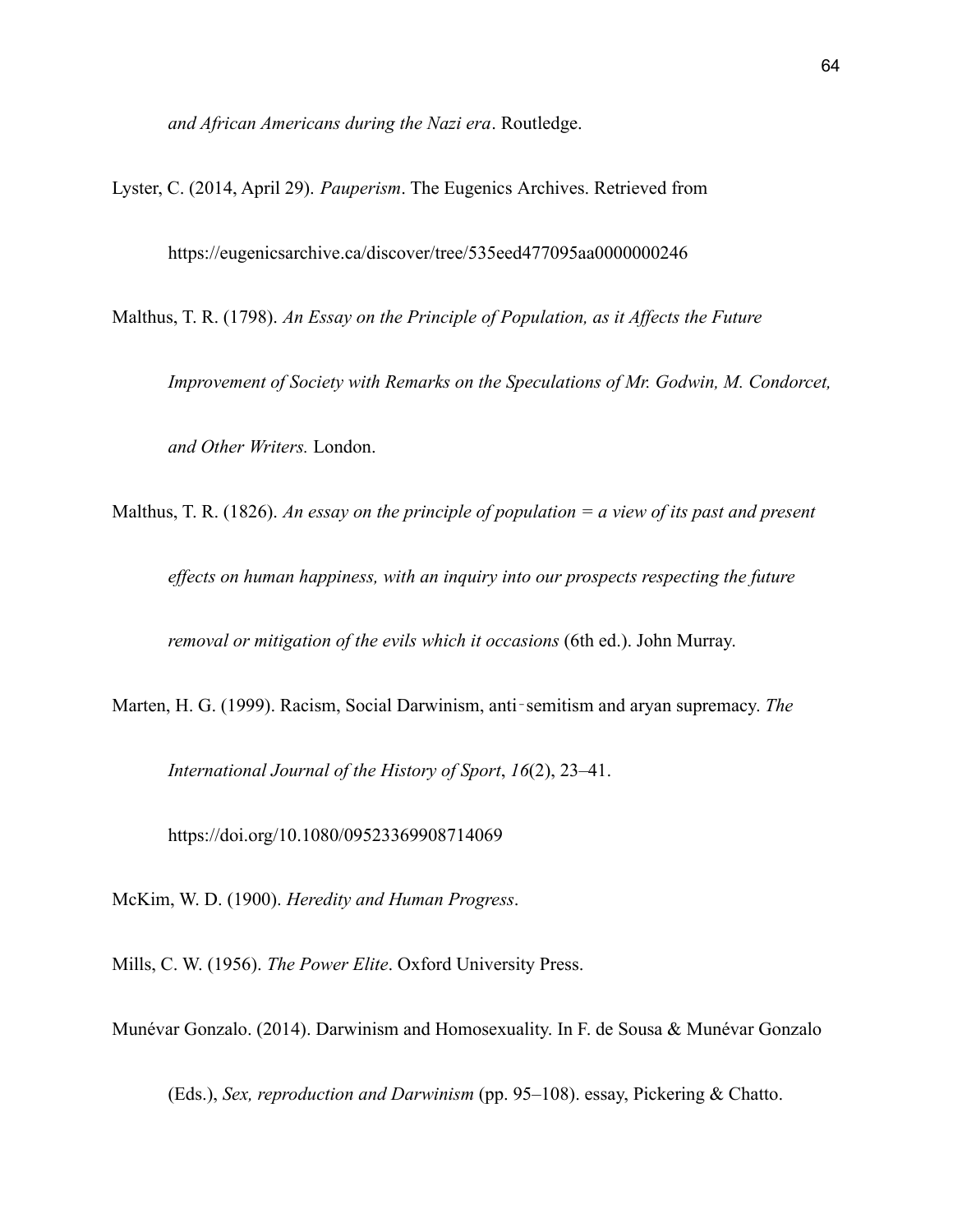Nario-Redmond, M. R. (2019). *Ableism: The causes and consequences of disability prejudice*.

Wiley Blackwell.

Neurath, P. (1994). *From Malthus to the club of Rome and back: Problems of limits to growth, population control, and migrations*. Sharpe.

Ogilvie, M. B., & Harvey, J. D. (2000). *The biographical dictionary of women in science:*

*Pioneering lives from ancient times to the mid-20th century*. Routledge.

PEARSON, K. A. R. L., & MOUL, M. A. R. G. A. R. E. T. (1925). The problem of alien

immigration into Great Britain, illustrated by an examination of Russian and Polish

Jewish children. *Annals of Eugenics*, *1*(1), 5–54.

https://doi.org/10.1111/j.1469-1809.1925.tb02037.x

PEMBREY, M. S. (1913). WOMAN'S PLACE IN NATURE. *Science Progress in the Twentieth*

*Century (1906-1916)*, *8*(29), 133–144. http://www.jstor.org/stable/43427222

Pfeiffer, D. (1994). Eugenics and disability discrimination. *Disability & Society*, *9*(4), 481–499.

https://doi.org/10.1080/09687599466780471

Pinker, S. (2006, June 26). *Groups and genes*. The New Republic. Retrieved December 1, 2021,

from https://newrepublic.com/article/77727/groups-and-genes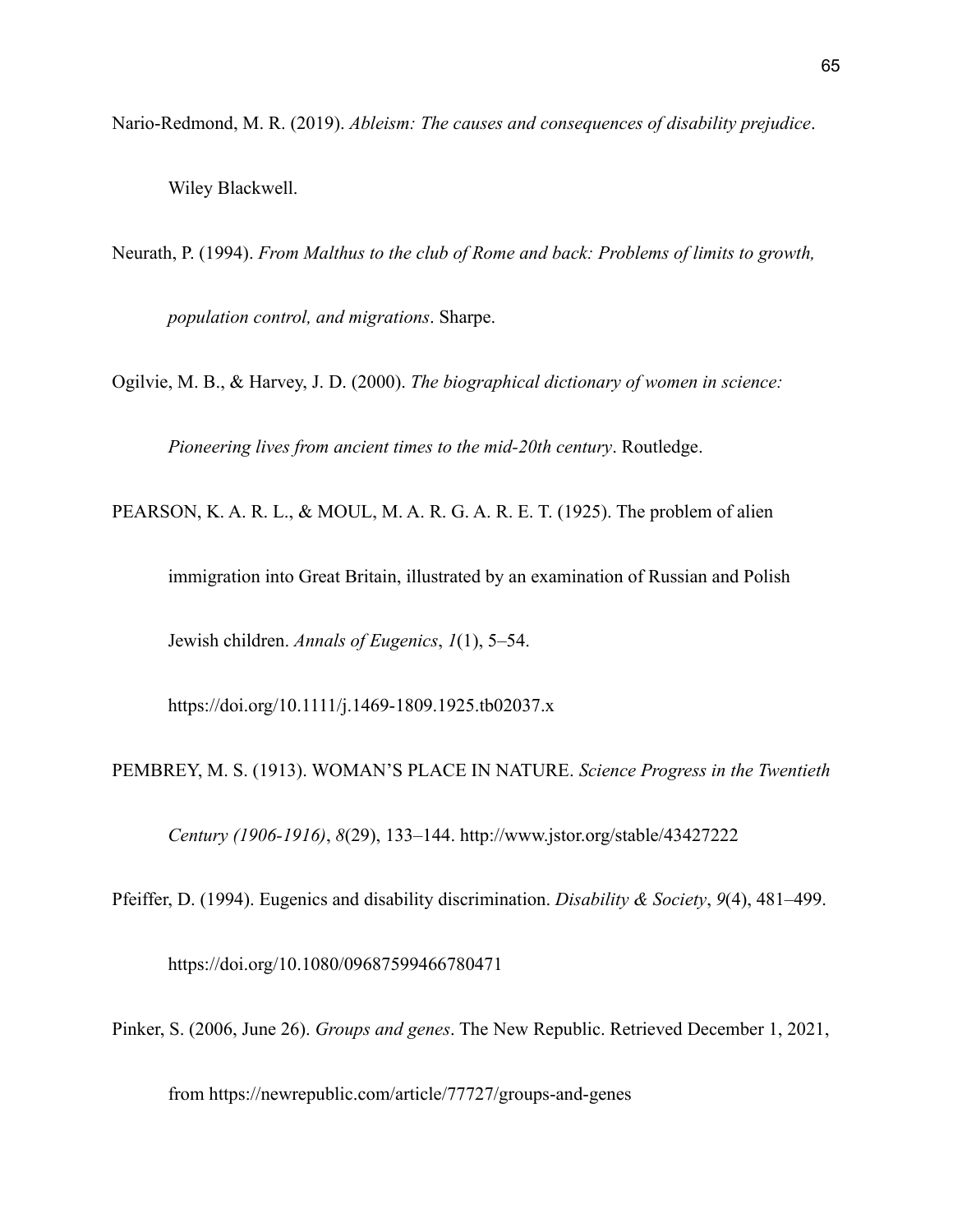Plutarch, & Goodwin, W. W. (1874). *Plutarch's morals*. Little, Brown, and Co.

Powell, R. M. (2021). Confronting Eugenics Means Finally Confronting Its Ableist Roots .

*William & Mary Journal of Race, Gender, and Social Justice*, *27*(3).

*Pseudo-scientific racism and Social Darwinism*. South African History Online. (2011, March

22). Retrieved from

https://www.sahistory.org.za/article/pseudo-scientific-racism-and-social-darwinism

Public Broadcasting Service. (n.d.). *Eugenics and birth control*. PBS. Retrieved from

https://www.pbs.org/wgbh/americanexperience/features/pill-eugenics-and-birth-control/

*Quellen zur Geschichte der "euthanasie ... - bundesarchiv*. (2028). Retrieved from

https://www.bundesarchiv.de/geschichte\_euthanasie/Inventar\_euth\_doe.pdf

Romanes, G. J. (1887). Mental Differences Between Men and Women. *Nineteenth Century*,

654–671. https://doi.org/10.1038/055340d0

Rudman, L. A., & Saud, L. H. (2020). Justifying social inequalities: The role of Social

Darwinism. *Personality and Social Psychology Bulletin*, *46*(7), 1139–1155.

https://doi.org/10.1177/0146167219896924

Sanger, M. *The morality of Birth Control - Nov. 18, 1921*. Archives of Women's Political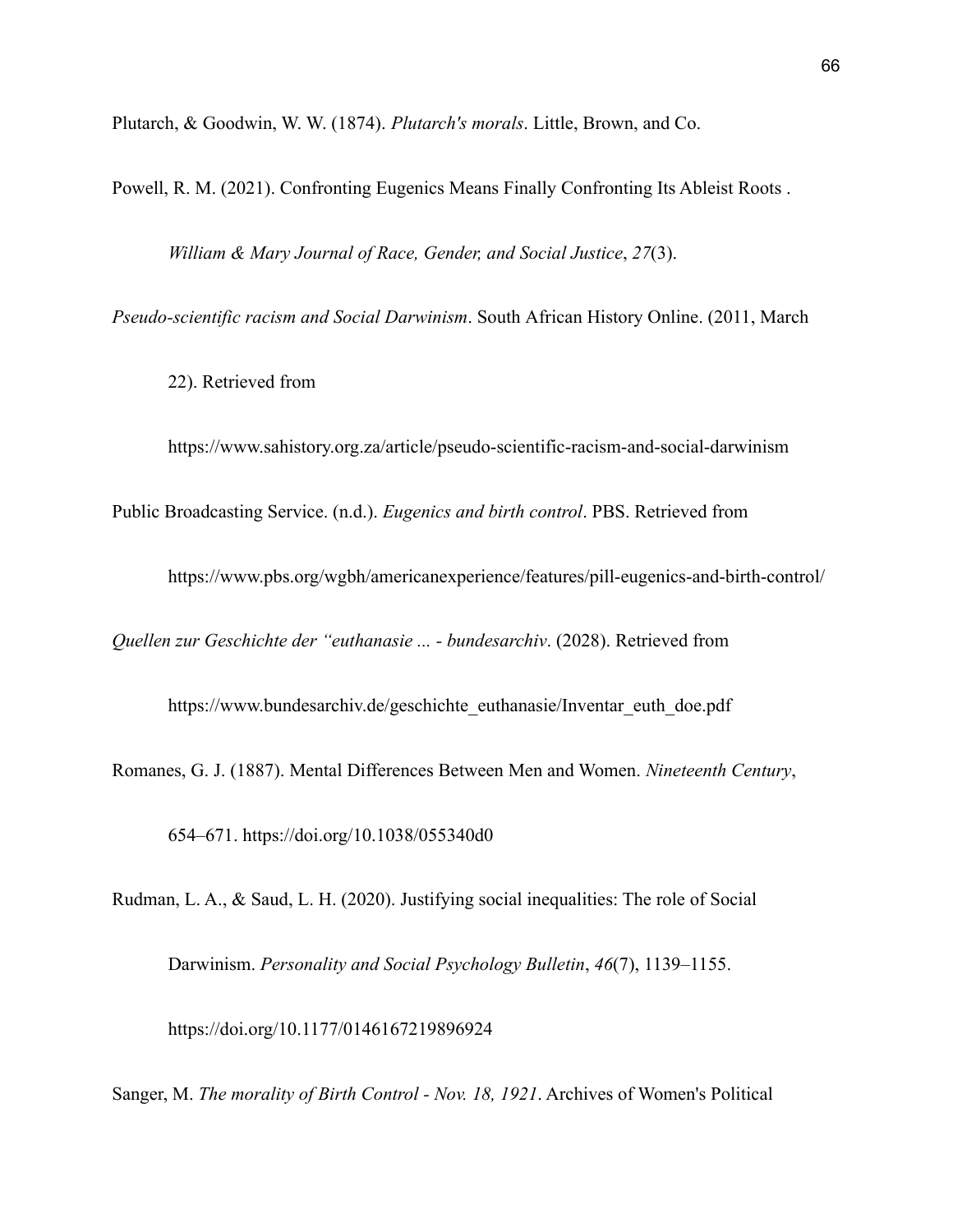Communication. (n.d.). From

https://awpc.cattcenter.iastate.edu/2017/03/21/the-morality-of-birth-control-nov-28-1921/

Scheck, R. (2006). *Hitler's African victims: The German Army massacres of Black French*

*soldiers in 1940*. Cambridge University Press.

Scientific American Editors. (2012, June 1). *Political attacks on Planned Parenthood are a*

*threat to women's health*. Scientific American. Retrieved 2022, from

https://www.scientificamerican.com/article/protect-womens-health/

Spencer, H. (1850). *Social Statics: The Man Versus the State*.

Spencer, H. (1864). *The Principles of Biology*.

Stanfield, J. H. (1995). The myth of Race and the human sciences. *The Journal of Negro*

*Education*, *64*(3), 218. https://doi.org/10.2307/2967204

Starr, C., Taggart, R., Evers, C. A., & Starr, L. (2013). *Biology: The Unity & Diversity of Life*.

Cengage Learning.

Stillwell, D. (2012). Eugenics visualized: The exhibit of the third international congress of

eugenics, 1932. *Bulletin of the History of Medicine*, *86*(2), 206–236.

https://doi.org/10.1353/bhm.2012.0025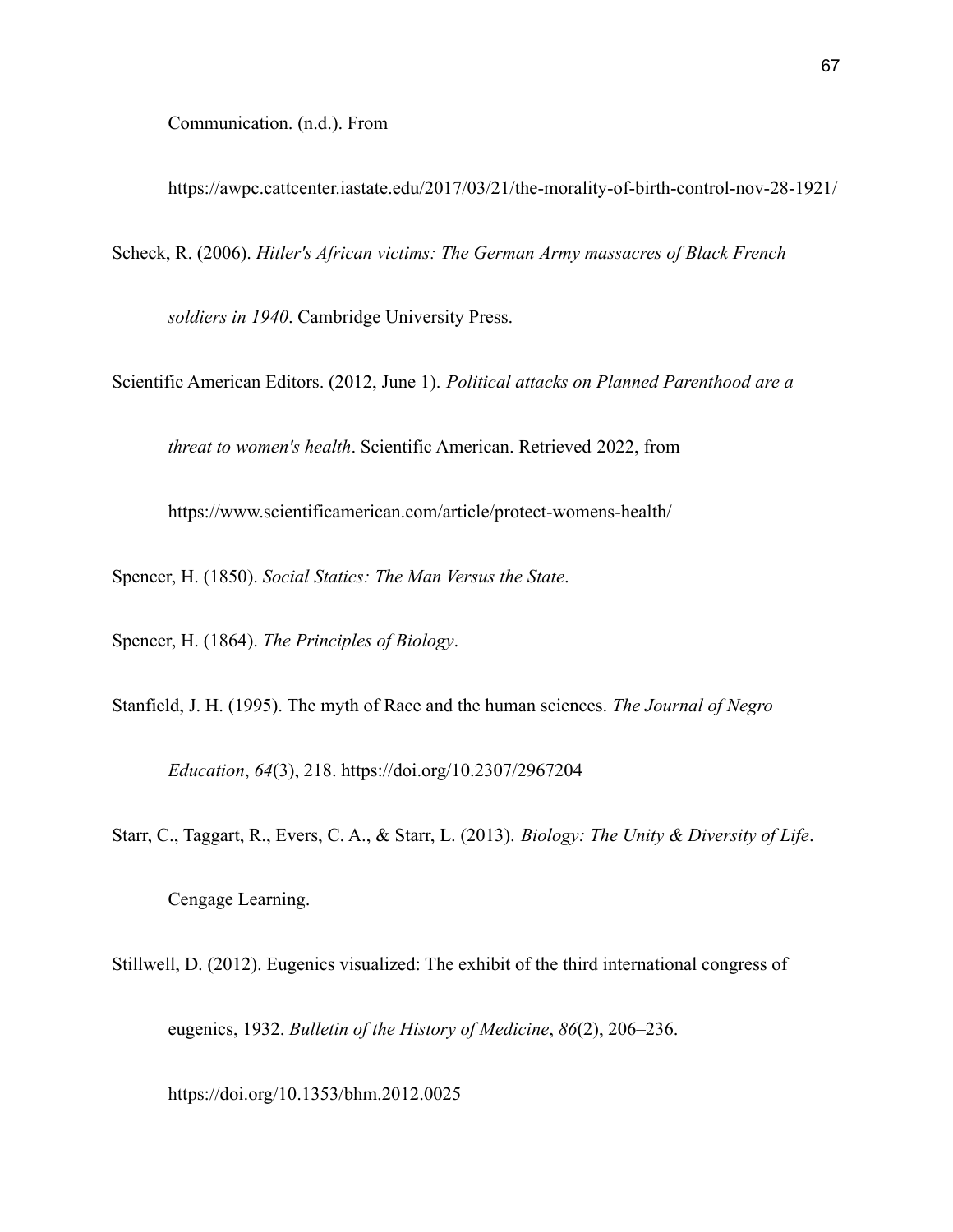Strous, R. D. (2006). Nazi euthanasia of the mentally ill at hadamar. *American Journal of*

*Psychiatry*, *163*(1), 27–27. https://doi.org/10.1176/appi.ajp.163.1.27

Stucke, M. E. (2008). BETTER COMPETITION ADVOCACY. *St. John's Law Review*, *82*(3),

951–1036.

*The Darwinian paradox of homosexuality*. @neurochallenged. (n.d.). Retrieved November 23,

2021, from

https://neuroscientificallychallenged.com/posts/darwinian-paradox-of-homosexuality

Trivers, R. (1972). Parental investment and sexual selection. *Sexual Selection and the Descent of*

*Man*, 136–179. https://doi.org/10.4324/9781315129266-7

United States Holocaust Memorial Museum. (2021, July 2). *THE NUREMBERG RACE LAWS*.

United States holocaust memorial museum. Retrieved from

https://encyclopedia.ushmm.org/content/en/article/the-nuremberg-race-laws

United States Holocaust Memorial Museum. (n.d.). United States holocaust memorial museum.

Retrieved from

<https://encyclopedia.ushmm.org/content/en/article/antisemitism-in-history-racial-antisemi>

tism-18751945